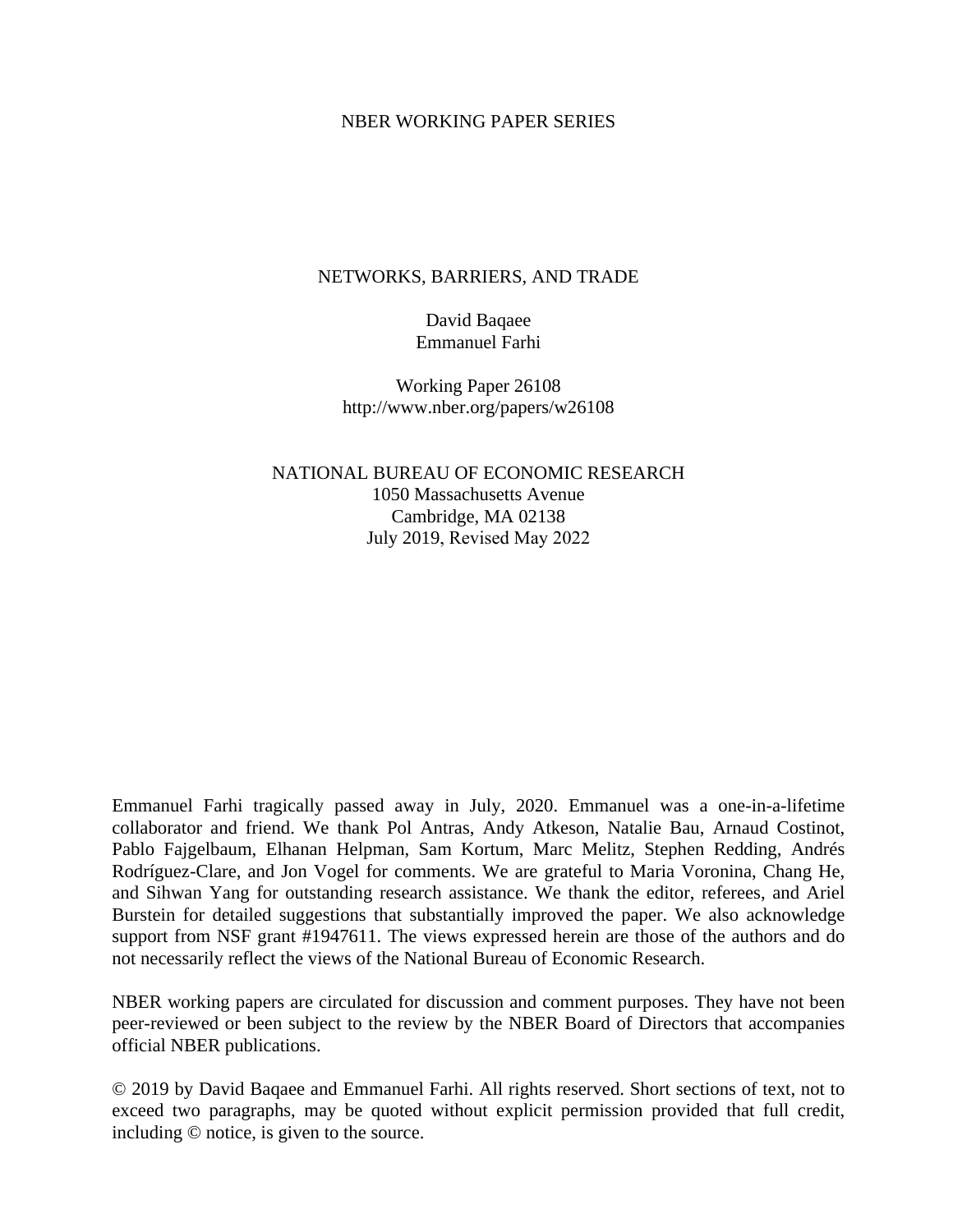Networks, Barriers, and Trade David Baqaee and Emmanuel Farhi NBER Working Paper No. 26108 July 2019, Revised May 2022 JEL No. F1,F11,F13

#### **ABSTRACT**

We study a flexible class of trade models with international production net-works and arbitrary wedge-like distortions like markups, tariffs, or nominal rigidities. We characterize the general equilibrium response of variables to shocks in terms of microeconomic statistics. Our results are useful for decomposing the sources of real GDP and welfare growth, and for computing counterfactuals. Using the same set of microeconomic sufficient statistics, we also characterize societal losses from increases in tariffs and iceberg trade costs, and dissect the qualitative and quantitative importance of accounting for disaggregated details. Our results, which can be used to compute approximate and exact counterfactuals, provide an analytical toolbox for studying largescale trade models and help to bridge the gap between computation and theory.

David Baqaee Department of Economics University of California at Los Angeles Bunche Hall Los Angeles, CA 90095 and CEPR and also NBER baqaee@econ.ucla.edu

Emmanuel Farhi Harvard University \*NA user is deceased

A data appendix is available at http://www.nber.org/data-appendix/w26108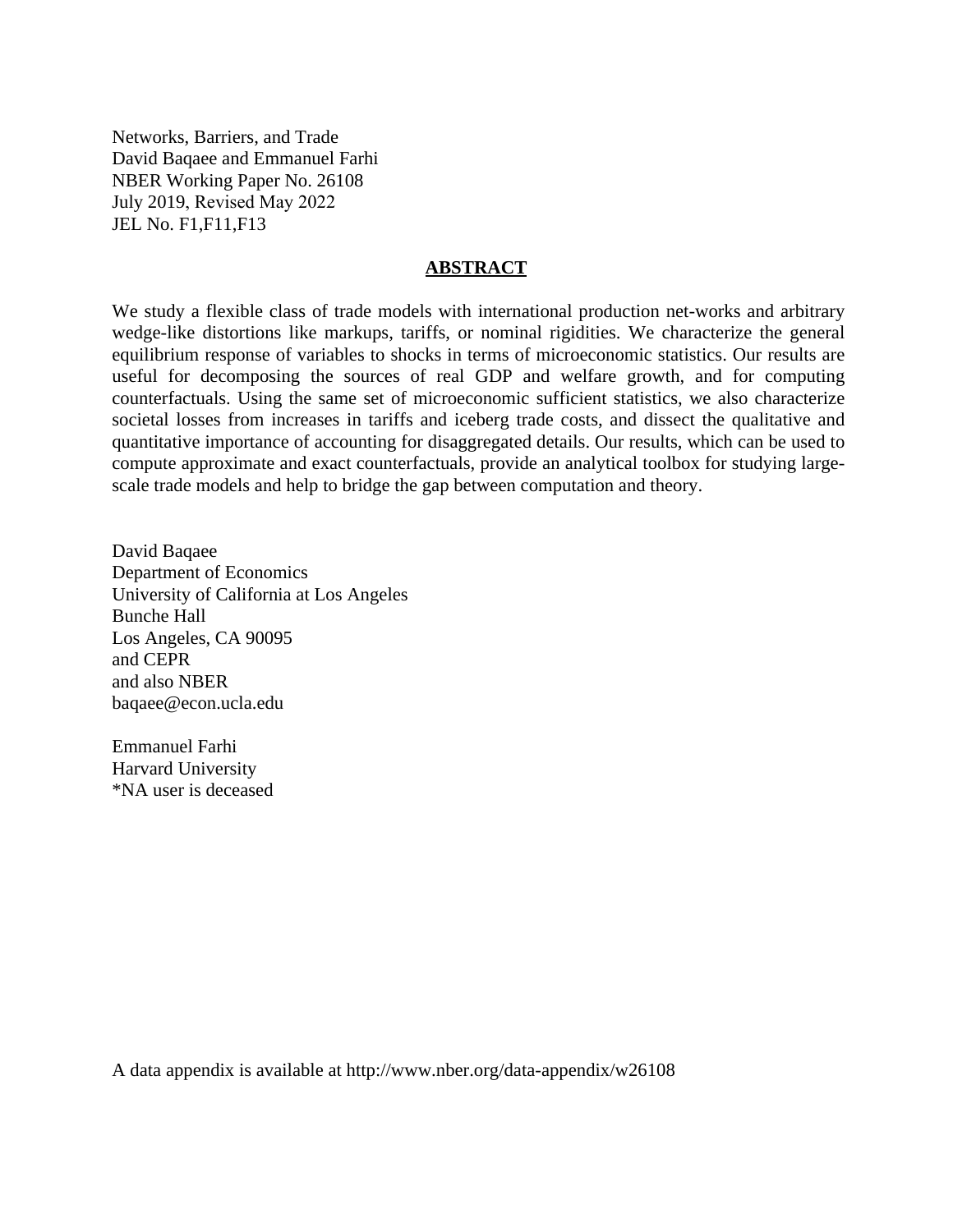# **1 Introduction**

Trade economists increasingly recognize the importance of using large-scale computational general equilibrium models for quantitative policy analysis. A downside of relying on purely computational methods is that it may be hard to know which forces in the model drive specific results. On the other hand, simple stylized models, while transparent and parsimonious, can lead to unreliable quantitative predictions when compared to the largescale models.

This paper attempts to provide a theoretical map of territory usually explored by machines. It studies real GDP and welfare in open economies with disaggregated and interconnected production structures. We address two types of questions: (i) how to measure and decompose the sources of output and welfare changes using ex-post sufficient statistics, a la [Solow](#page-45-0) [\(1957\)](#page-45-0), and (ii) how to predict the responses of output, welfare, as well as ` disaggregated prices and quantities, to changes in technologies or wedges using ex-ante sufficient statistics, a la [Jones](#page-45-1) [\(1965\)](#page-45-1). Our analysis is fairly general (for example, nesting ` most Armington-style models) and helping to isolate the common forces and sufficient statistics necessary to answer these questions without committing to specific functional forms. We use these results to show how accounting for the details of the production structure can theoretically and quantitatively change answers to a broad range of questions in open-economy settings.

Our framework allows for arbitrary distorting wedges (like taxes, markups, or sticky prices), and we derive comparative statics with respect to both wedges and technologies in terms of primitives. We derive how every equilibrium price and quantity responds to changes in technologies and wedges as a function of the input-output matrix, elasticities of substitution, and wedges in the initial equilibrium.

Since our focus is on real GDP and welfare, we begin by showing that changes in real GDP and welfare can be decomposed, to a first-order approximation, into a direct technology effect of the shock, holding fixed the allocation of resources, and a pure reallocation component. For real GDP, reallocation effects are irrelevant if the initial allocation is efficient. If the initial allocation is inefficient, then reallocations can boost real GDP by reallocating resources away from low marginal value firms towards high marginal value ones. Furthermore, we show that these reallocations can be tracked using the change in factor income shares in the domestic economy. For welfare, reallocation effects are non-zero even when the equilibrium is efficient. Furthermore, we show that the reallocation effects for welfare depend on what we call the *factoral* terms-of-trade, which depend on international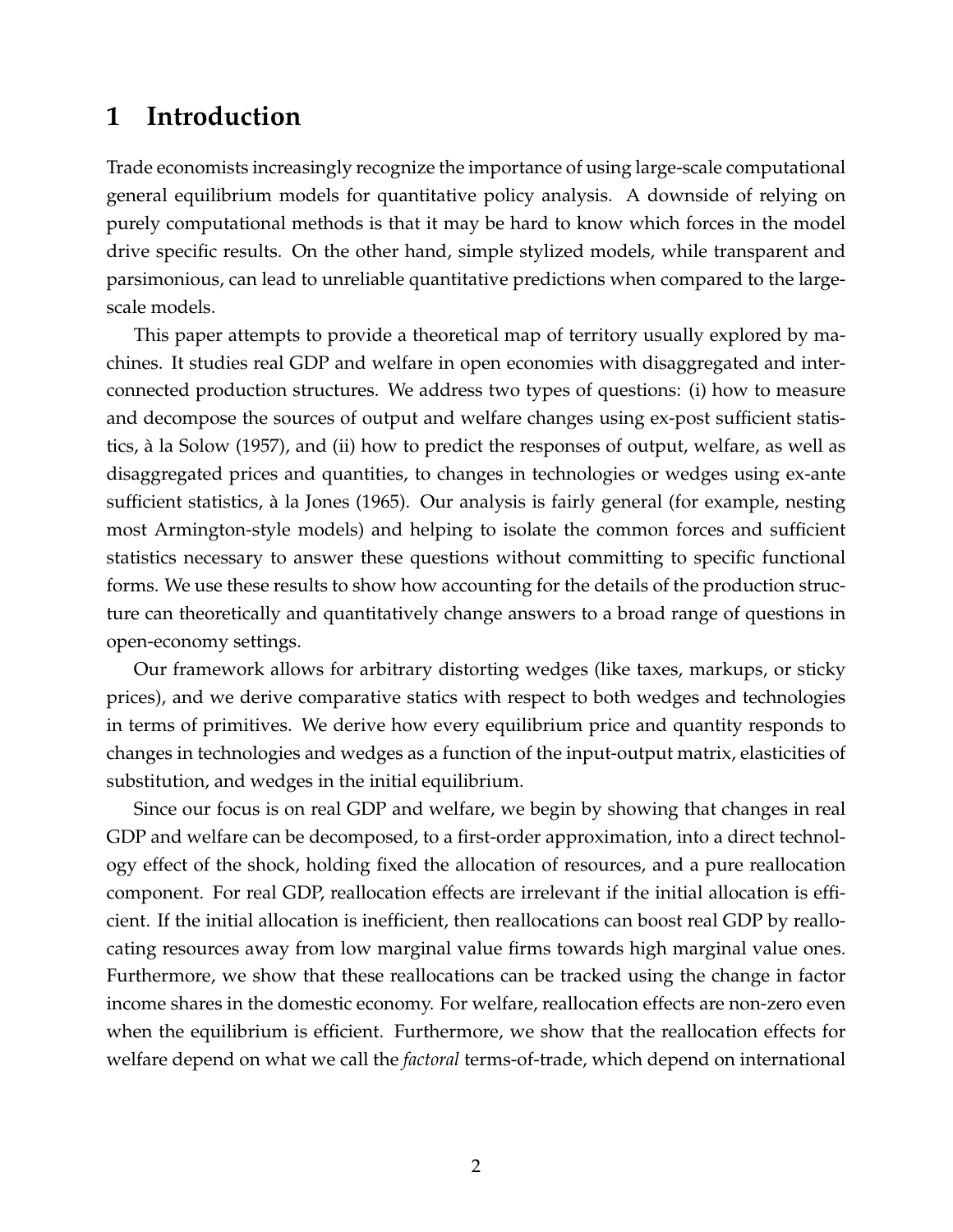factor income shares.<sup>[1](#page-3-0)</sup> Our decompositions of welfare and real GDP can be applied ex-post to decompose the sources of welfare and output growth over time, or used as an intermediate step to answer ex-ante counterfactual questions.

To answer how welfare and real GDP respond to a counterfactual shock, we need to know both the direct effect of the shock and the indirect (reallocative) effect of the shock. To a first-order approximation, the direct effects of shocks are simple to understand and rely only on input-output shares and wedges in the initial (pre-shock) equilibrium. Reallocation effects, on the other hand, are more complex, even to a first-order, and depend on general equilibrium movements of factor income shares. We characterize the response of factor income shares to exogenous shocks as a function of the input-output network, the elasticities of substitution in production and consumption, returns-to-scale, and initial wedges. Once in possession of changes in factor prices, then it is simple to calculate how reallocation effects affect welfare and GDP to a first-order.

We also provide second-order approximations with respect to technology and wedges for the world as a whole, and the real GDP of each country. These results show that losses from tariffs or other distortions are approximately equal to a sales-weighted sum of deadweight loss (Harberger) triangles. We provide explicit formulas for these Harberger triangles in terms of microeconomic primitives (the input-output network, elasticities of substitution, and returns to scale).

Using a series of pen-and-paper examples, we show how microeconomic details, like the presence of input-output linkages, complementarities in the domestic economy, frictions to factor mobility across sectors, and nominal rigidities magnify the welfare losses from negative trade shocks. For example, we show that a negative trade shock is much more costly if domestic sectors are complements and domestic sectors have decreasing returns to scale. This is especially relevant for thinking about disruptions in, for example, the supply of energy as studied by [Bachmann et al.](#page-43-0) [\(2022\)](#page-43-0). We also show how nominal rigidities can help to explain why, in the short-run, a disruption in trade can cause domes-tic unemployment, as in Rodríguez-Clare et al. [\(2020\)](#page-45-2), and result in complete pass-through of tariffs into consumer prices, as in [Fajgelbaum et al.](#page-44-0) [\(2020\)](#page-44-0).

Our comparative static results, which generalize [Jones'](#page-45-1)s *hat-algebra* beyond frictionless  $2 \times 2 \times 2$  no input-output economies, pin down how every price and quantity responds to shocks. This means that repeated iteration on these first-order calculations also yields exact nonlinear comparative statics, providing an alternative computational method to the *exact* hat-algebra (e.g. [Dekle et al., 2008\)](#page-44-1) that is commonly used in the literature. Whereas exact hat-algebra requires solving a large nonlinear system of excess demand equations once, our

<span id="page-3-0"></span> $1$ We borrow the term "factoral terms-of-trade" from [Viner](#page-45-3) [\(1937\)](#page-45-3), though our formal definition coincides with his only in very simple environments.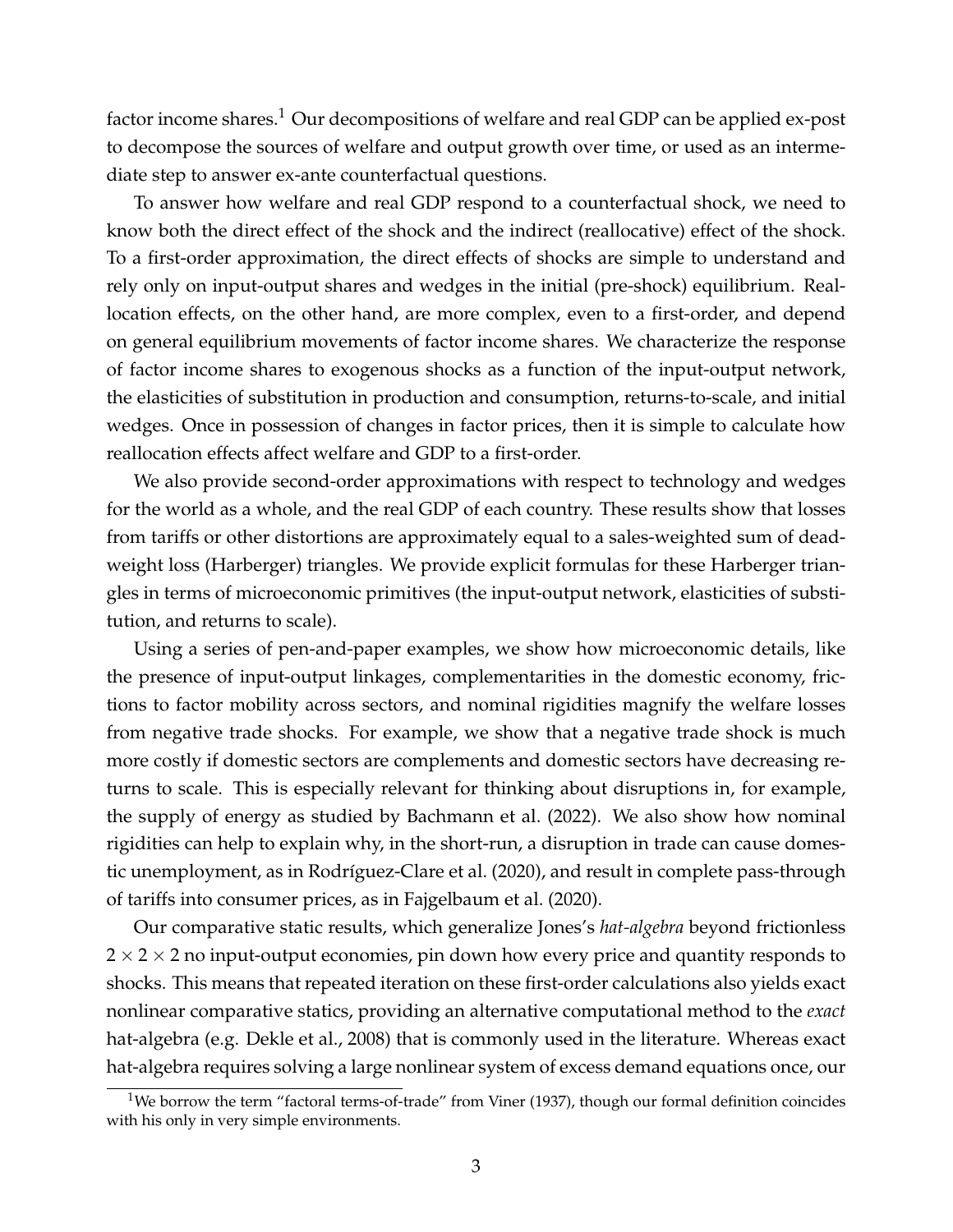differential approach requires solving a smaller linear system repeatedly. Computationally, for large and highly nonlinear models, this differential equation approach is significantly faster.<sup>[2](#page-4-0)</sup> We use this method, and a quantitative multi-country, multi-sector model of the world economy with input-output connections, to show that the analytical intuitions we derive using simple examples remain valid in quantitatively more realistic environments.

The outline of the paper is as follows. In Section [2,](#page-6-0) we set up the model and define the objects of interest. In Section [3,](#page-12-0) we derive some first-order growth-accounting results useful for measurement and decompositions. In Section [4,](#page-18-0) we derive first-order comparative statics in terms of microeconomic primitives, useful for prediction. In Section [5,](#page-25-0) we apply the results in Section [4](#page-18-0) to approximate societal losses from tariffs and other wedges to the second order. In Section [6,](#page-30-0) we provide analytical examples showing how different mechanisms affect the transmission of trade shocks to welfare. Section [7](#page-37-0) contains quantitative examples showing that the intuition gleaned from the analytical examples is useful in understanding larger scale models. We conclude in Section [8.](#page-43-1)

**Related Literature.** This paper connects three different literatures: the literature on the welfare effects of trade shocks, the literature on production networks, and the literature on growth accounting. We discuss each literature in turn starting with the one on the gains (or losses) from trade shocks. Our results generalize some of the results in [Costinot and](#page-44-2) [Rodriguez-Clare](#page-44-2) [\(2014\)](#page-44-2) to environments with non-linear input-output connections. We generalize the input-output models emphasized in [Caliendo and Parro](#page-44-3) [\(2015\)](#page-44-3), [Caliendo](#page-44-4) [et al.](#page-44-4) [\(2017\)](#page-44-4), [Morrow and Trefler](#page-45-4) [\(2017\)](#page-45-4), [Fally and Sayre](#page-44-5) [\(2018\)](#page-44-5), and [Bernard et al.](#page-43-2) [\(2019\)](#page-43-2). Our paper is also related to contemporaneous work by [Huo et al.](#page-45-5) [\(2020\)](#page-45-5), who provide a framework for decomposing bilateral GDP comovement into shock transmission and shock correlation using a general equilibrium model with input-output linkages. Our results about the effects of trade in distorted economies also relates to [Berthou et al.](#page-43-3) [\(2018\)](#page-43-3) and [Bai et al.](#page-43-4) [\(2018\)](#page-43-4). Our results also relate to complementary work with non-parametric or semi-parametric models of trade like [Adao et al.](#page-43-5) [\(2017\)](#page-43-5) and [Allen et al.](#page-43-6) [\(2014\)](#page-43-6). These papers study reduced-form general equilibrium demand systems under assumptions that ensure this demand system is invertible and invariant to shocks. Our results show how to construct these general equilibrium objects from microeconomic primitives, building an explicit bridge from disaggregated microeconomic information to aggregate objects. Our characterization of how factor shares and prices respond to shocks is related to a large literature, for example, [Trefler and Zhu](#page-45-6) [\(2010\)](#page-45-6), [Davis and Weinstein](#page-44-6) [\(2008\)](#page-44-6), [Feenstra and](#page-44-7) [Sasahara](#page-44-7) [\(2017\)](#page-44-7), [Dix-Carneiro](#page-44-8) [\(2014\)](#page-44-8), [Galle et al.](#page-44-9) [\(2017\)](#page-44-9), among others. Finally, our compu-

<span id="page-4-0"></span> $2$ We provide flexible Matlab code for performing these loglinearizations and numerically integrating the results.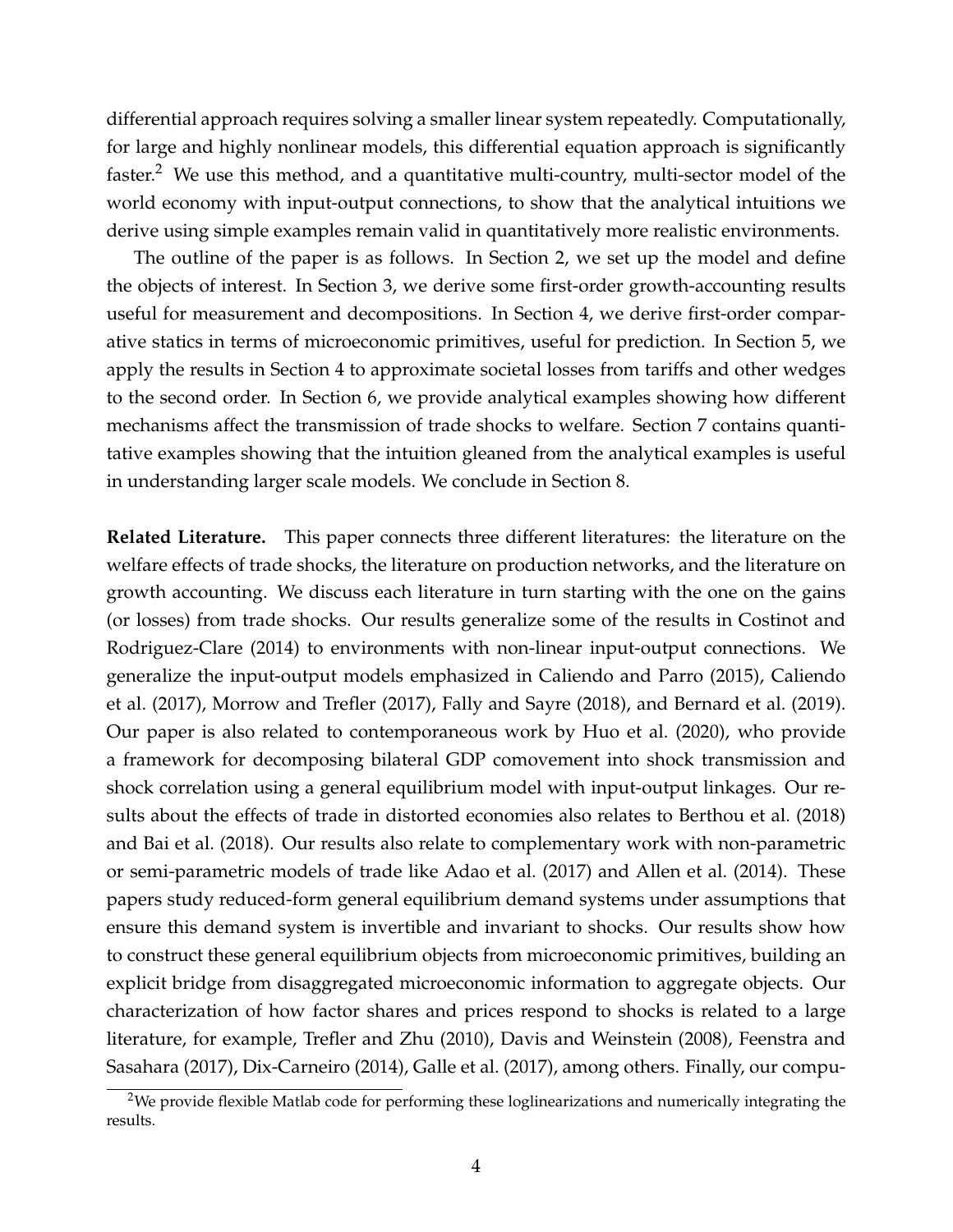tational approach, which, instead of solving a nonlinear system of equations, numerically integrates derivatives, is similar to the way computational general equilibrium (CGE) models are sometimes solved (for a survey, see [Dixon et al., 2013\)](#page-44-10).

The literature on production networks has primarily been concerned with the propagation of shocks in closed economies, typically assuming a representative agent. For instance, [Long and Plosser](#page-45-7) [\(1983\)](#page-45-7), [Acemoglu et al.](#page-43-7) [\(2012\)](#page-43-7), [Atalay](#page-43-8) [\(2017\)](#page-43-8), [Carvalho et al.](#page-44-11) [\(2016\)](#page-44-11), [Baqaee and Farhi](#page-43-9) [\(2017a,](#page-43-9)[b\)](#page-43-10), [Baqaee](#page-43-11) [\(2018\)](#page-43-11), [Carvalho and Tahbaz-Salehi](#page-44-12) [\(2018\)](#page-44-12), [Liu](#page-45-8) [\(2017\)](#page-45-8), among others. A recent focus of the literature, particularly in the context of open economies, has been to model the formation of firm-to-firm links. This strand of the literature takes discreteness seriously, for example [Chaney](#page-44-13) [\(2014\)](#page-44-13), [Lim](#page-45-9) [\(2017\)](#page-45-9), [Tintelnot et al.](#page-45-10) [\(2018\)](#page-45-10), and [Kikkawa et al.](#page-45-11) [\(2018\)](#page-45-11). Our approach is different: rather than modelling the formation of links as a discrete decision, we assume a differentiable form of adjustment where the presence and strength of links is determined by cost minimization subject to a smooth production technology. This means that we can only handle the extensive margin via choke prices. In exchange for this simplification, we provide a fairly general local characterization of the equilibrium.

Our growth accounting results are related to closed-economy results like [Solow](#page-45-0) [\(1957\)](#page-45-0), [Hulten](#page-44-14) [\(1978\)](#page-44-14), as well as to the literature extending growth-accounting to open economies, including [Kehoe and Ruhl](#page-45-12) [\(2008\)](#page-45-12) and [Burstein and Cravino](#page-44-15) [\(2015\)](#page-44-15). Perhaps closest to us are [Diewert and Morrison](#page-44-16) [\(1985\)](#page-44-16) and [Kohli](#page-45-13) [\(2004\)](#page-45-13) who introduce output indices which account for terms-of-trade changes. Our real income and welfare-accounting measures share their goal, though our decomposition into pure productivity changes and reallocation effects is different. In explicitly accounting for the existence of intermediate inputs, our approach also speaks to how one can circumvent the double-counting problem and spillovers arising from differences in gross and value-added trade, issues studied by [Johnson](#page-45-14) [and Noguera](#page-45-14) [\(2012\)](#page-45-14) and [Koopman et al.](#page-45-15) [\(2014\)](#page-45-15). Relative to these other papers, our approach has the added bonus of easily being able to handle inefficiencies and wedges.

Our approach is general, and relies on duality, along the lines of [Dixit and Norman](#page-44-17) [\(1980\)](#page-44-17). We differ from the classic analysis, however, in that, we state our comparative static results in terms of observable microeconomic sufficient statistics: input-output shares, changes in shares, and (microeconomic) elasticities of substitution. Our approach relies heavily on the notion of the allocation matrix, which helps give a physical (primal) interpretation to the theorems, and is convenient for analyzing inefficient economies. In inefficient economies, the abstract approach that relies on macro-level envelope conditions, like [Dixit and Norman](#page-44-17) [\(1980\)](#page-44-17) and [Chipman](#page-44-18) [\(2008\)](#page-44-18), runs into problems (since macro-level envelope conditions no longer exist). However, our results readily extend to inefficient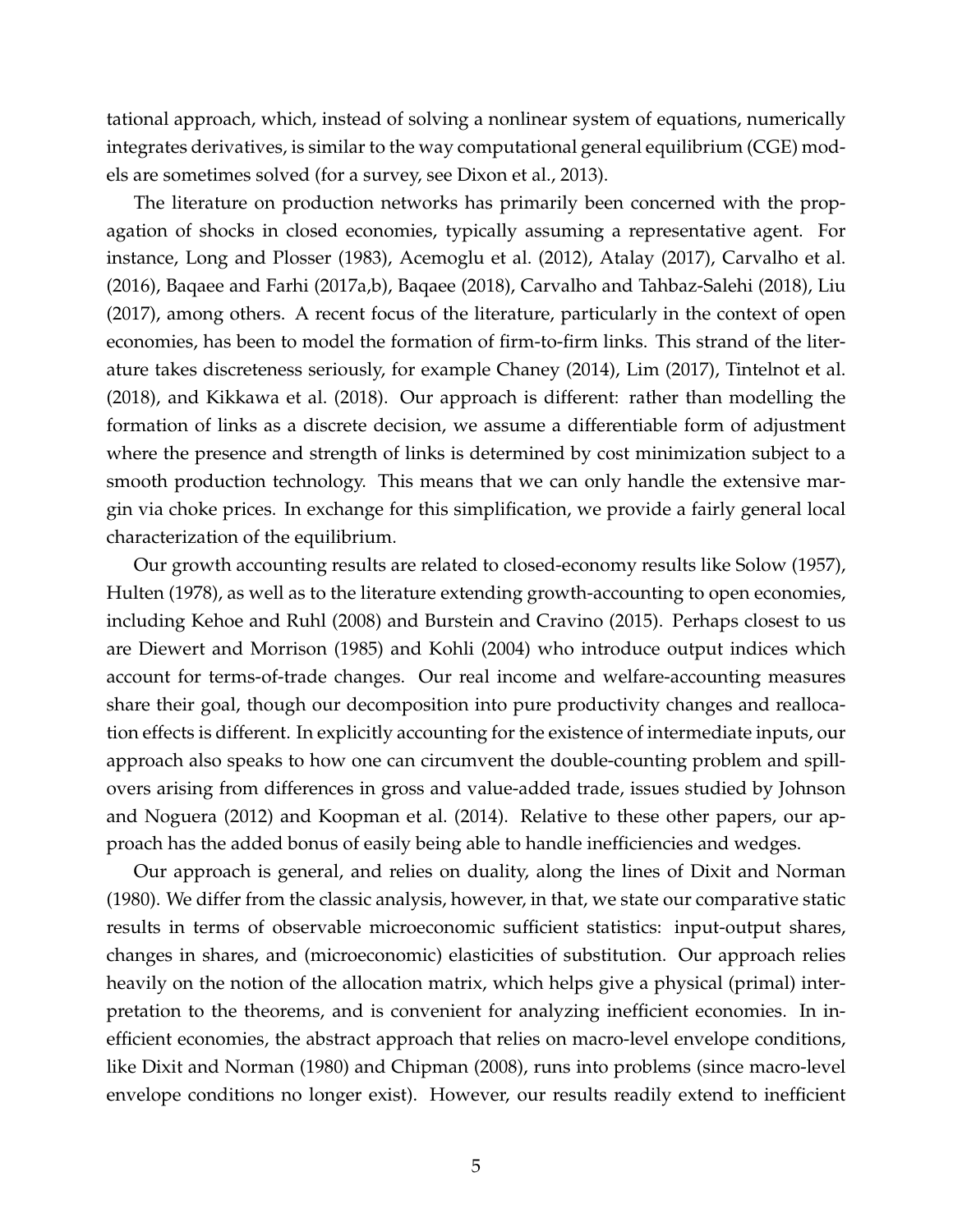economies.

# <span id="page-6-0"></span>**2 Framework**

In this section, we set up the model and define the statistics of interest.

## **2.1 Model Environment**

There is a set of countries *C*, a set of producers *N* producing different goods, and a set of factors *F*. Each producer and each factor is assigned to be within the borders of one of the countries in *C*. The sets of producers and factors inside country *c* are *N<sup>c</sup>* and *Fc*. The set *F<sup>c</sup>* of factors physically located in country *c* may be owned by any household, and not necessarily the households in country *c*. To streamline the exposition, we assume that there is a representative consumer in each country. $3$ 

**Distortions.** Since tax-like wedges can implement any feasible allocation of resources in our model, including inefficient allocations, we use wedges to represent distortions. These tax wedges may be explicit, like tariffs, or they may be implicit, like markups or financial frictions. For ease of notation, to represent a wedge on *i*'s purchases of inputs from *k*, we introduce a fictitious middleman  $k'$  that buys from  $k$  and sells to *i* at a "markup"  $\mu_{k'}$ . The revenues collected by these markups/wedges are rebated back to the households in a way we specify below.<sup>[4](#page-6-2)</sup>

**Factors.** Households earn income from primary factors and from revenues generated by wedges. A primary factor is a non-produced good whose supply is, for now, taken to be exogenous.<sup>[5](#page-6-3)</sup> To model revenues earned by wedges, for each country  $c \in C$ , we introduce a "fictitious" factor that collects the markup/wedge revenue accruing to residents of country *c*. We denote the set of true primary factors by *F* and the set of true and fictitious factors by *F* ∗ . (We will not use fictitious factors to define the equilibrium, but will refer to them in our comparative statics). The  $C \times (N + F)$  matrix  $\Phi$  is the ownership matrix, where  $\Phi_{ci}$  is the share of *i*'s value-added (sales minus costs) that goes to households in country *c*.

<span id="page-6-1"></span><sup>&</sup>lt;sup>3</sup>See Appendix J for a discussion of how to extend the results to heterogeneous households within countries.

<span id="page-6-2"></span> $4$ These fictitious middlemen are convenient for writing compact formulas, but adding them to the model explicitly is computationally inefficient. In the computational appendix, Appendix H, we discuss these issues in more detail.

<span id="page-6-3"></span> $^5$ In Section [4.3,](#page-22-0) we endogenize factor supply using a labor-leisure tradeoff. In Appendix I, we discuss how to endogenize factor supply by using a Roy model and discuss the connection of our results with those in [Galle et al.](#page-44-9) [\(2017\)](#page-44-9).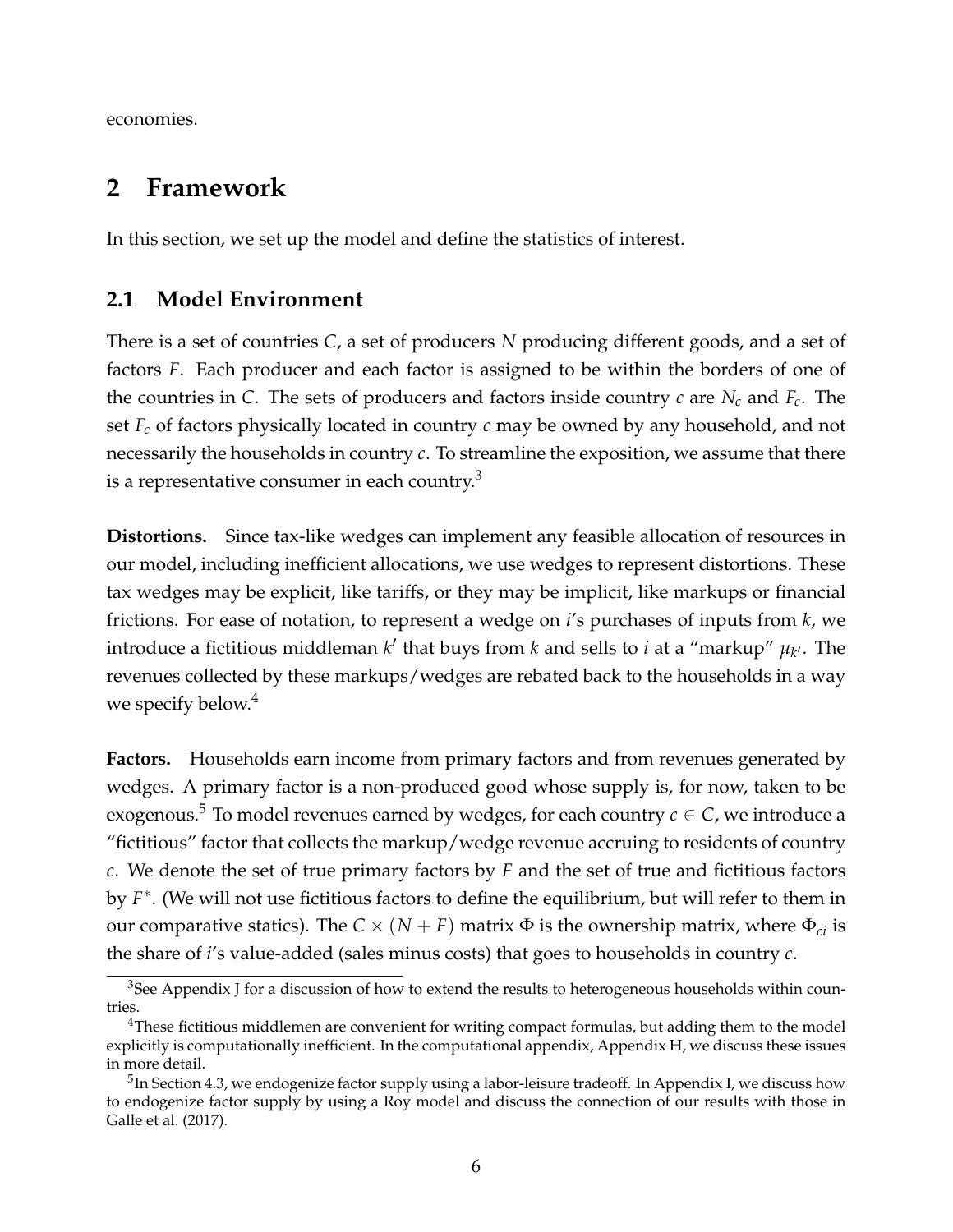**Households.** The representative household in country  $c$  has homothetic preferences<sup>[6](#page-7-0)</sup>

$$
W_c = \mathcal{W}_c(\{c_{ci}\}_{i \in N}),
$$

and faces a budget constraint given by

$$
\sum_{i\in N} p_i c_{ci} = \sum_{f\in F} \Phi_{cf} w_f L_f + \sum_{i\in N} \Phi_{ci} (1 - 1/\mu_i) p_i y_i + T_c,
$$

where  $c_{ci}$  is the quantity of the good *i* consumed by household  $c$ ,  $w_f$  and  $L_f$  is the wage and quantity of factor  $f$ ,  $p_i$  is the price and  $y_i$  is the quantity of good *i*, and  $T_c$  is an exogenous lump-sum transfer. The right-hand side is country *c*'s income: the first summand is income earned by primary factors, the second summand is income earned from wedges (the "fictitious" factor for *c*), and the final summand is net transfers.

**Producers.** Every good  $i \in N$  belongs to some country  $c \in C$  and is produced using a constant-returns-to-scale production function $7.8$  $7.8$ 

$$
y_i = A_i F_i \left( \{x_{ik}\}_{k \in N}, \{l_{if}\}_{f \in F_c} \right),
$$

where  $y_i$  is the total quantity of good *i* produced,  $x_{ik}$  is intermediate inputs from  $k$ ,  $l_{if}$  is factor inputs from *f* , and *A<sup>i</sup>* is an exogenous Hicks-neutral productivity shifter. Producer *i* chooses inputs to minimize costs and sets prices equal to marginal cost times a wedge  $p_i = \mu_i \times mc_i$ . We capture bilateral wedges between say *i* and *j* by adding a fictional intermediary that buys from *i* and sells to *j* at some markup.

**Iceberg Trade Costs.** We capture changes in iceberg trade costs as Hicks-neutral productivity changes to specialized importers or exporters whose production functions represent the trading technology. The decision of where trading technologies should be located is

<span id="page-7-0"></span> ${}^{6}$ In mapping our model to data, we interpret domestic "households" as any agent which consumes resources without producing resources to be used by other agents. Specifically, this means that we include domestic investment and government expenditures in our definition of "households".

<span id="page-7-1"></span> $<sup>7</sup>$ This is more general than it might appear. First, production has constant returns to scale without loss</sup> of generality, because non-constant-returns can be captured via fixed factors. Second, the assumption that each producer produces only one output good is also without loss of generality. A multi-output production function is a single output production function where all but one of the outputs enter as negative inputs. Finally, productivity shifters are Hicks-neutral without loss of generality. To represent input-augmenting technical change for *i*'s use of input *k*, introduce a fictitious producer buying from *k* and selling to *i*, and hit this fictitious producer with a Hicks-neutral shock.

<span id="page-7-2"></span><sup>&</sup>lt;sup>8</sup>We rule out fixed costs in our analysis. Our results accommodate an extensive margin of product entryexit, but only if it operates according to a choke-price, rather than a fixed cost. For an analysis of general equilibrium models with fixed costs see [Baqaee and Farhi](#page-43-12) [\(2020\)](#page-43-12).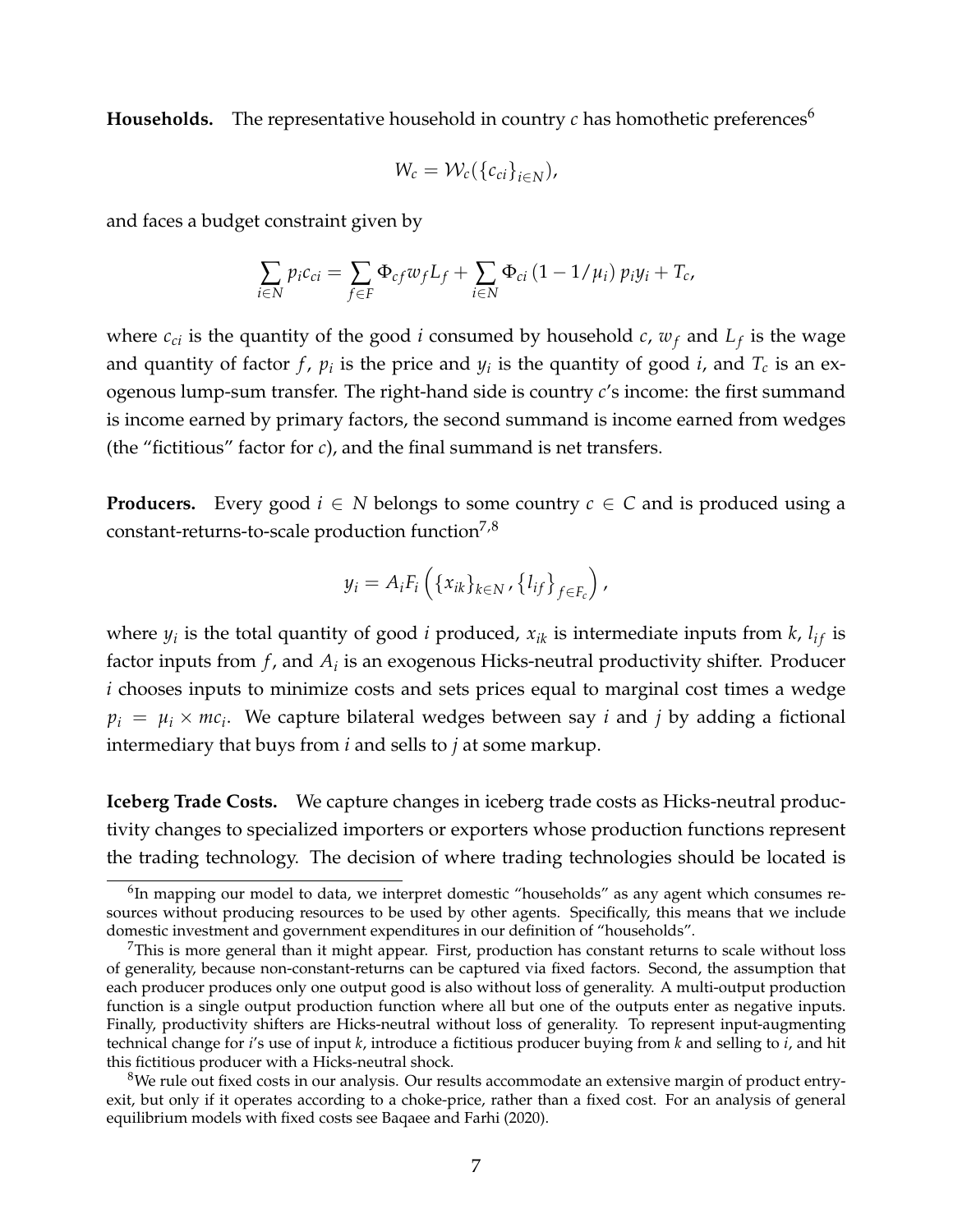ambiguous since they generate no income. It is possible to place them in the exporting country or in the importing country, and this would make no difference in terms of the welfare of agents or the allocation of resources.<sup>[9](#page-8-0)</sup>

**Equilibrium.** Given productivities  $A_i$ , wedges  $\mu_i$ , and a vector of transfers satisfying  $\sum_{c \in C} T_c = 0$ , a general equilibrium is a set of prices  $p_i$ , intermediate input choices  $x_{ij}$ , factor input choices  $l_{if}$ , outputs  $y_i$ , and consumption choices  $c_{ci}$ , such that: (i) each producer chooses inputs to minimize costs taking prices as given; (ii) the price of each good is equal to the wedge on that good times its marginal cost; (iii) each household maximizes utility subject to its budget constraint taking prices as given; and, (iv) the markets for all goods and factors clear so that  $y_i = \sum_{c \in C} c_{ci} + \sum_{j \in N} x_{ji}$  for all  $i \in N$  and  $L_f = \sum_{j \in N} l_{if}$  for all  $f \in F$ .

### **2.2 Definitions and Notation**

In this subsection, we define the statistics of interest and introduce useful notation.

**Nominal Output and Expenditure.** Nominal output or Gross Domestic Product (GDP) for country *c* is the total final value of the goods produced in the country. It coincides with the total value-added earned by the producers located in the country:

$$
GDP_c = \sum_{i \in N} p_i q_{ci} = \sum_{f \in F_c} w_f L_f + \sum_{i \in N_c} (1 - 1/\mu_i) p_i y_i,
$$

where  $q_{ci} = y_i 1_{\{i \in N_c\}} - \sum_{j \in N_c} x_{ji}$  is the "final" or net quantity of good  $i \in N$  produced by country *c*. Note that *qci* is negative for imported intermediate goods.

Nominal Gross National Expenditure (GNE) for country *c*, also known as domestic absorption, is the total final expenditures of the residents of the country. In our model, it coincides with nominal Gross National Income (GNI) which is the total income earned by the factors owned by a country's residents adjusted for international transfers:

$$
GNE_c = \sum_{i \in N} p_i c_{ci} = \sum_{f \in F} \Phi_{cf} w_f L_f + \sum_{i \in N} \Phi_{ci} (1 - 1/\mu_i) p_i y_i + T_c.
$$

The first summand on the right hand side is primary factor income, the second summand is income earned by the fictitious factor that collects wedge revenue, and the final summand are transfers.

<span id="page-8-0"></span> $9$ We do not need to take a precise stand at this stage, but we note that this will matter for our conclusions regarding country-level real GDP changes (as pointed out by [Burstein and Cravino, 2015\)](#page-44-15).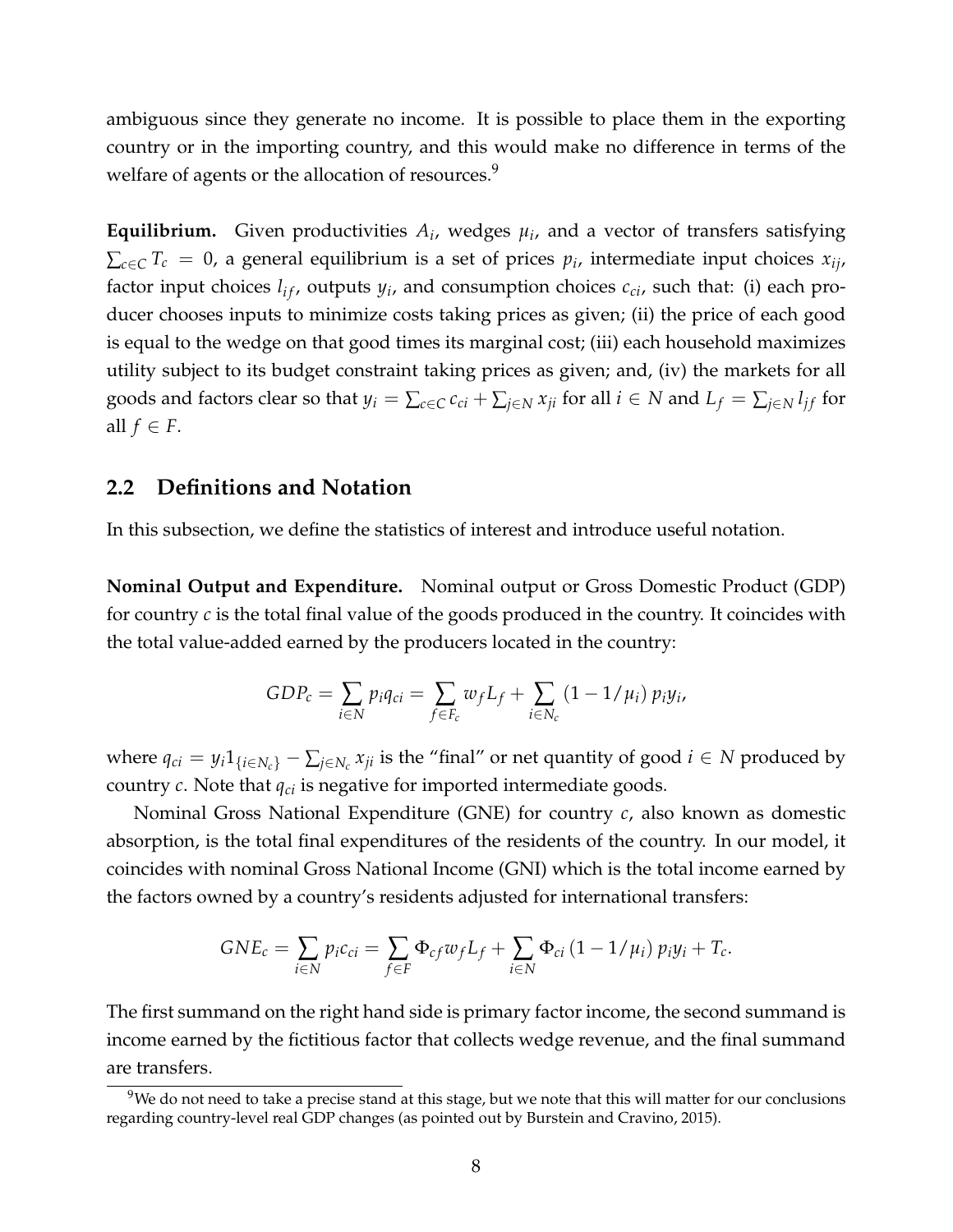To denote variables for the world, we drop the country-level subscripts. Nominal GDP and nominal GNE are *not* the same at the country level, but they are the same at the world level:

$$
GDP = GNE = \sum_{f \in F} w_f L_f + \sum_{f \in N} (1 - 1/\mu_i) p_i y_i = \sum_{i \in N} p_i q_i = \sum_{i \in N} p_i c_i,
$$

where, for the world, final consumption coincides with net output  $c_i = q_i$  because  $c_i =$  $\sum_{c\in C} c_{ci} = \sum_{c\in C} q_{ci} = q_i$ , net transfers are zero  $T=0$  because  $T=\sum_{c\in C} T_c.$  Let world GDP be the numeraire, so that *GDP* = *GNE* = 1. All prices and transfers are expressed in units of this numeraire.

**Real Output and Expenditure.** To convert nominal variables into real variables, as in the data, we use Divisia indices throughout. To a first-order, the change in the real GDP of country *c* and the corresponding GDP deflator are defined to be

<span id="page-9-1"></span>
$$
d \log Y_c = \sum_{i \in N} \Omega_{Y_c, i} d \log q_{ci}, \quad d \log P_{Y_c} = \sum_{i \in N} \Omega_{Y_c, i} d \log p_i,
$$
 (1)

where  $\Omega_{Y_c,i} = p_i q_{ci}/GDP_c$  is good *i'*s share in final output of country  $c.^{10}$  $c.^{10}$  $c.^{10}$  Throughout the paper, for any variable *x*, we define  $d \log x = d \frac{x}{x}$ . This is an abuse of notation, but it allows us to write d log *x* even when *x* is a negative number.

The change in real GNE of country *c* and the corresponding deflator are

<span id="page-9-2"></span>
$$
d \log W_c = \sum_{i \in N} \Omega_{W_c, i} d \log c_{ci}, \quad d \log P_{W_c} = \sum_{i \in N} \Omega_{W_c, i} d \log p_i,
$$
 (2)

where  $\Omega_{W_c,i} = p_i c_{ci}/GNE_c$  is good *i*'s share in country *c*'s consumption basket. By Shephard's lemma, changes in real GNE are equal to changes in welfare for every country .

Discrete changes in real GDP and real GNE are given by integrating equations [\(1\)](#page-9-1) and [\(2\)](#page-9-2). We denote the corresponding discrete changes by ∆ log*Y*, ∆ log*Yc*, ∆ log *W*, and ∆ log *Wc*. In the case of GDP, this is how these objects are typically measured in the data, and in the case of GNE, this integral coincides with the nonlinear change in the welfare of each agent *c* as measured by a money-metric (since preferences are homothetic).

As with the nominal variables, real GDP and real GNE are *not* the same at the country level. However, these differences vanish at the world level so that, for the world, d log*Y* =  $d \log W$  and  $d \log P_Y = d \log P_W$ .<sup>[11](#page-9-3)</sup> Conveniently, changes in country real GDP and real

<span id="page-9-0"></span> $10$ Our definition of real GDP coincides with the double-deflation approach to measuring real GDP, where the change in real GDP is defined to be the sum of changes in real value-added for domestic producers.

<span id="page-9-3"></span><sup>&</sup>lt;sup>11</sup>Real GDP and real GNE for the world are defined by aggregating across all countries, so d log  $Y =$  $\sum_{i\in N}(p_iq_i/GDP)$  d log  $q_i$ , d log  $P_Y = \sum_{i\in N}(p_iq_i/GDP)$  d log  $p_i$ , d log  $W = \sum_{i\in N}(p_i c_i/GNE)$  d log  $c_i$ , and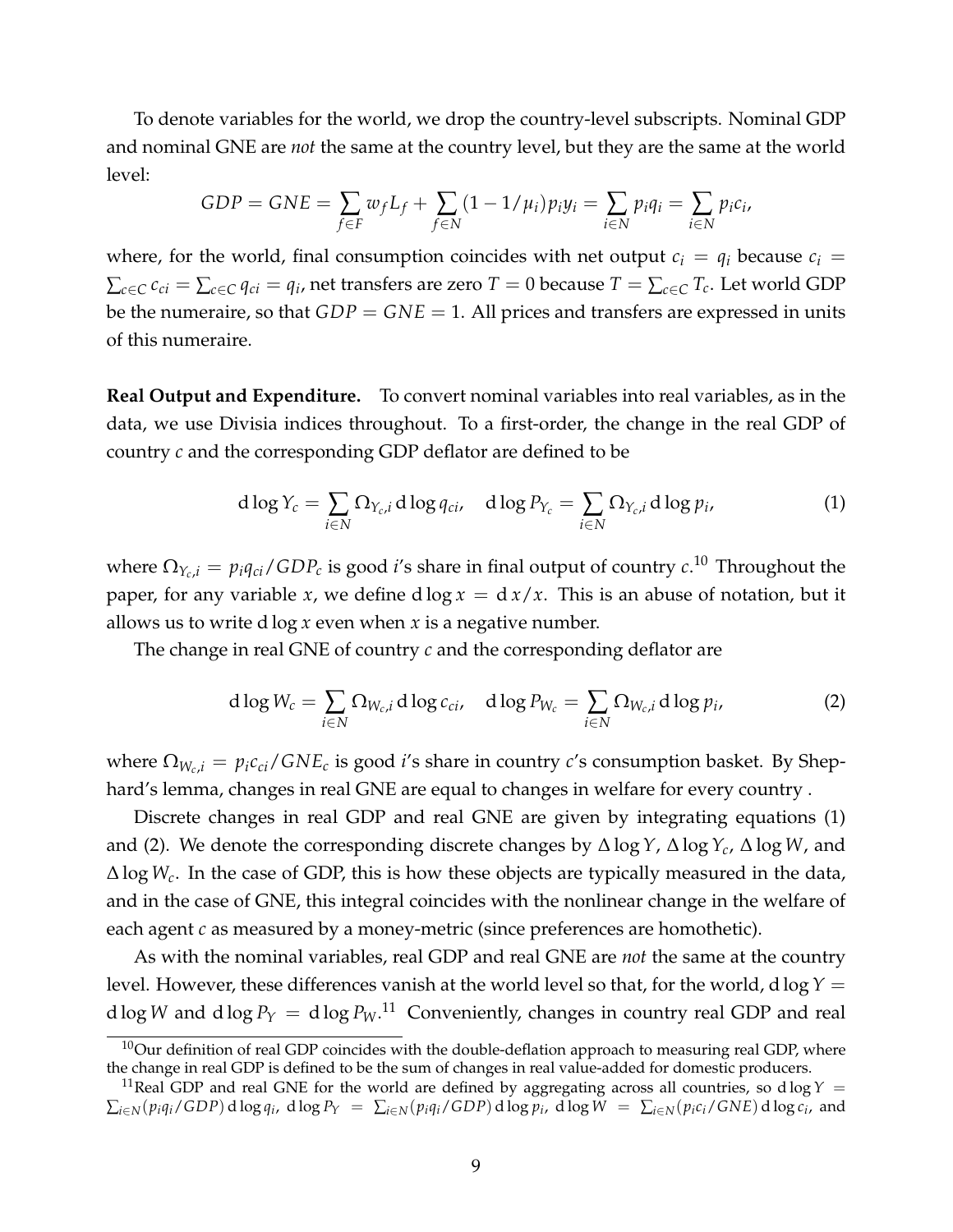GNE aggregate up to their world counterparts.<sup>[12](#page-10-0)</sup>

**Input-Output Matrices.** The Heterogenous-Agent Input-Output (HAIO) matrix is the  $(C + N + F) \times (C + N + F)$  matrix  $\Omega$  whose *i j*th element is equal to *i*'s expenditures on inputs from *j* as a share of its total revenues/income

$$
\Omega_{ij} = \frac{p_j x_{ij}}{p_i y_i} \mathbf{1}_{\{i \in N\}} + \frac{p_j c_{ij}}{G N E_i} \mathbf{1}_{\{i \in C\}}.
$$

The HAIO matrix  $\Omega$  includes the factors of production and the households, where factors consume no resources (zero rows), while households produce no resources (zero columns). The Leontief inverse matrix is

$$
\Psi = (I - \Omega)^{-1} = I + \Omega + \Omega^2 + \dots
$$

Whereas the input-output matrix Ω records the *direct* link from one agent or producer to another, the Leontief inverse matrix Ψ records instead the *direct and indirect* exposures through the production network.

Denote the diagonal matrix of wedges by  $\mu$  (where non-taxed quantities have wedge  $\mu_i = 1$ ) and define the *cost-based* HAIO matrix and Leontief inverse to be

$$
\tilde{\Omega} = \mu \Omega, \qquad \tilde{\Psi} = (I - \tilde{\Omega})^{-1}.
$$

It will sometimes be convenient to treat goods and factors together and index them by  $k \in N + F$  where the plus symbol denotes the union of sets. To this effect, we slightly extend our definitions. We interchangeably write  $y_k$  and  $p_k$  for the quantity  $L_k$  and wage *w*<sup>*k*</sup> of factor *k* ∈ *F*.

**Input-Output Exposures.** Each  $i \in C + N + F$  is *exposed* to each  $j \in C + N + F$  through revenues  $\Psi_{ij}$  and through costs  $\tilde{\Psi}_{ij}$ . Intuitively,  $\Psi_{ij}$  measures how expenditures on *i* affect the sales of *j* (due to backward linkages), whereas  $\tilde{\Psi}_{ij}$  measures how the price of *j* affects the marginal cost of *i* (due to forward linkages). In the absence of wedges,  $\mu_i = 1$  for every *i*, these two objects coincide.

When *i* is a household, we use special notation to denote *backward* and *forward* exposure.

d  $\log P_W = \sum_{i \in N} (p_i c_i / GNE)$  d  $\log p_i$ ,

<span id="page-10-0"></span> $^{12}$  Namely, d log  $Y = \sum_{c \in C} (GDP_c/GDP)$  d log  $Y_c$  and d log  $W = \sum_{c \in C} (GNE_c/GNE)$  d log  $W_c$ .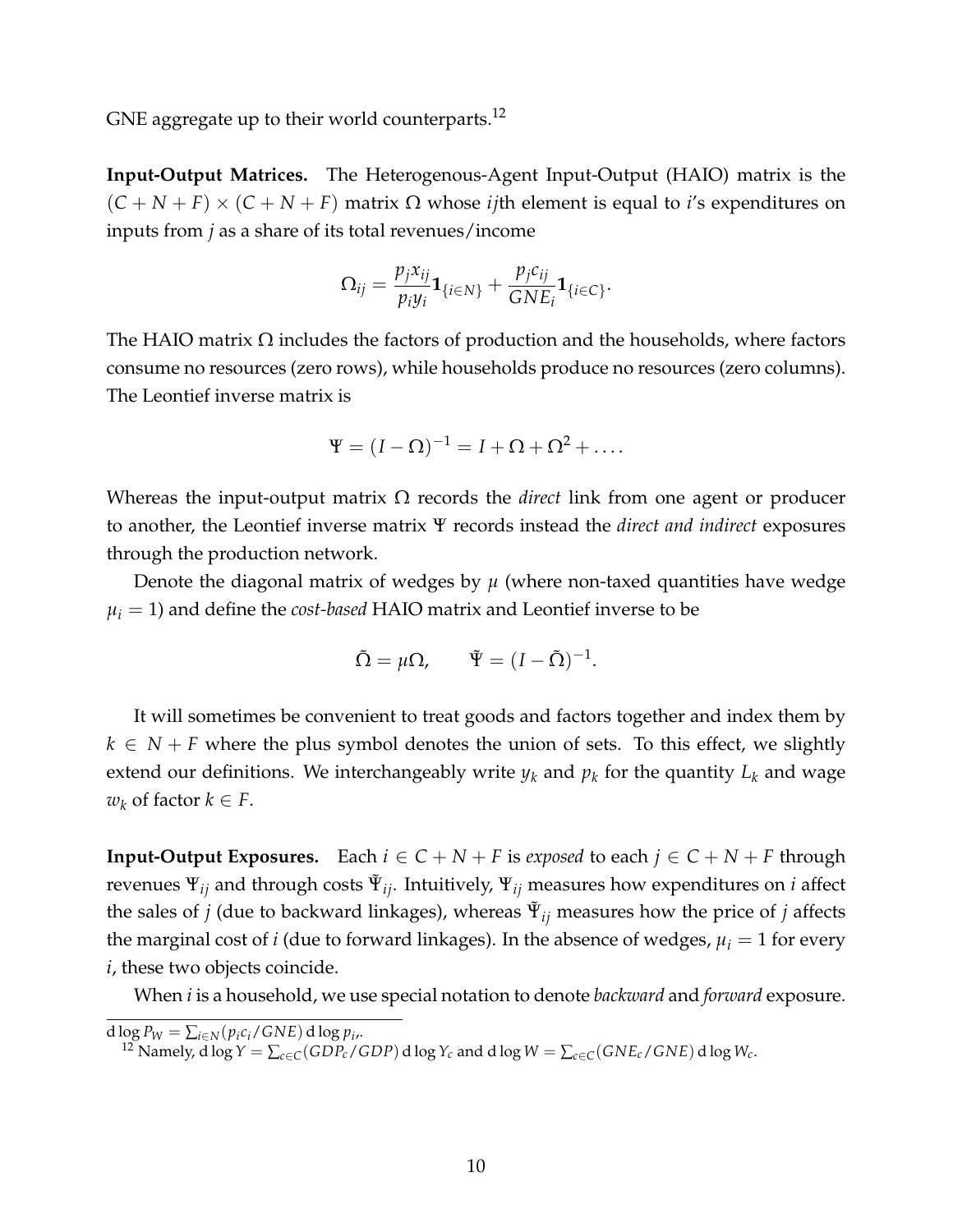In particular, let household *c*'s exposures be

$$
\lambda_k^{W_c} = \Psi_{c,k} = \sum_{i \in N} \Omega_{c,i} \Psi_{ik}, \quad \tilde{\lambda}_k^{W_c} = \tilde{\Psi}_{c,k} = \sum_{i \in N} \tilde{\Omega}_{c,i} \tilde{\Psi}_{ik}.
$$

In words, *c*'s exposure to *k* is the expenditure share weighted average of the exposure of *c*'s suppliers to *k*.

By analogy, the forward and backward exposure of country *c*'s GDP (as opposed to welfare) is defined as

<span id="page-11-0"></span>
$$
\lambda_k^{\Upsilon_c} = \sum_{i \in N} \Omega_{\Upsilon_c, i} \Psi_{ik}, \quad \tilde{\lambda}_k^{\Upsilon_c} = \sum_{i \in N} \Omega_{\Upsilon_c, i} \tilde{\Psi}_{ik}, \tag{3}
$$

where recall that  $\Omega_{Y_c,i} = p_i q_{ci}/GDP_c$  is the share of a good *i* in GDP. As usual, the worldlevel backward and forward exposure to *k* are denoted by suppressing the country subscript: that is,  $\lambda_k^{\gamma}$  $\chi_k^Y$  and  $\tilde{\lambda}_k^Y$  respectively.

We sometimes denote exposure to factors with capital  $\Lambda$  or  $\tilde{\Lambda}$  to distinguish them from non-factor producers  $\lambda$  or  $\tilde{\lambda}$ . In other words, when  $f \in F$ , we write  $\Lambda_f^{Y_c} = \lambda_f^{Y_c}$  $_{f}^{Y_{c}}$ ,  $\Lambda_{f}^{W_{c}}=$  $\lambda_f^{W_c}$  $f^{W_c}_f$  ,  $\tilde{\Lambda}^{W_c}_f$  ,  $\tilde{\Lambda}^{W_c}_f=\tilde{\lambda}^{W_c}_f$  to emphasize that  $f$  is a factor.

**Sales and Income Shares.** Exposures of GDP to a good or factor *k* at the country and world levels have a direct connection to the sales of *k*:

$$
\lambda_k^{Y_c} = \mathbf{1}_{\{k \in N_c + F_c\}} \frac{p_k y_k}{GDP_c}, \quad \lambda_k = \frac{p_k y_k}{GDP}.
$$

Hence, the exposure of world GDP  $\lambda_k^Y$ *k* to *k* is just the sales share (or *Domar weight*) of *k* in world output  $\lambda_k = p_k y_k / GDP$ . Similarly, the exposure of country *c*'s GDP to *k* is the *local Domar weight* of *k* in country *c*, that is  $\lambda_k^{Y_c} = 1_{\{k \in N_c + F_c\}} (GDP/GDP_c) \lambda_k$ .

We also define *factor income shares*: the share of factor  $f \in F^*$  in the income of country *c* is denoted by

$$
\Lambda_f^c = \mathbf{1}_{\{f \in F\}} \frac{\Phi_{cf} w_f L_f}{GNE_c} + \mathbf{1}_{\{f \in F^* - F\}} \sum_{i \in N} \frac{\Phi_{ci} (1 - \frac{1}{\mu_i}) p_i y_i}{GNE_c},
$$

where recall that  $f \in F^* - F$  is a fictitious factor that simply collects wedge revenue but is not used in production. The share of each factor in world income is  $\Lambda_f$ , where we suppress the *c* superscript.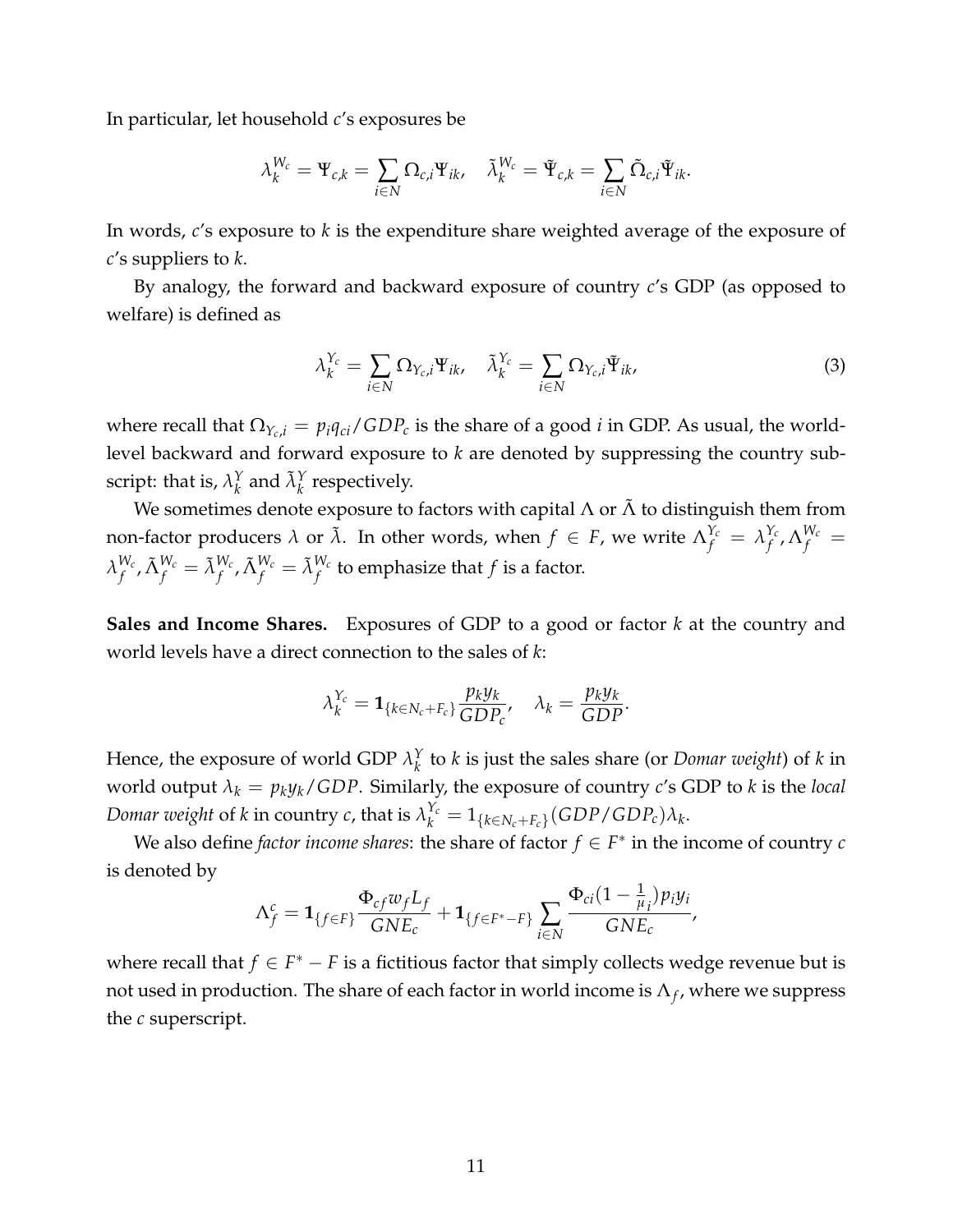## <span id="page-12-0"></span>**3 Comparative Statics: Ex-Post Sufficient Statistics**

In this section, we characterize the response of real GDP and welfare to shocks. We state our results in terms of changes in endogenous, but observable, sufficient statistics. In the next section, we solve for changes in these endogenous variables in terms of microeconomic primitives.

**Allocation Matrix.** To better understand the intuition for the results, we introduce the allocation matrix, which helps give a physical interpretation to the theorems. Following [Baqaee and Farhi](#page-43-10) [\(2017b\)](#page-43-10), define the  $(C + N + F) \times (C + N + F)$  *allocation matrix* X as follows:  $\mathcal{X}_{ij} = x_{ij}/y_j$  is the share of good *j* used by *i*, where *i* and *j* index households, factors, and producers. Every feasible allocation is defined by a feasible allocation matrix  $\mathcal{X}$ , a vector of productivities *A*, and a vector of factor supplies *L*. In particular, the equilibrium allocation gives rise to an allocation matrix  $\mathcal{X}(A, L, \mu, T)$  which, together with A, and L, completely describes the equilibrium.[13](#page-12-1)

We decompose changes in any quantity *X* into changes due to the technological environment, for a given allocation matrix, and changes in the allocation matrix, for given technology. In vector notation:

$$
d \log X = \underbrace{\frac{\partial \log X}{\partial \log A} d \log A + \frac{\partial \log X}{\partial \log L} d \log L}_{\Delta \text{ technology}} + \underbrace{\frac{\partial \log X}{\partial X} d \mathcal{X}}_{\Delta \text{ allocation}}.
$$

<span id="page-12-2"></span>**Real GDP.** We start by considering how real GDP responds to shocks, stated in terms of country *c* variables. To state the result, we introduce special notation for the exposures of domestic production to imported intermediate inputs. When *k* is an imported intermediate input (*k* ∈ *N* − *Nc*), define

$$
\Lambda_k^{\Upsilon_c} = \sum_{i \in N_c} \Omega_{Y_c,i} \Psi_{ik} = -\frac{p_i q_{ck}}{GDP_c}, \quad \tilde{\Lambda}_k^{\Upsilon_c} = \sum_{i \in N_c} \Omega_{Y_c,i} \tilde{\Psi}_{ik}.
$$

Note that the summation in the expressions above runs over *only* domestic goods *N<sup>c</sup>* and not all goods *N*, unlike equation [\(3\)](#page-11-0). Hence, these variables are partial exposures of GDP to intermediate input *k*, only accounting for how domestic producers are exposed to the imported intermediate but not accounting for the fact that the value of these imported intermediates is subtracted from GDP.

<span id="page-12-1"></span><sup>&</sup>lt;sup>13</sup>Since there may be multiple equilibria, technically,  $\mathcal{X}(A, L, \mu, T)$  is a correspondence. In this case, we restrict attention to perturbations of isolated equilibria. As shown by [Debreu](#page-44-19) [\(1970\)](#page-44-19), we can generically expect equilibria to be locally isolated.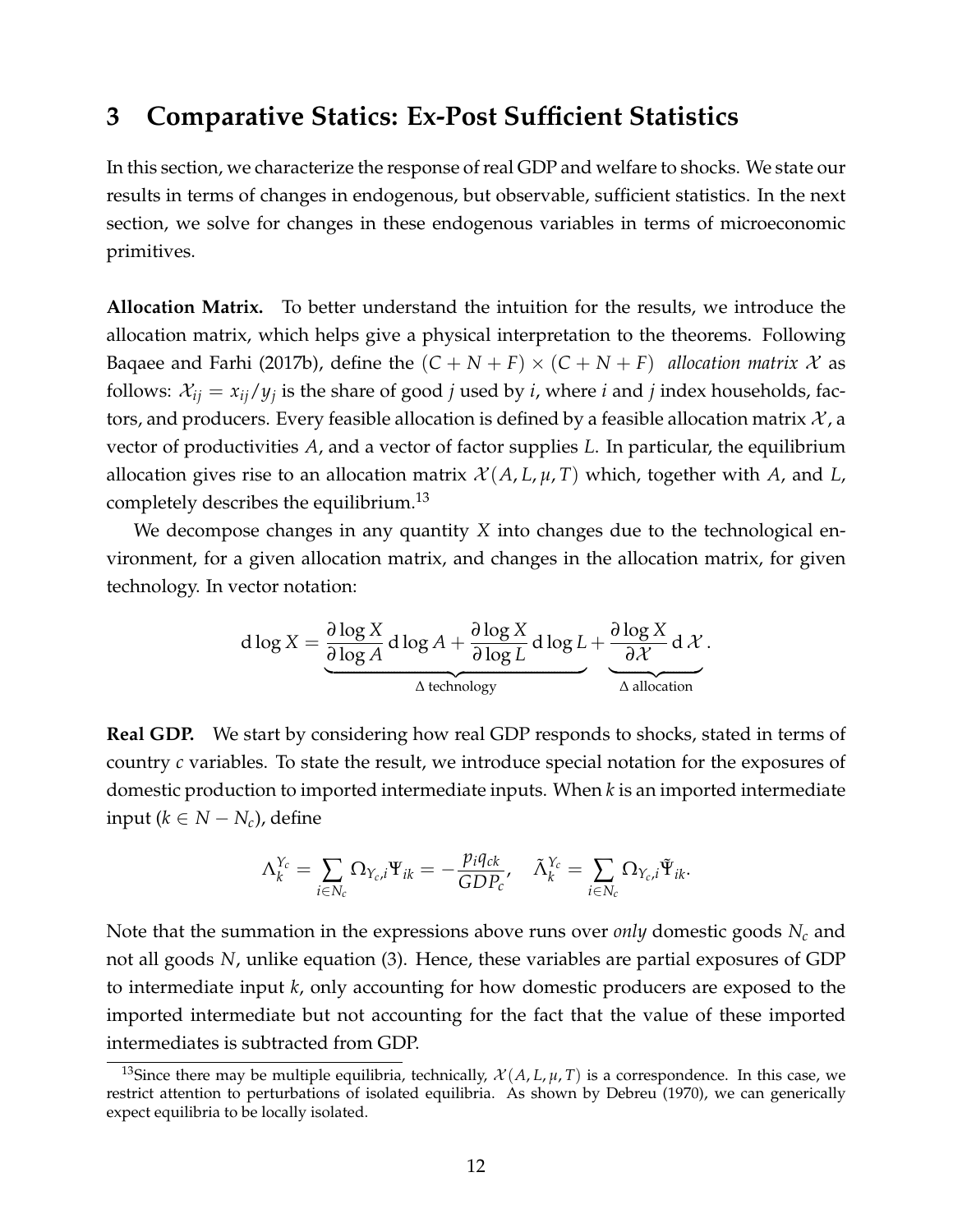<span id="page-13-0"></span>**Theorem 1** (Real GDP)**.** *The change in real GDP of country c in response to productivity shocks, factor supply shocks, transfer shocks, and shocks to wedges is, to a first-order,*

d log 
$$
Y_c
$$
 = 
$$
\underbrace{\sum_{i \in N_c} \tilde{\lambda}_i^{Y_c} d \log A_i}_{\Delta \text{ technology}} + \underbrace{\sum_{k \in N - N_c} \tilde{\Lambda}_f^{Y_c} d \log L_f}_{\Delta \text{ technology}} + \underbrace{\sum_{i \in N_c} \tilde{\lambda}_i^{Y_c} d \log \mu_i - \sum_{f \in F_c} \tilde{\Lambda}_f^{Y_c} d \log \Lambda_f^{Y_c}}_{\Delta \text{ allocation}} + \underbrace{\sum_{k \in N - N_c} \left( \Lambda_k^{Y_c} - \tilde{\Lambda}_k^{Y_c} \right) d \log \Lambda_k^{Y_c}}_{\Delta \text{ allocation}}.
$$
 (4)

*The change in world real GDP* d log*Y can be obtained by simply suppressing the country index c. That is,*

<span id="page-13-2"></span>
$$
d \log Y = \underbrace{\sum_{i \in N} \tilde{\lambda}_i^Y d \log A_i}_{\Delta \text{ technology}} + \underbrace{\sum_{f \in F} \tilde{\Lambda}_f^Y d \log L_f}_{\Delta \text{ technology}} - \underbrace{\sum_{i \in N} \tilde{\lambda}_i^Y d \log \mu_i}_{\Delta \text{ allocation}} - \underbrace{\sum_{f \in F} \tilde{\Lambda}_f^Y d \log \Lambda_f^Y}_{\Delta \text{ allocation}}.
$$

Theorem [1](#page-13-0) generalizes [Burstein and Cravino](#page-44-15) [\(2015\)](#page-44-15) to economies with input-output linkages and distortions.<sup>[14](#page-13-1)</sup> To understand equation  $(4)$ , we consider a series of simple cases. First consider the case where there are no wedges in the initial equilibrium. Then forward and backward exposures are the same  $\tilde{\Lambda}^{Y_c}_i = \Lambda^{Y_c}_i$ <sup>*Ic*</sup>. Furthermore, since revenues generated by wedges exactly offset the reduction in primary factor income shares  $\sum_{i\in N_c}\tilde{\lambda}_i^{Y_c}$  d log  $\mu_i=$  $-\sum_{f\in F_c}^F \Lambda_f^{Y_c}$  $\sum_{f}^{Y_{c}}$  d log  $\Lambda_{f}^{Y_{c}} = -\sum_{f \in F_{c}}^{F} \tilde{\Lambda}_{f}^{Y_{c}}$  d log  $\Lambda_{f}^{Y_{c}}$  $f_f^{I_c}$ , there are no reallocation effects. Therefore, Theorem [1](#page-13-0) simplifies to the following corollary.

<span id="page-13-4"></span>**Corollary 1** (Real GDP without Wedges)**.** *In the absence of domestic wedges in the initial equilibrium, Theorem [1](#page-13-0) simplifies to*

<span id="page-13-3"></span>
$$
d \log Y_c = \sum_{i \in N_c} \lambda_i^{Y_c} d \log A_i + \sum_{f \in F_c} \Lambda_f^{Y_c} d \log L_f.
$$
 (5)

When there are no initial (domestic) wedges, country *c*'s real GDP is equal to a Domarweighted sum of *domestic* productivity and *domestic* factor endowment shocks. In this case, changes in the allocation matrix have no effect on real GDP. Intuitively, when there are no domestic wedges, there is an envelope theorem for real GDP (the competitive equilibrium maximizes the joint profits of all domestic firms for given prices). Hence, without

<span id="page-13-1"></span><sup>&</sup>lt;sup>14</sup>Transfer shocks do not directly affect real GDP, but they can influence real GDP through the other terms that show up in [\(4\)](#page-13-2).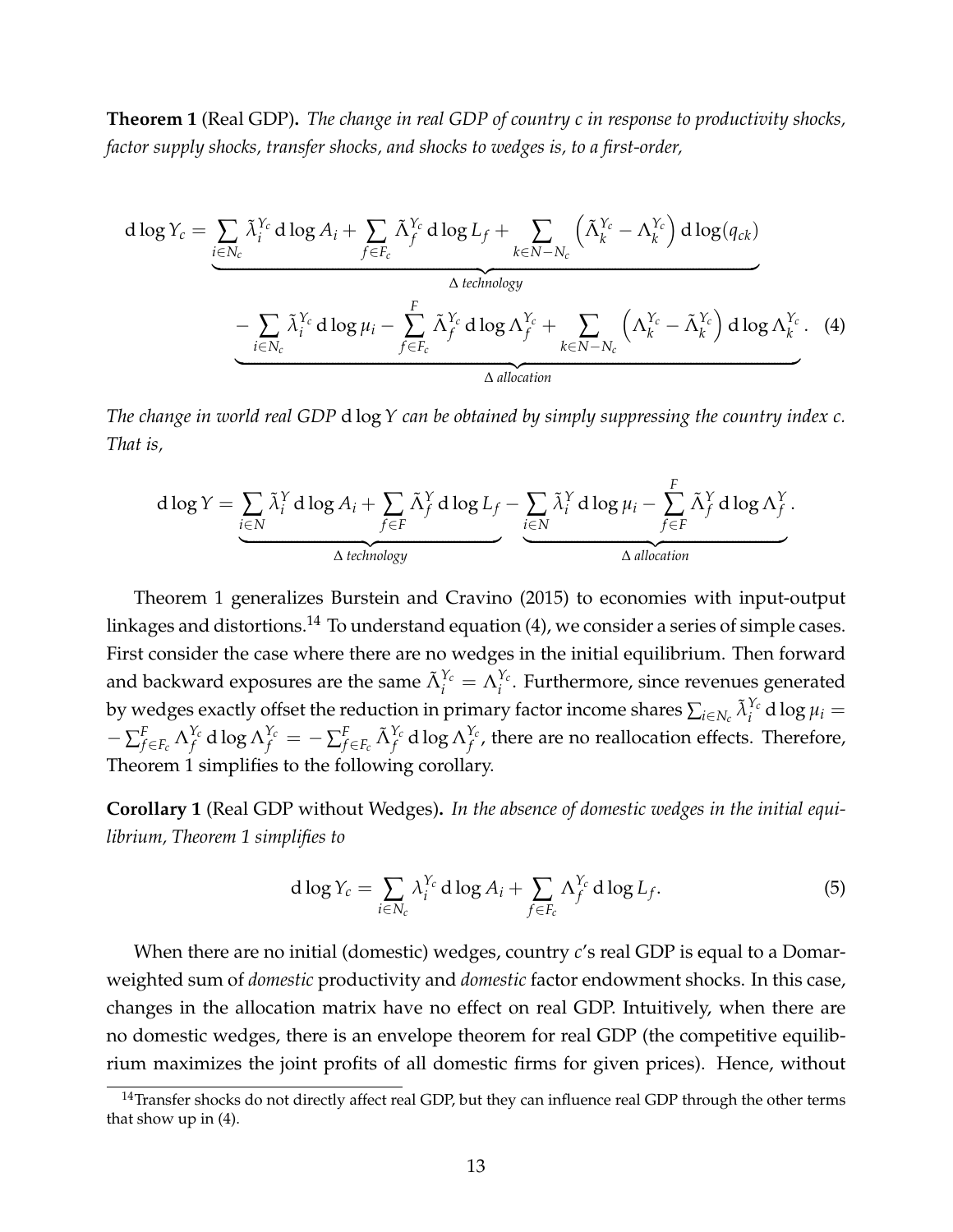wedges, reallocations cannot affect real GDP to a first-order. Furthermore, in the absence of wedges, foreign shocks, like shocks to iceberg costs outside *c*'s borders, have no effect on real GDP. This is because productive efficiency ensures that the marginal revenue product of foreign inputs is exactly equal to their cost. Hence, an increase in imported materials raises domestic production and imports by exactly the same offsetting amount.<sup>[15](#page-14-0)</sup>

If there are pre-existing wedges, there are some major changes. First, there is a new term on the first line of equation [\(4\)](#page-13-2), adding to technology effects (holding fixed the distribution of resources). Second, there are now reallocation effects. To understand the presence of the new "technology" term involving total imported intermediates, consider the following special case which eliminates reallocation effects.

**Corollary 2** (Real GDP with a Representative Firm)**.** *Consider a domestic economy with a single representative firm, indexed by* 1*, who uses domestic labor, L, and foreign materials, M, and charges a markup µ. Then Theorem [1](#page-13-0) simplifies to*

$$
d \log Y_c = \lambda_1^{Y_c} d \log A + \mu \Lambda_L^{Y_c} d \log L + (\mu - 1) \frac{p_M M}{GDP_c} d \log M.
$$

The first two terms are just the pure technology effects as in [\(5\)](#page-13-3), the only difference being that now there is a gap between the revenue-based  $\Lambda_L^{Y_c}$  $L^{\gamma_c}$  and cost-based  $\tilde{\Lambda}^{\gamma_c}_L$  exposure to labor. The final term, involving imported materials, is new and reflects the fact that imported intermediates are netted out of GDP using their cost rather than their marginal revenue product. In this simple example, this gap is just  $(\mu - 1)$ . If  $\mu > 1$ , then an increase in imported materials will raise domestic production (at constant prices) by more than imports (at constant prices), and hence an increase in *M* raises real GDP. Note that the allocation of resources across domestic producers is, by construction, efficient and unchanging since there is only one producer in the domestic economy.<sup>[16](#page-14-1)</sup>

Having understood the first line of [\(4\)](#page-13-2), now focus on the second line capturing reallocations. The second line of [\(4\)](#page-13-2) implies that, ceteris paribus, a reduction in primary factor income shares and spending on imported materials boosts real GDP. Intuitively, this is because a reduction in primary factor income shares and expenditures on imported materials signals a reallocation of resources towards producers with relatively high markups/wedges. These producers are inefficiently too small to begin with, so such reallocations boost real GDP (and profits) but reduce spending on primary factors and imported materials. These

<span id="page-14-0"></span> $15$ Since discrete changes in real GDP are obtained by integration of infinitesimal changes, as long as efficiency is maintained, we conclude that even large foreign shocks do not affect domestic real GDP holding fixed domestic technology and factor supply.

<span id="page-14-1"></span> $^{16}$ This effect can cause aggregate TFP, measured by the Solow residual, to respond to external shocks even in the absence of cross-sectional misallocation. See [Gopinath and Neiman](#page-44-20) [\(2014\)](#page-44-20) for an example.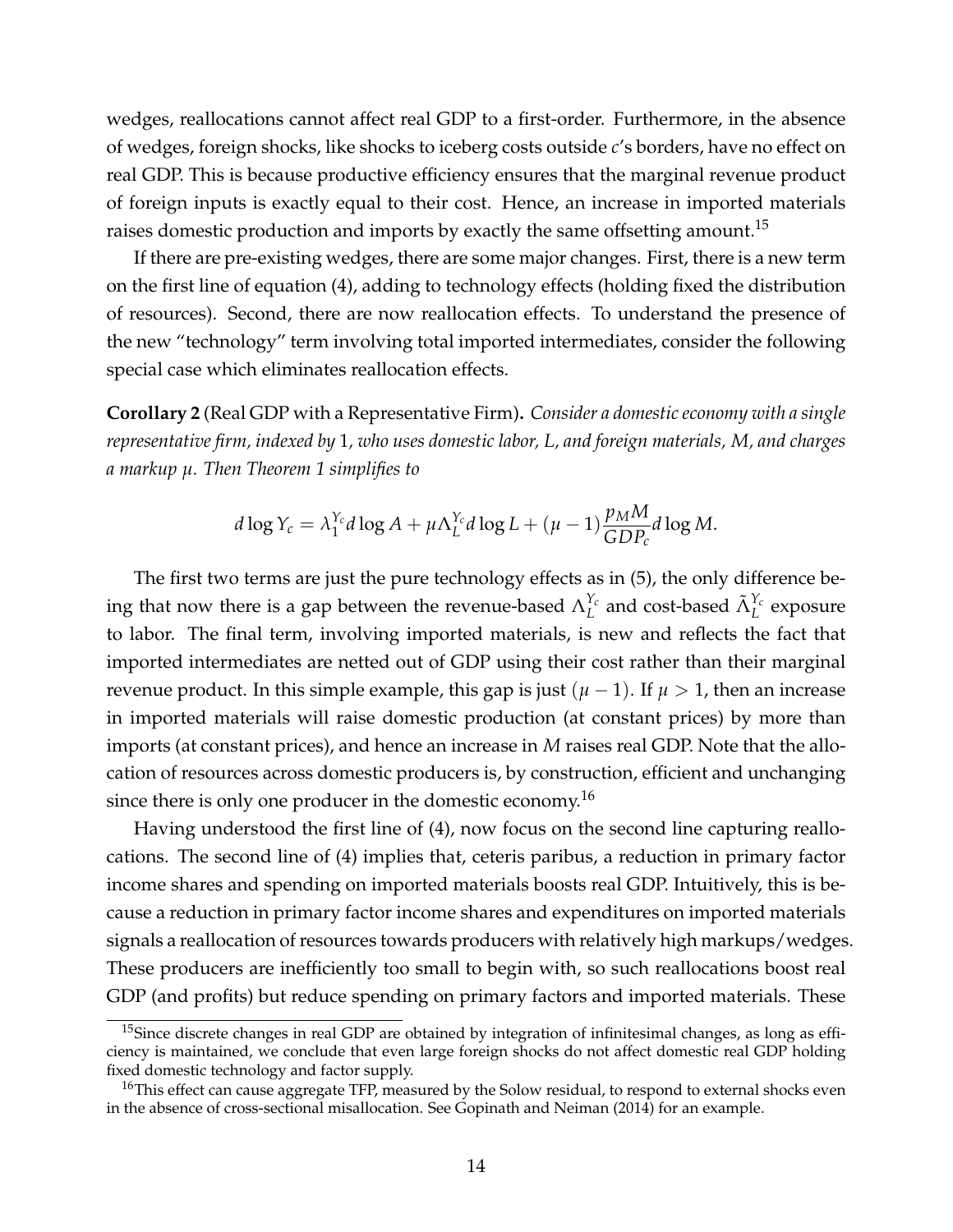reallocations have first-order effects on real GDP even holding fixed microeconomic productivities, factor endowments, and the total quantity of imported materials.

#### **Welfare.** We now turn our attention to changes in welfare (real GNE).

<span id="page-15-0"></span>**Theorem 2** (Welfare)**.** *The change in welfare of country c in response to productivity shocks, factor supply shocks, and transfer shocks can be written as:*

<span id="page-15-1"></span>d log 
$$
W_c = \underbrace{\sum_{f \in F} \tilde{\Lambda}_f^{W_c} d \log L_f + \sum_{i \in N} \tilde{\lambda}_i^{W_c} d \log A_i}_{\Delta \text{ technology}}
$$
  
\n
$$
- \underbrace{\sum_{i \in N} \tilde{\lambda}_i^{W_c} d \log \mu_i + \sum_{f \in F^*} (\Lambda_f^c - \tilde{\Lambda}_f^{W_c}) d \log \Lambda_f + \frac{d T_c}{G N E_c}}_{\Delta \text{ allocation}}
$$
 (6)

 $\omega$ here  ${\rm d}$   $T_c$  *is the change in net transfers, and*  $\tilde{\Lambda}^{W_c}_f = 0$  *whenever*  $f$  *is a fictitious factor. The change* d log *W of world real GNE is obtained by suppressing the country index c. That is,*

$$
d \log W = \underbrace{\sum_{f \in F} \tilde{\Lambda}_f^W d \log L_f}_{\Delta \text{ technology}} + \underbrace{\sum_{i \in N} \tilde{\lambda}_i^W d \log A_i}_{\Delta \text{ technology}} - \underbrace{\sum_{i \in N} \tilde{\lambda}_i^W d \log \mu_i}_{\Delta \text{ allocation}} - \underbrace{\sum_{f \in F^*} \tilde{\Lambda}_f^W d \log \Lambda_f}_{\Delta \text{ allocation}}.
$$

As with real GDP, changes in welfare can be broken into technological effects (holding fixed the distribution of resources) and reallocation effects (holding fixed technology). However, unlike real GDP, reallocation effects are first-order even when there are no wedges. This is because unlike real GDP, even in the absence of wedges, there is no envelope theorem for the welfare of a given country. We discuss the intuition for the technology and reallocation effects in turn.

The direct technology effect of a shock depends on each household's exposures to the technology shock. Since households consume foreign goods, either directly or indirectly through supply chains, this means that technology shocks outside of a country's borders affect the household in that country holding fixed the allocation matrix.

The second line in Theorem [2](#page-15-0) captures reallocation effects. These reallocation effects bundle together three different forces, each of which corresponds to one of the summands on the second line of [\(6\)](#page-15-1). The first term is the direct effect of changes in wedges on consumer prices: an increased wedge  $d \log \mu_i$  raises the price of the consumption basket by  $\tilde{\lambda}^{W_c}_i d \log \mu_i$ , holding fixed factor prices. The second reallocation term in [\(6\)](#page-15-1) captures how changes in factor rewards affect household *c*. These terms are related to [Viner'](#page-45-3)s *factoral*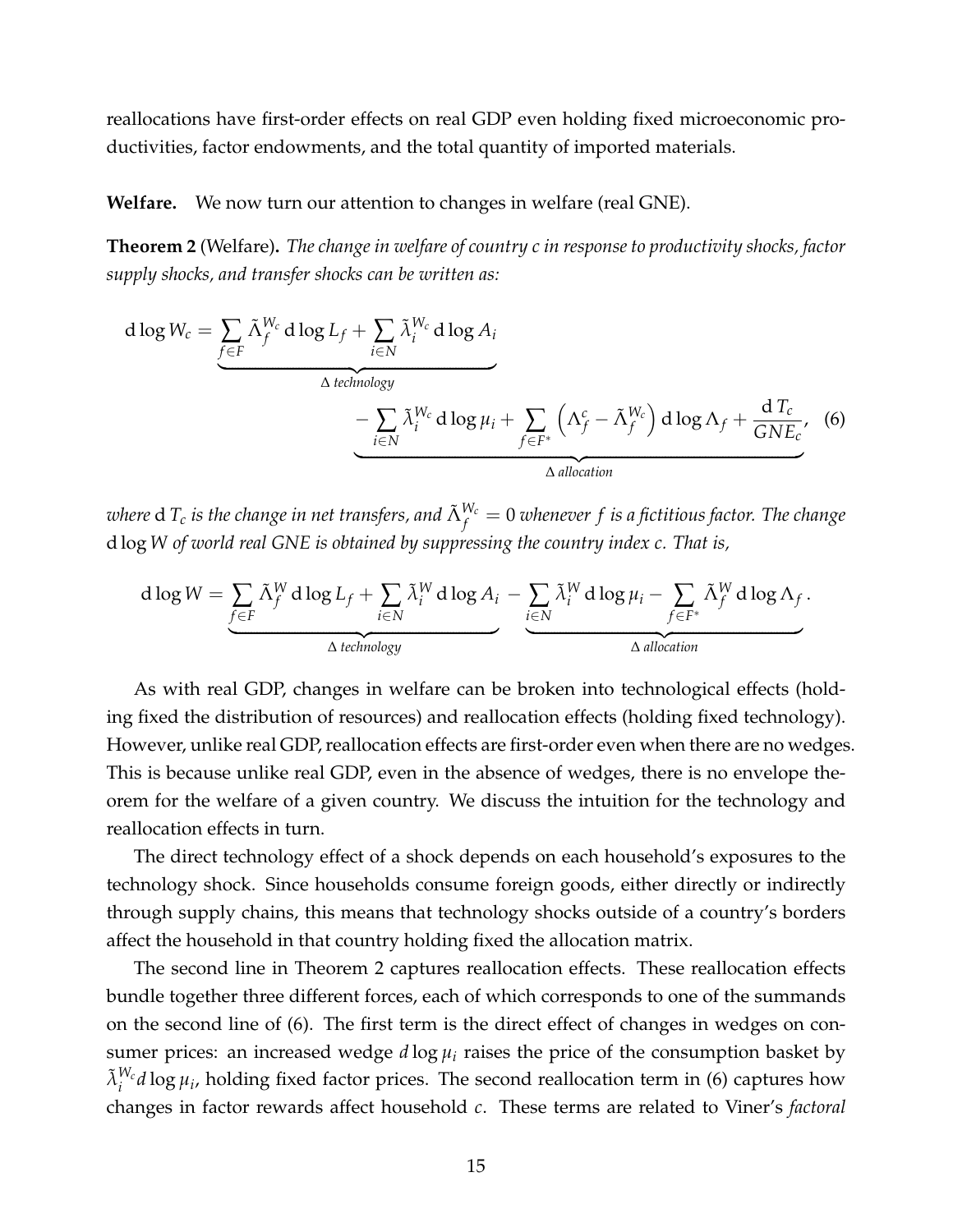*terms-of-trade* and capture household *c*'s net exposure to each factor's price. Recall that  $\Lambda_f^c$  is the share of country *c*'s income from factor *f* , whereas  $\tilde{\Lambda}_f^{W_c}$  is the share of country  $c$ 's consumption costs that depend on factor  $f$ . The consumption exposure  $\tilde{\Lambda}^{W_{c}}_{f}$  captures the total reliance of household *c* on *f*, taking into account direct and indirect exposures through supply chains. The factoral terms-of-trade effects consider, for each factor *f* , how the income earned by the factor changes d  $\log \Lambda_f$ , and whether household *c* is a net seller  $\Lambda_f^c-\tilde{\Lambda}_f^{W_c}>0$  or a net buyer  $\Lambda_f^c-\tilde{\Lambda}_f^{W_c}< 0.1^7~$  Since the summation runs over  $F^*$ , this means that income earned by wedge revenues are included here. However, even without wedges, these factoral terms-of-trade terms are generall non-zero. The final term in [\(6\)](#page-15-1) is simply the change in net transfers.

Once we aggregate to the level of the world, if there are no pre-existing wedges, the reallocation effects will be zero. That is, starting at an efficient equilibrium, reallocation effects are zero-sum distributive changes only and have no aggregate consequences. However, when there are pre-existing wedges, reallocation effects are no longer zero-sum, since they can make everyone better or worse off by changing the efficiency of resource allocation. Although Theorem [1](#page-13-0) and Theorem [2](#page-15-0) are different country-by-country, when applied to the whole world, they coincide.

**Diffence Between Welfare and Output.** To see the difference between Theorems [1](#page-13-0) and [2,](#page-15-0) consider a productivity shock d  $\log A_i$  to a foreign producer  $i \notin N_c$ . Suppose there are no wedges and all production and utility functions are Cobb-Douglas. Since there are no wedges, Theorem [1](#page-13-0) implies that domestic real GDP does not respond to the foreign productivity shock d log  $Y_c = 0$ . The change in welfare, according to Theorem [2,](#page-15-0) is  $\mathrm{d}\log W_{c} = \lambda^{W_{c}}_{i}$  $\frac{W_c}{W_i}$  d log  $A_i \neq 0$ . Intuitively, even though there are no reallocation effects (because of the Cobb-Douglas assumption), an increase in foreign productivity increases the overall amount of goods the world economy can produce and this increases the welfare of country *c* to the extent that the consumption basket of country *c* relies on *i* (directly and indirectly through global supply chains).<sup>[18](#page-16-1)</sup> This, however, has no effect on the real GDP of country *c*.

<span id="page-16-0"></span><sup>&</sup>lt;sup>17</sup> Formally,  $\sum_{f \in F} (\Lambda_f^c - \tilde{\Lambda}_f^{W_c}) d \log w_f$  generalizes the "double factoral terms-of-trade" in [Viner](#page-45-3) [\(1937\)](#page-45-3). When factor supply is fixed,  $d \log L_f = 0$ , there are no transfers or wedges,  $dT = d \log \mu = 0$ , then the reallocation effect in [\(6\)](#page-15-1) is the same as this factoral terms of trade (because  $d\log\Lambda_f = d\log w_f$  for every factor *f*).

<span id="page-16-1"></span> $18$ Theorems [1](#page-13-0) and [2](#page-15-0) suggest that the elasticities of substitution generically matter for real GDP and welfare. This is because these elasticities of substitution discipline changes in factor income shares, and through these, reallocations. In a closed-economy with one consumer and one primary factor, [Liu](#page-45-8) [\(2017\)](#page-45-8) provides conditions under which the elasticities of substitution are irrelevant for welfare. This irrelevance does not extend to our setup since we have multiple factors, multiple consumers, and since distorting wedges are not offset by non-pecuniary costs.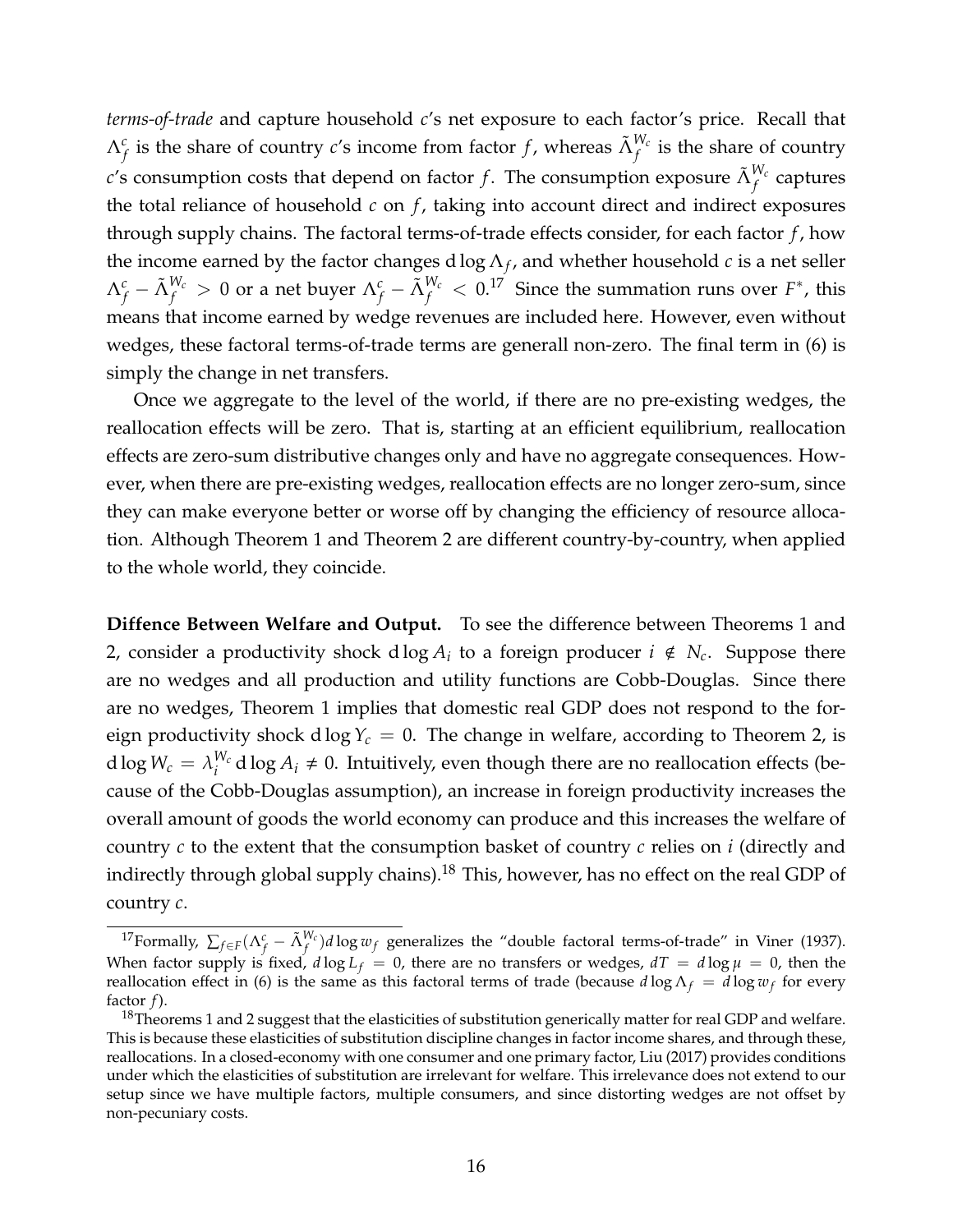**Comparison to Terms-of-Trade Decomposition.** Theorem [2](#page-15-0) should be contrasted with a more common decomposition of welfare (e.g. [Dixit and Norman, 1980\)](#page-44-17), which frames welfare changes as arising due to changes in domestic production (real GDP) and deviations of absorption from production (i.e changes in net payments and the terms of trade):

<span id="page-17-1"></span>d log 
$$
W_c = \kappa_c
$$
 d log  $Y_c + \kappa_c$  d log  $P_{Y_c}$  – d log  $P_{W_c} + \frac{d T_c}{GNE_c} + \sum_{f \in F} (\Lambda_f^c - \kappa_c \Lambda_f^{Y_c})$  d log  $\Lambda_f$ , (7)  
\n $\Delta$ Real GDP

where *κ<sup>c</sup>* is *GDPc*/*GNEc*. [19](#page-17-0) To make the comparison between [\(7\)](#page-17-1) and Theorem [2](#page-15-0) more straightforward, assume there are no transfers or net factor payments. In this case, both decompositions split welfare into a component representing production and a component representing relative price changes. In the case of Theorem [2,](#page-15-0) we look at relative factor prices whereas [\(7\)](#page-17-1) depends on relative goods prices. As shown in the empirical application in Section [3,](#page-12-2) the factoral terms-of-trade need not be the same sign or magnitude as the standard terms-of-trade.

Theorem [2](#page-15-0) has some advantages over [\(7\)](#page-17-1). First, the decomposition in Theorem [2](#page-15-0) is not sensitive to "irrelevant" changes in how producers are assigned to countries. For example, assuming that iceberg trade costs are logged in the country that imports a good or the country that exports it has no bearing on equilibrium allocations or welfare. However, this choice affects real GDP, and by extension, the terms-of-trade since the sum of the two effects must equal the change in welfare. Similarly, if a firm changes the country where it books its profits, this affects the decomposition in [\(7\)](#page-17-1) but not the one in Theorem [2.](#page-15-0) Second, even in inefficient environments, the breakdown between production and reallocation in Theorem [2](#page-15-0) is maintained. However, if there are domestic distortions, real GDP is no longer purely a measure of physical productivity and itself will contain reallocative effects caused by wedges.

**Outline of the Rest of the Paper.** The next section characterizes changes in disaggregated sales shares, prices, and quantities in terms of microeconomic primitives (ex-ante sufficient

$$
\kappa_c \, \mathrm{d} \log P_{Y_c} - \mathrm{d} \log P_{W_c} = \sum_{i \in N} \frac{p_i \, n x_{ic}}{GNE} \, d \log p_i,
$$

<span id="page-17-0"></span> $19$ Using the definitions in [\(1\)](#page-9-1) and [\(2\)](#page-9-2), the terms-of-trade term in [\(7\)](#page-17-1) can equivalently be written as

where  $nx_i$  is the quantity of net exports by country *c* of each good *i*. That is, for domestically produced goods,  $nx<sub>ic</sub>$  is the export quantity, and for foreign goods,  $nx<sub>ic</sub>$  is the total quantity imported for final consumption and intermediates. Domestically produced and consumed goods prices cancel since they appear in both the GDP deflator and the GNE deflator. Hence, the expression for the terms-of-trade in [\(7\)](#page-17-1) is a measure of the price of net exports.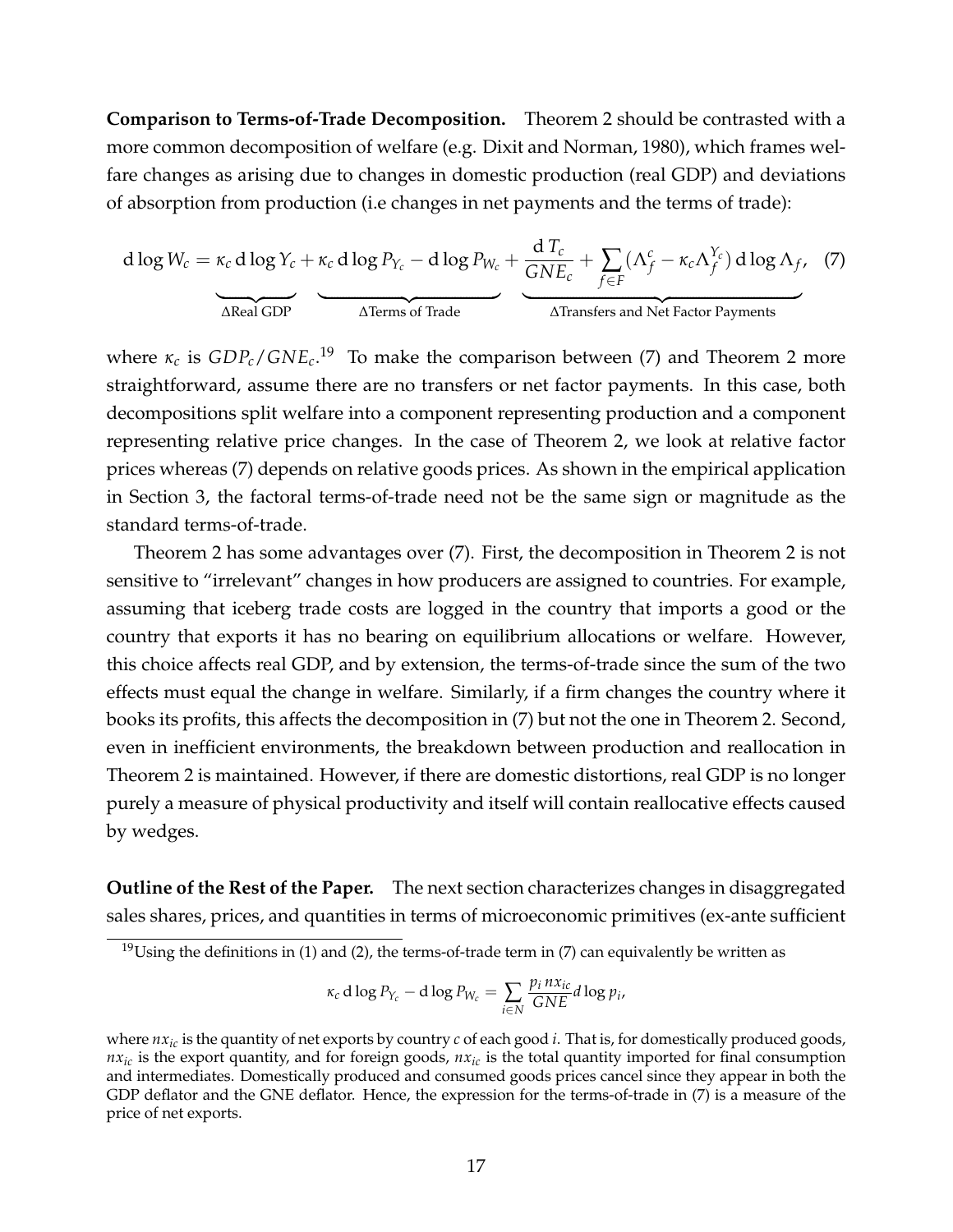statistics). Section [5](#page-25-0) uses these comparative static results to approximate the losses to society from the imposition of tariffs and other distortions to a second-order. We end with analytical and quantitative applications in Sections [6](#page-30-0) and [7.](#page-37-0)

# <span id="page-18-0"></span>**4 Comparative Statics: Ex-Ante Sufficient Statistics**

Section [3](#page-12-0) shows that the response of welfare and real GDP to shocks depend on changes in ex-post sufficient statistics (like changes in factor shares). In this section we characterize these ex-post sufficient statistics in terms of microeconomic primitives: the HAIO matrix and elasticities of substitution in production and in consumption (ex-ante sufficient statistics). The results of this section can then be combined with Theorems [1](#page-13-0) and [2](#page-15-0) to answer counterfactual questions about welfare and real GDP. We focus on two types of shocks: productivity shocks, which nest iceberg shocks, and wedge shocks, which nest tariff changes.

## **4.1 Setup**

To clarify exposition, we specialize production and consumption functions to be nested-CES aggregators, with an arbitrary number of nests and elasticities. This is for clarity not tractability. Appendix A shows that it is very straightforward to generalize the rest of the results in the paper to non-nested-CES economies.

Nested CES economies can be written in many different equivalent ways. As in [Baqaee](#page-43-9) [and Farhi](#page-43-9) [\(2017a\)](#page-43-9), we adopt the following *standard-form* representation. We treat every CES aggregator as a separate producer and rewrite the input-output matrix accordingly, so that each producer has a single elasticity of substitution associated with it; the representative household in each country *c* consumes a single specialized good which, with some abuse of notation, we also denote by *c*. Importantly, note that this procedure changes the set of producers, which, with some abuse of notation we still denote by *N*. [20](#page-18-1) In other words, every  $k \in C + N$  has an associated cost function

$$
p_k = \frac{\mu_k}{A_k} \left( \sum_{j \in N + F_c} \tilde{\Omega}_{kj} p_j^{1-\theta_k} \right)^{\frac{1}{1-\theta_k}},
$$

where  $\theta_k$  is the elasticity of substitution.

For nested-CES economies, the input-output covariance turns out to be a central object.

<span id="page-18-1"></span> $20$ See Appendix M.1 for a worked-out example showing how to map a specific model into standard-form.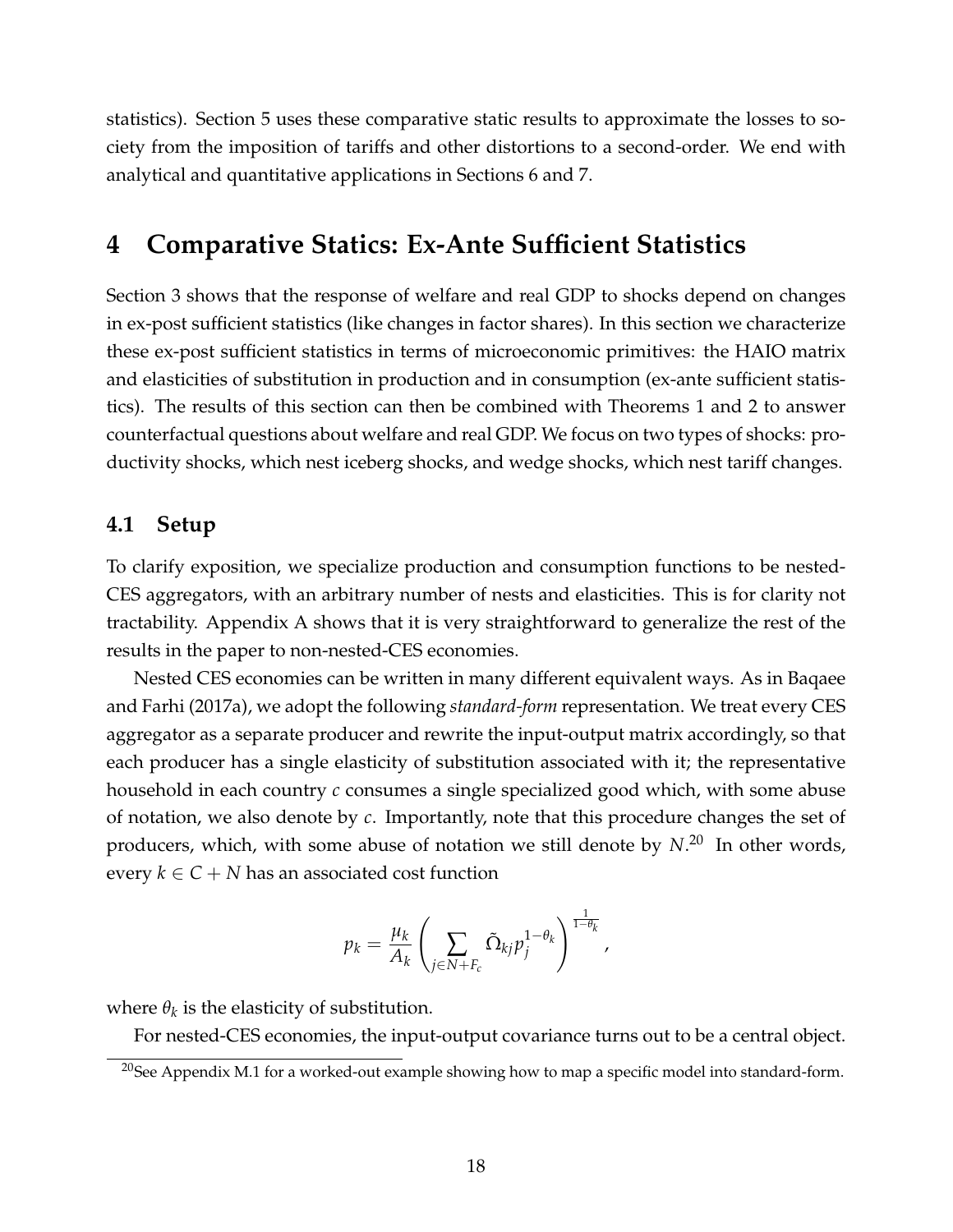**Input-Output Covariance.** We use the following matrix notation throughout. For a matrix *X*, we define  $X^{(i)}$  to be its *i*th row and  $X_{(j)}$  to be its *j*th column. We define the *inputoutput covariance operator* to be

$$
Cov_{\tilde{\Omega}^{(k)}}(\Psi_{(i)},\Psi_{(j)})=\sum_{l\in N+F}\tilde{\Omega}_{kl}\Psi_{li}\Psi_{lj}-\left(\sum_{l\in N+F}\tilde{\Omega}_{kl}\Psi_{li}\right)\left(\sum_{l\in N+F}\tilde{\Omega}_{kl}\Psi_{lj}\right).
$$

This is the covariance between the *i*th and *j*th columns of the Leontief inverse using the *k*th row of  $\Omega$  as the probability distribution. We make extensive use of the input-output covariance operator throughout the rest of the paper.

### **4.2 Comparative Statics**

**Sales Shares and Prices.** The following characterizes how prices and sales shares, includ-ing factor income shares, respond to perturbations in an open-economy.<sup>[21](#page-19-0)</sup>

<span id="page-19-4"></span>**Theorem 3** (Prices and Sales Shares)**.** *For a vector of perturbations to productivity* d log *A and wedges* **d**  $\log \mu$ *, the change in the price of a good or factor*  $i \in N + F$  *is, to a first-order,* 

<span id="page-19-1"></span>
$$
d \log p_i = \sum_{k \in N} \tilde{\Psi}_{ik} \left( d \log \mu_k - d \log A_k \right) + \sum_{f \in F} \tilde{\Psi}_{if} \, d \log \Lambda_f. \tag{8}
$$

*To a first-order, the change in the sales share of a good or factor*  $i \in N + F$  *is* 

$$
d \log \lambda_i = \sum_{k \in N + F} \left( \mathbf{1}_{\{i=k\}} - \frac{\lambda_k}{\lambda_i} \Psi_{ki} \right) d \log \mu_k + \sum_{k \in N} \frac{\lambda_k}{\lambda_i} \mu_k^{-1} (1 - \theta_k) \text{Cov}_{\tilde{\Omega}^{(k)}}(\Psi_{(i)}, d \log p) + \sum_{g \in F^*} \sum_{c \in C} \frac{\lambda_i^{W_c} - \lambda_i}{\lambda_i} \Phi_{cg} \Lambda_g d \log \Lambda_g,
$$
 (9)

*where*  $d \log p$  *is the*  $(N + F) \times 1$  *vector of price changes in* [\(8\)](#page-19-1)*. The change in wedge income accruing to household c (represented by a fictitious factor) is*

<span id="page-19-3"></span><span id="page-19-2"></span>
$$
d \log \Lambda_c = \sum_i \frac{\Phi_{ci} \lambda_i}{\Lambda_c} \left( \mu_i^{-1} d \log \mu_i + (1 - \mu_i^{-1}) d \log \lambda_i \right). \tag{10}
$$

Recall that for every factor  $i \in F$ , we interchangeably use  $\lambda_i$  or  $\Lambda_i$  to denote its Domar weight. This means that [\(9\)](#page-19-2) pins down the change in primary factor income shares and [\(10\)](#page-19-3) pins down changes in "fictitious" factor income shares. Therefore, substituting the vector of price changes [\(8\)](#page-19-1) into [\(9\)](#page-19-2) results in an  $F^* \times F^*$  linear system in factor income shares

<span id="page-19-0"></span><sup>21</sup>Theorem [3](#page-19-4) generalizes Propositions 2 and 3 from [Baqaee and Farhi](#page-43-10) [\(2017b\)](#page-43-10) to open-economies.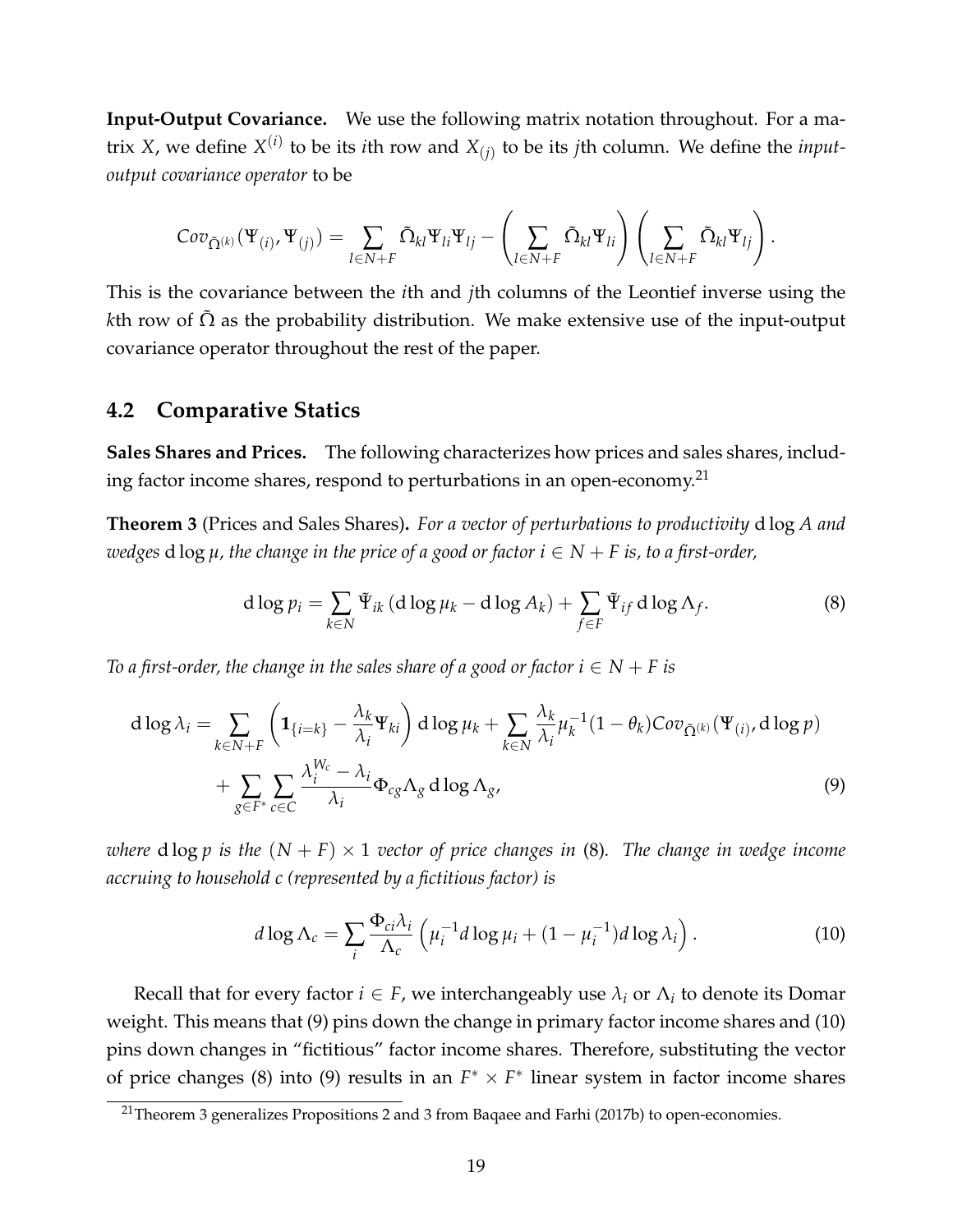d log  $\Lambda$ . The solution to this linear system gives the equilibrium changes in factor shares, which can be plugged back into equations [\(8\)](#page-19-1) and [\(9\)](#page-19-2) to get the change in the sales shares and prices for every (non-factor) good, and into Theorems [1](#page-13-0) and [2](#page-15-0) to get real GDP and welfare.

We discuss the intuition in detail below, but at a high level, equation [\(8\)](#page-19-1) captures *forward propagation* of shocks — shocks to suppliers change the prices of their downstream consumers. On the other hand, equation [\(9\)](#page-19-2) captures *backward propagation* of shocks — shocks to consumers change the sales of their upstream suppliers. Each term in these equations has a clear interpretation.

To see this intuition, start by considering the forward propagation equations [\(8\)](#page-19-1): the first set of summands show that a change in the price of *k*, caused either by wedges d log *µ<sup>k</sup>* or productivity d log  $A_k$ , affect the price of  $i$  via its direct and indirect exposures  $\tilde{\Psi}_{ik}$  through supply chains. The second set of summands in [\(8\)](#page-19-1) capture how changes in factor prices, which are measured by changes in factor income shares, also propagate through supply chains to affect the price of *i*. These expressions use the cost-based HAIO matrix  $\Omega$ , instead of the revenue-based HAIO matrix  $\Omega$ , because Shephard's lemma implies that the elasticity of the price of *i* to the price of one of its inputs *k* is given by  $\tilde{\Omega}_{ik}$  and not  $\Omega_{ik}$ .

For the intuition of backward propagation equations [\(9\)](#page-19-2), we proceed term by the term. The first term captures how an increase in a downstream wedge d  $\log \mu_k$  reduces expenditures on suppliers *i*. If *µ<sup>k</sup>* increases, then for each dollar *k* earns, relatively less of it makes it to *i*, and this reduces the sales of *i*.

The second term captures the fact that when relative prices change d  $\log p \neq 0$ , then every producer *k* will substitute across its inputs in response to this change. Suppose that *θ<sup>k</sup>* > 1, so that producer *k* substitutes (in expenditure shares) *towards* those inputs that have become cheaper. If those inputs that became cheap are also heavily reliant on *i*, then  $Cov_{\tilde{\Omega}^{(k)}}(\Psi_{(i)},d\log p) < 0$ . Hence, substitution by *k* towards cheaper inputs will increase demand for *i*. These substitutions, which happen at the level of each producer *k*, must be summed across all producers.

The last set of summands, on the second line of [\(9\)](#page-19-2), capture the fact that changes in factor prices change the distribution of income across households in different countries. This affects the demand for *i* if the different households are differently exposed, directly and indirectly, to  $i$ . The overall effect can be found by summing over countries  $c$  the increase in *c'*s share of aggregate income  $\sum_{g \in F^*} \Phi_{cg} \Lambda_g$  d log  $\Lambda_g$  multiplied by the relative welfare exposure  $(\lambda_i^{W_c}-\lambda_i)/\lambda_i$  to *i*. If every household has the same consumption basket, the last term disappears.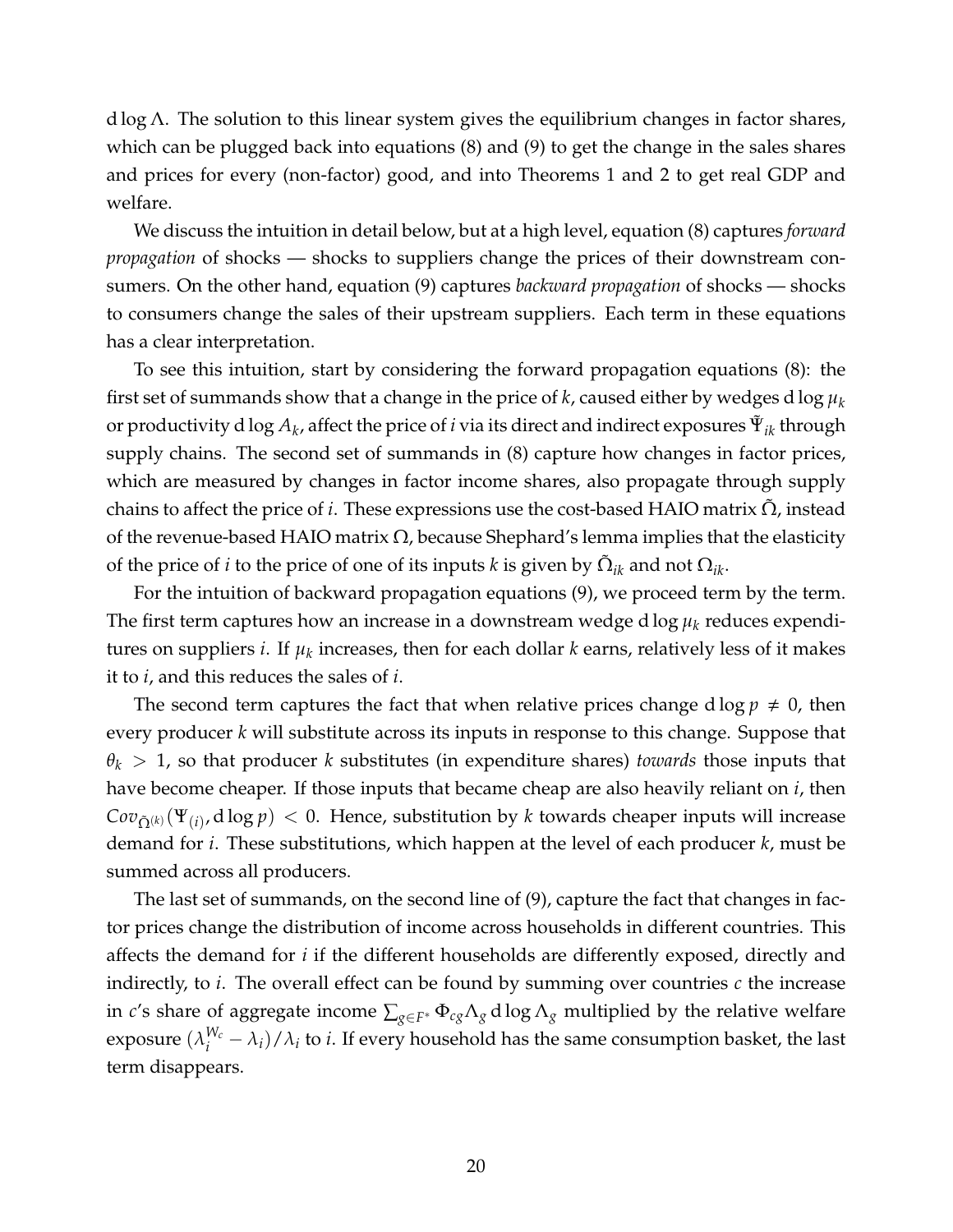<span id="page-21-0"></span>

Figure 1: Equilibrium in response to productivity shock *d* log *A<sup>j</sup>* to some producer *j*. The partial equilibrium effect, holding fixed factor prices, is the intercept term  $\sum_k (\theta_k (1)\lambda_k Cov_{\Omega^{(k)}}\left(\Psi_{(j)},\frac{\Psi_{(L)}}{\Lambda_L}\right)$ Λ*<sup>L</sup>* ); the substitution line has slope  $-\frac{1}{(1-\Lambda_L)}\sum_k(\theta_k-1)\lambda_kVar_{\Omega^{(k)}}\left(\frac{\Psi_{(L)}}{\Lambda_L}\right)$ Λ*<sup>L</sup>*  $\setminus$ and the redistribution + substitution line has slope  $-\frac{1}{(1-\Lambda_L)}\sum_k(\theta_k-1)\lambda_kVar_{\Omega^{(k)}}\left(\frac{\Psi_{(L)}}{\Lambda_L}\right)$ Λ*<sup>L</sup>*  $+$ 1 Λ*<sup>L</sup>*  $\left(\Lambda_L^W - \Lambda_L^{W_*}\right)$ *L* .

**Two Country Example.** This example uses the forward and backward propagation equations in Theorem [3](#page-19-4) to linearize a two country economy and represent the fixed-point in the factor markets using a simple diagram. Each country has one factor, so  $C = F = 2$ . Denote foreign variables by an asterisk and let *L* index the home factor and *L*∗ the foreign factor. Assume that there are no wedges so that  $\Omega = \Omega$ , and consider a productivity shock *d* log *A<sup>j</sup>* to some producer *j*. The equilibrium change in the home factor's share of income, implied by Theorem [3,](#page-19-4) is depicted as a fixed-point in Figure [1.](#page-21-0)

Equilibrium is where the two solid lines intersect. The intuition for this figure is somewhat reminiscent of the "Keynesian" cross. The *y*-intercept is a partial equilibrium effect and captures the way *d* log *A<sup>j</sup>* redirects expenditures towards (or away) from *L* due to expenditure-switching (holding fixed relative factor wages). Note that it is a sum over all producers *k*, and the *k*th term is positive if *d* log *A<sup>j</sup>* causes *k* to redirect its spending towards the home factor *L*. This happens if *k*'s inputs are substitutes  $\theta_k > 1$  and exposure to *j* and *L* positively covary  $Cov_{\Omega^{(k)}}(\Psi_{(j)},\Psi_{(L)})>0.$  In this case, as  $k$  substitutes to use inputs most heavily exposed to *j*, it boosts demand for the home factor *L*.

The general equilibrium feedback contains two components. The dashed line in Figure [1](#page-21-0) represents the equilibrium outcome in the absence of factoral home-bias ( $\Lambda_L^W = \Lambda_L^{W_*}$  $\binom{\mathsf{vv}_*}{L}$ . The partial equilibrium effect raises the price of *L*, and this triggers its own substitution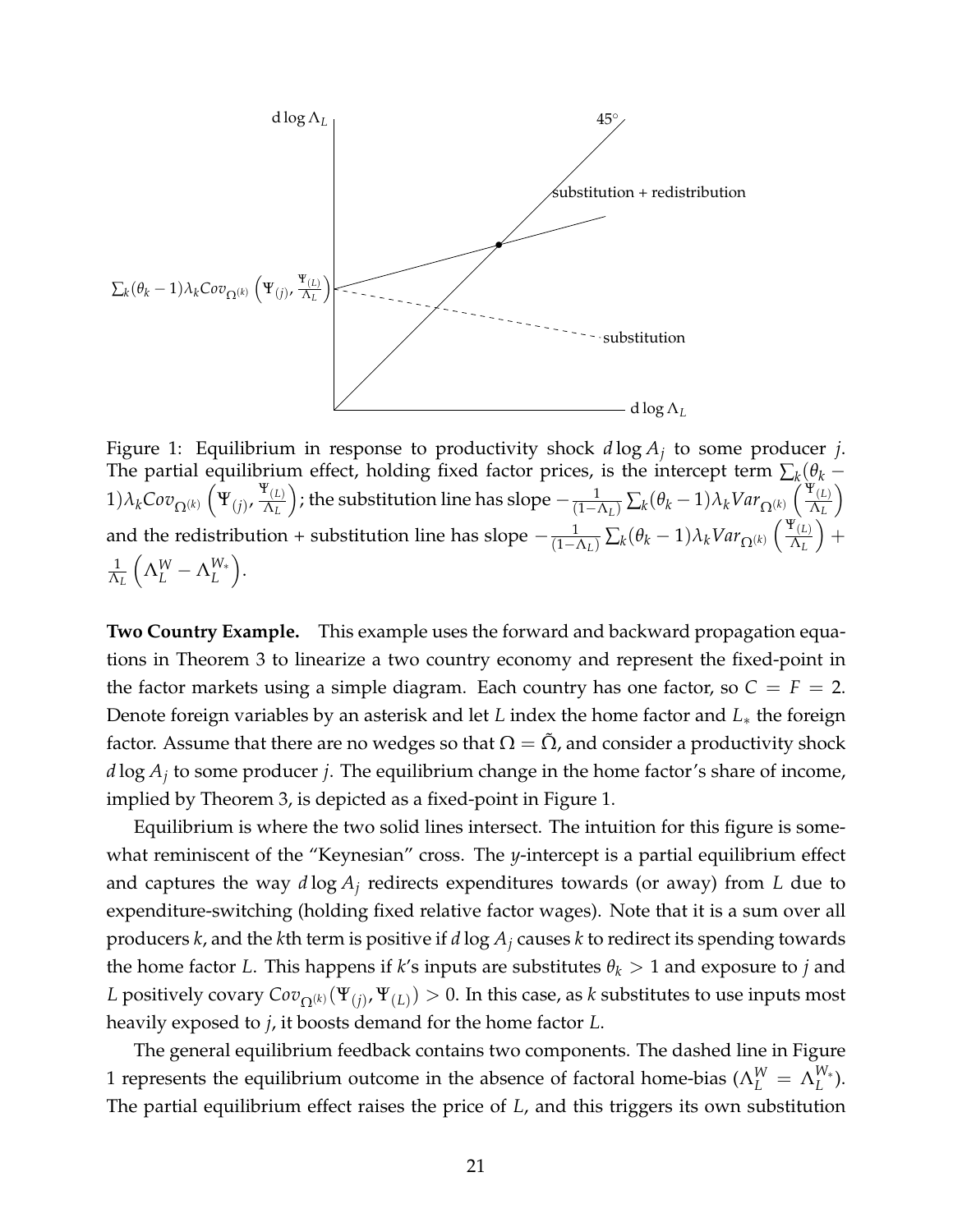effects. If inputs are substitutes  $\theta_k > 1$  and *k* is heterogeneously exposed to the home factor through its suppliers,  $\text{Var}_{\Omega^{(k)}}(\Psi_{(L)}) > 0$ , then the endogenous increase in the price of *L* will cause *k* to substitute away from *L*. This this mitigates the partial equilibrium effect in the numerator and is why the substitution line is drawn to be downward sloping.

The solid line adds in the factoral home-bias effect, which accounts for the fact that an increase in the price of *L* redistributes income towards the home consumer who, in all likelihood, has home-bias for the domestic factor ( $\Lambda^W_L>\Lambda^{W_*}_L$  $L^{V*}$ ) and this effect magnifies the partial equilibrium effect. Putting all these terms together gives the following expression:

$$
\frac{d \log \Lambda_L}{d \log A_j} = \frac{\sum_k (\theta_k - 1) \lambda_k Cov_{\Omega^{(k)}} \left( \Psi_{(j)}, \frac{\Psi_{(L)}}{\Lambda_L} \right)}{1 + \frac{\Lambda_L}{(1 - \Lambda_L)} \sum_k (\theta_k - 1) \lambda_k Var_{\Omega^{(k)}} \left( \frac{\Psi_{(L)}}{\Lambda_L} \right) - \left( \Lambda_L^W - \Lambda_L^{W_*} \right)}.
$$

The numerator is the *y*-intercept and the denominator captures the general equilibrium effect, which can amplify or mitigate the partial equilibrium effect.

**Quantities, Real GDP, and Welfare.** Since Theorem [3](#page-19-4) pins down how prices and expenditures respond to shocks, it can also be used to derive how individual quantities respond to shocks.

<span id="page-22-1"></span>**Corollary 3.** *( Quantities) The changes in the quantity of a good or factor i in response to a productivity shock to i is given by:*

$$
d \log y_i = d \log \lambda_i - d \log p_i,
$$

*where* d log *λ and* d log *p are given in Theorem [3.](#page-19-4)*

Among other things, Corollary [3](#page-22-1) can be used to predict how changes in imported intermediates respond to exogenous shocks, which is a necessary input for predicting the response of real GDP, per Theorem [1,](#page-13-0) if the initial equilibrium is distorted.

Theorem [3](#page-19-4) also fills in the rest of the endogenous terms in Theorems [1](#page-13-0) and [2.](#page-15-0) Hence, together, these results characterize the response of real GDP, welfare, and every price and quantity to exogenous shocks as a function of microeconomic primitives, up to the first order.

### <span id="page-22-0"></span>**4.3 Extensions of Theorem [3](#page-19-4)**

We now describe some simple extensions of Theorem [3](#page-19-4) to increase its applicability. We take advantage of these extensions in our analytical and quantitative applications in Sections [6](#page-30-0) and [7.](#page-37-0)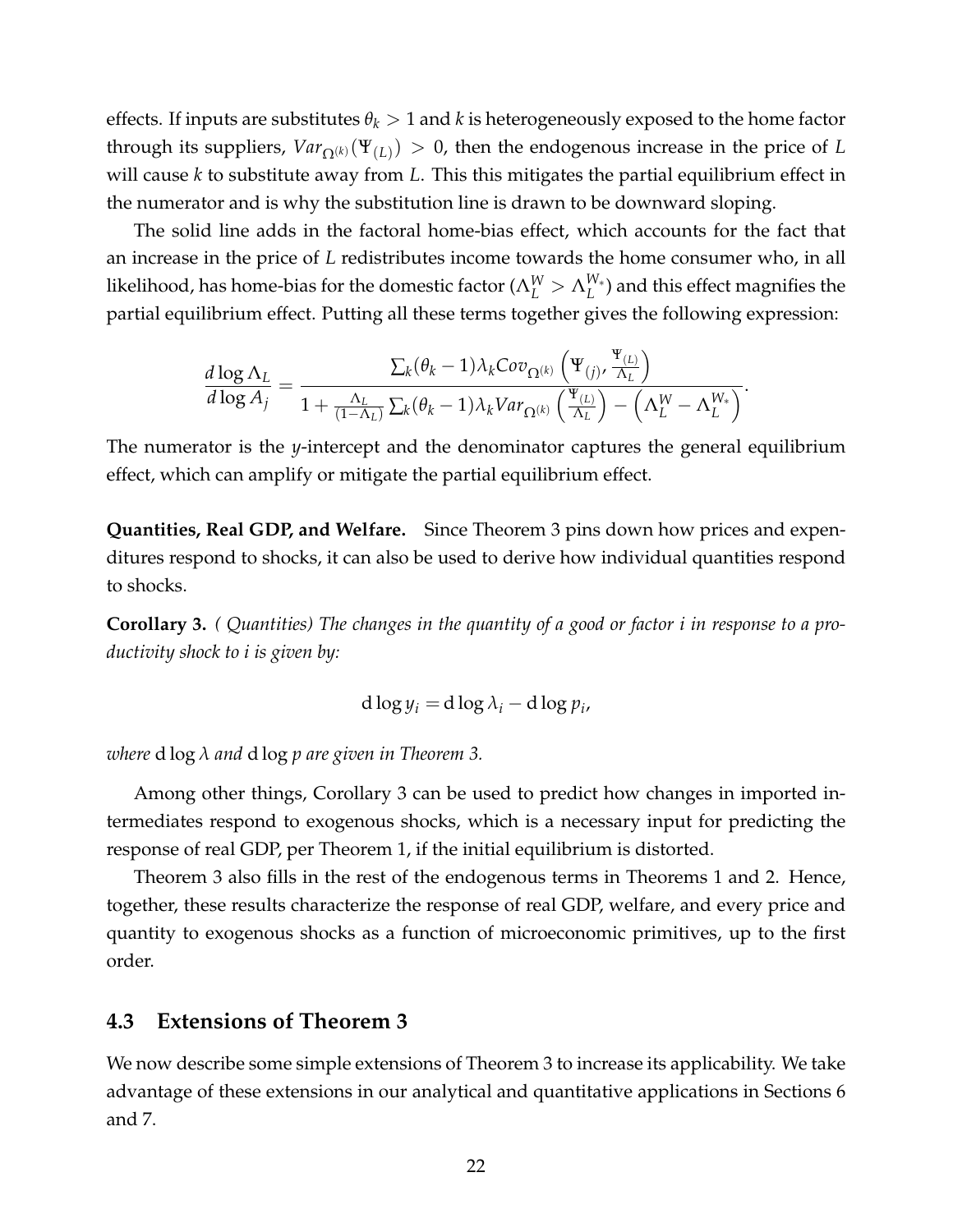**Endogenous factor supply.** Theorem [3](#page-19-4) takes changes in factor supplies as exogenous. Theorem [3](#page-19-4) can easily be extended to account for endogenous factor supply. For example, suppose that labor in each country depends on real wages and real income  $L_f$  =  $G(w_f/P_c, W_c)$ . Let  $\zeta_f = \partial \log G_f / \partial \log w_f$  and  $\gamma_f = -\partial \log G_f / \partial \log W_c$  be the price and income elasticity of supply. The results so far assumed that  $\gamma_f = \zeta_f = 0$  for all factors. More generally, equilibrium in the factor market implies that

<span id="page-23-0"></span>
$$
d\log L_f = \frac{\zeta_f}{(1+\zeta_f)} d\log \Lambda_f + \frac{\zeta_f - \gamma_f}{(1+\zeta_f)} d\log W_c.
$$
 (11)

Equation [\(11\)](#page-23-0) can be combined with Theorem [3](#page-19-4) to determine all equilibrium outcomes. Equation [\(11\)](#page-23-0) itself can be derived as a consequence of a standard labor-leisure choice problem where  $\zeta_f$  and  $\gamma_f$  are determined by preferences.

**Sticky wages.** Nominal rigidities, like sticky wages, are a mainstay of business cycle analysis but have received comparably less attention from trade economists with the recent and notable exception of Rodríguez-Clare et al. [\(2020\)](#page-45-2).<sup>[22](#page-23-1)</sup> In principle, trade policy is persistent and its effects operate at horizons where nominal rigidities do not matter. In practice, a major political consideration for trade policy is its effect on employment. For example, both the recent US tariffs against China and Germany's resistance to a trade embargo of Russia were justified, at least by politicians, on the grounds that such a policy would boost or harm domestic employment. Nominal rigidities, like sticky wages, provide a natural explanation for why this might be the case in the short-run.

Theorem [3](#page-19-4) can easily be used to study models with sticky wages. To do so, note that the change in the wage of a factor  $f$  in the currency of country  $c$ , denoted by  $w_f^c$  $f_f^c$ , is given by

$$
d \log w_f^c = d \log \Lambda_f - d \log L_f + d \log GDP + d \log e_c,
$$

where Λ*<sup>f</sup>* is the share of aggregate income accruing to factor *f* , *L<sup>f</sup>* is the quantity of factor *f* , *GDP* is nominal GDP in units of some base country's currency, and *e<sup>c</sup>* is the nominal exchange rate between the base currency and the local currency of country *c*. If the wage of factor *f* is sticky, then  $d \log w_f^c = 0$ . Rearranging the equation above then yields the following for the change in employment of factor of *f* ,

<span id="page-23-2"></span>
$$
d \log L_f = d \log \Lambda_f + d \log GDP + d \log e_c.
$$
 (12)

<span id="page-23-1"></span> $22$ Rodríguez-Clare et al. [\(2020\)](#page-45-2) show that sticky wages are important for understanding the regional effects of the China shock in the US.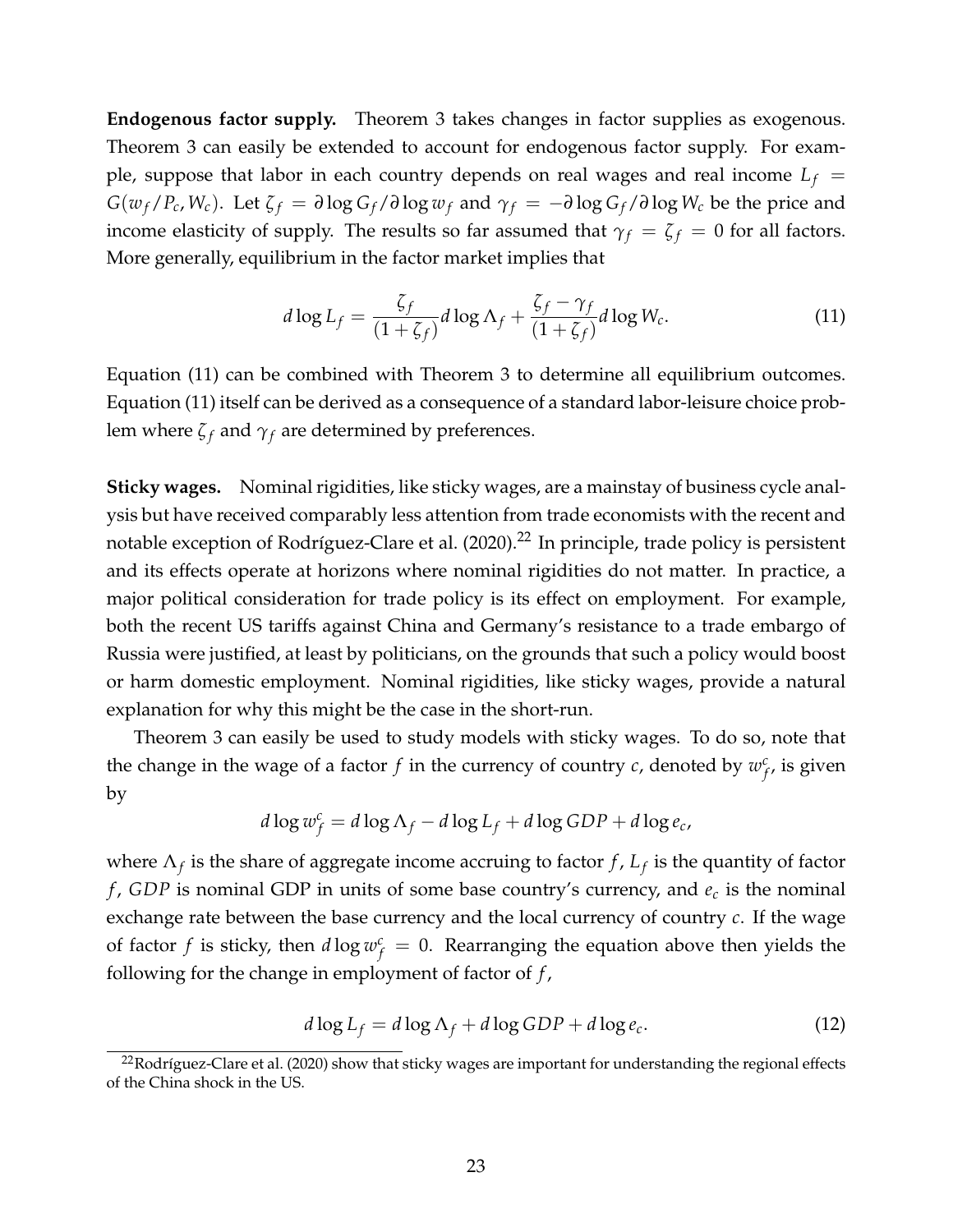Hence, for factor *f* , changes in employment are given by changes in nominal spending (in local currency) on *f*. Equation [\(12\)](#page-23-2) determines employment for factor *f* as a function of changes in factor income shares, determined by Theorem [3,](#page-19-4) and nominal variables: world GDP in base currency and nominal exchange rates. The behavior of these nominal variables is, in turn, determined by the conduct of monetary policy. For example, the central bank in each country *c* follows a rule

<span id="page-24-0"></span>
$$
\alpha_c d \log (p_c e_c GDP) + \beta_c d \log e_c = 0,
$$
\n(13)

where  $\alpha_c$  and  $\beta_c$  are parameters and *d* log  $p_c$  is the price of the domestic consumption basket (relative to world nominal GDP) given by Theorem [3.](#page-19-4) If  $\alpha_c > 0$  and  $\beta_c = 0$ , then the central bank targets zero domestic inflation. If *β<sup>c</sup>* > 0 and *α<sup>c</sup>* = 0, then the central bank pursues an exchange rate peg with respect to the base country.

Theorem [3,](#page-19-4) combined with [\(12\)](#page-23-2) and [\(13\)](#page-24-0), pin down all equilibrium outcomes. Theorems [1](#page-13-0) and [2](#page-15-0) can then be used, without modification, to derive the real GDP and real GNE effects (if there is disutility of labor, then welfare and real GNE no longer coincide). We provide a worked out example in Section [6.](#page-30-0)

**Sticky prices.** Similarly, Theorem [3](#page-19-4) can also be used to study models with sticky prices, since a sticky price is just a wedge between price and marginal cost. Accordingly, for every producer *i* whose prices are sticky in terms of country *c*'s currency, we create a stickyprice intermediary, denoted by  $\hat{i}$ , who sells on behalf of  $i$ . In this case, the wedges are endogenously determined by  $d \log \mu_{\hat{i}} = -(1 - \delta_i)(d \log p_i + d \log GDP + d \log e_c)$ , where *d* log *e<sup>c</sup>* is the nominal exchange rate between country *c* and some baseline country, and *d* log *GDP* is the change in nominal GDP in units of the baseline country's currency. The parameter  $\delta_i \in [0,1]$  is a price-stickiness parameter. Once again, we can close the model with a monetary policy rule as in  $(13)$ .

**Differential Exact-Hat Algebra.** Theorem [3,](#page-19-4) which is a generalization of hat-algebra [\(Jones,](#page-45-1) [1965\)](#page-45-1), is useful for studying small shocks and gaining intuition. For large shocks, the trade literature instead relies on exact-hat algebra (e.g. [Dekle et al., 2008;](#page-44-1) [Costinot and Rodriguez-](#page-44-2)[Clare, 2014\)](#page-44-2), which involves solving the non-linear system of supply and demand relationships. Theorem [3](#page-19-4) provides an alternative way to make hat-algebra exact by "chaining" together local effects. This amounts to viewing Theorem [3](#page-19-4) as a system of differential equations that can be solved by iterative means (e.g. Euler's method or Runge-Kutta). In our quantitative exercises in Section [7,](#page-37-0) we find that the differential approach is significantly faster than using state-of-the-art nonlinear solvers to perform exact hat-algebra. The im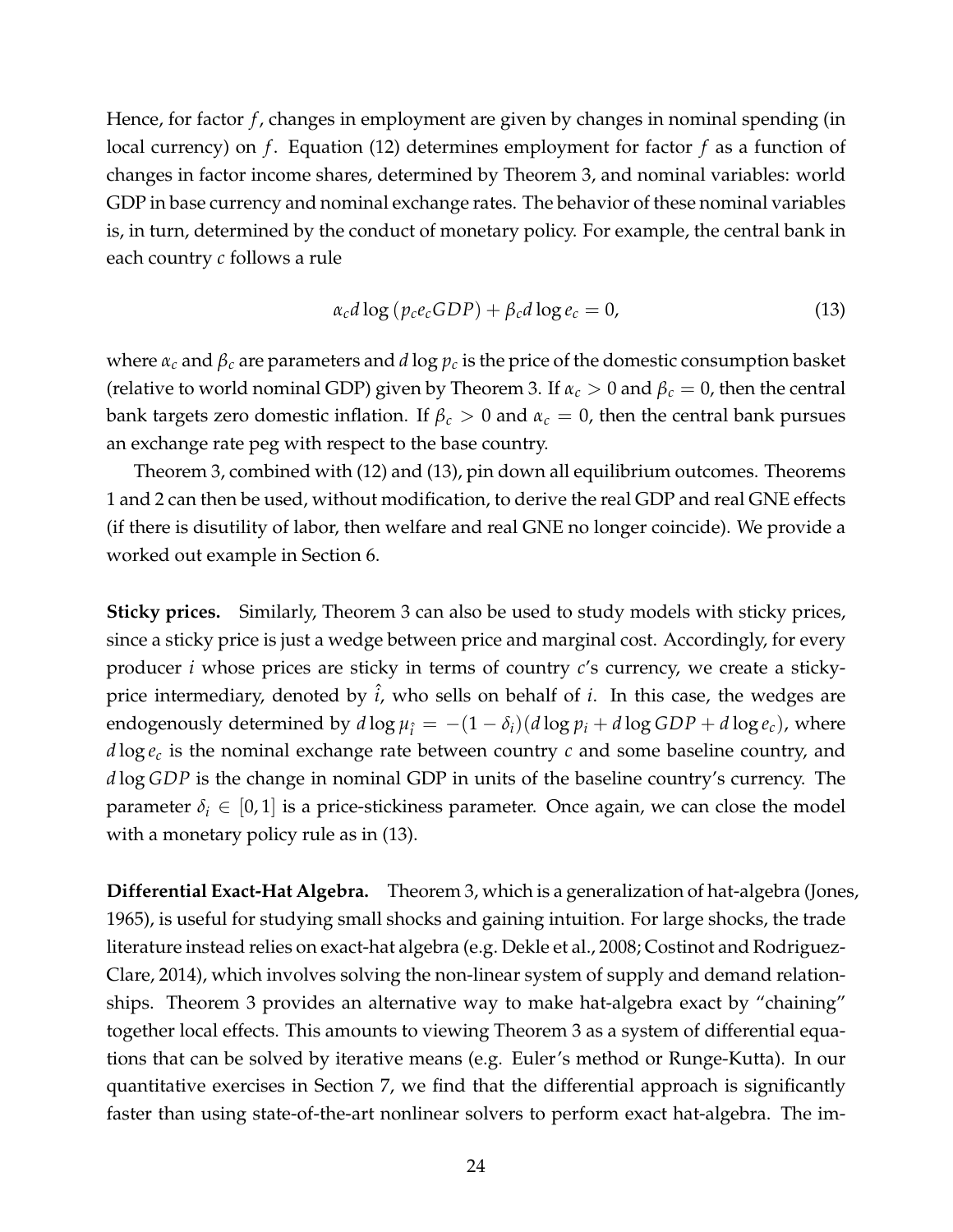provement is larger when as the number of variables increase and production functions become more non-log-linear. Furthermore, the generalized version of Theorem [3](#page-19-4) in Appendix A can be used for non-CES production and consumption functions. See Appendix B for more details about this computational approach.

**Other Uses of Theorem [3.](#page-19-4)** Theorem [3](#page-19-4) can also be used to characterize other statistics of interest. Appendix E provides the elasticity of the international factor demand system with respect to factor prices and iceberg shocks as a linear combination of microeconomic elasticities of substitution with weights that depend on the input-output table. Appendix E quantifies these elasticities using input-output data. This relates to insights from [Adao](#page-43-5) [et al.](#page-43-5) [\(2017\)](#page-43-5), who show that the factor demand system is sufficient for performing certain counterfactuals. As another application, Appendix F writes trade elasticities at any level of aggregation as a linear combination of underlying microeconomic elasticities of substitution with weights that depend on the input-output table.

# <span id="page-25-0"></span>**5 Comparative Statics: Nonlinearities**

The previous sections show how welfare and real GDP respond to changes in technologies and wedges to a first-order approximation. In this section, we provide a second-order approximations for real GDP and world welfare around efficient allocations.<sup>[23](#page-25-1)</sup> We start with productivity shocks before discussing wedges.

# **5.1 Iceberg and Other Productivity Shocks**

For productivity shocks, like iceberg shocks, the idea is relatively straightforward. Absent wedges, Domar weights give the first-order response of real GDP to productivity shocks (as in Corollary [1\)](#page-13-4). Hence, changes in Domar weights capture, in equilibrium, the effect of nonlinearities on real GDP. Therefore, we have the following.

<span id="page-25-2"></span>**Corollary 4** (Real GDP)**.** *In the absence of wedges, the response of real GDP for each country c to*

<span id="page-25-1"></span><sup>&</sup>lt;sup>23</sup>We do not provide second-order approximations far from efficiency. We also do not provide secondorder approximations for country-level welfare (except in symmetric cases where country and world welfare coincide). The reason is that a second-order approximation of country-level welfare, or real GDP away from efficiency, involves second-derivatives of factor shares and goes beyond what can be characterized using Theorem [3.](#page-19-4) Such results would require using super-elasticities of substitution (elasticities of elasticities of substitution). We leave this analysis for future work.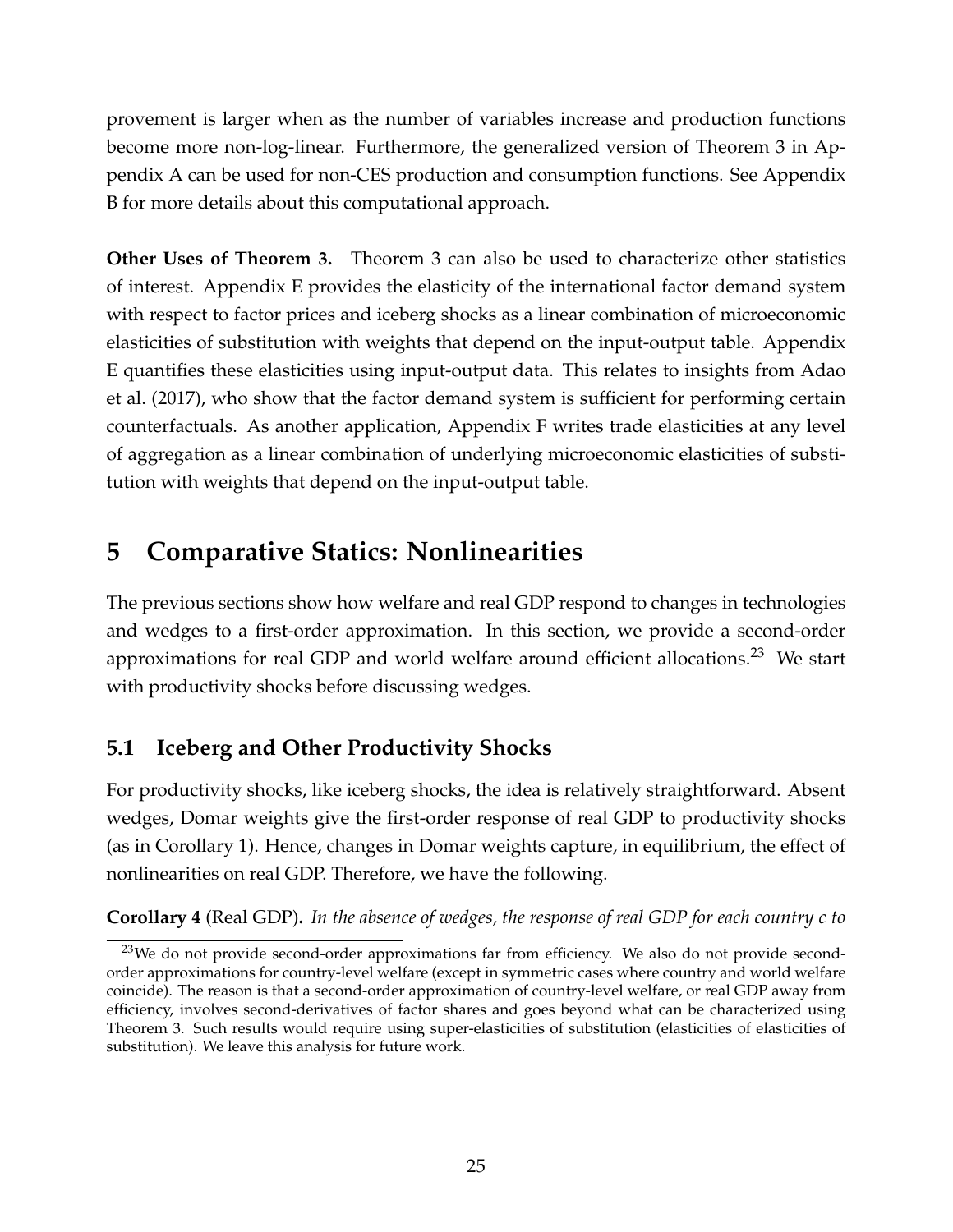*productivity, factor endowment, and wedge shocks is, to a second-order approximation,*

$$
\Delta \log Y_c \approx \sum_{i \in N_c} \lambda_i^{Y_c} \Delta \log A_i + \sum_{f \in F_c} \Lambda_f^{Y_c} \Delta \log L_i + \frac{1}{2} \sum_{i \in N_c} \Delta \lambda_i^{Y_c} \Delta \log A_i + \frac{1}{2} \sum_{f \in F_c} \Delta \Lambda_f^{Y_c} \Delta \log L_f.
$$

*For world GDP, suppress the country subscript c.*

Corollary [4](#page-25-2) implies that, to a second-order approximation, the microeconomic details of production matter only in so far as they affect the change in the sales shares of the goods experiencing shocks. For example, fragilities in supply chains amplify the negative effect of a shock to some producer *j* only to the extent that they increase the sales shares of *j* in equilibrium. Corollary [4](#page-25-2) can be expressed in terms of microeconomic primitives (the HAIO matrix and microeconomic elasticities of substitution) using the following relationship

$$
\frac{\mathrm{d}\,\lambda_j^{Y_c}}{\mathrm{d}\log A_i} = \lambda_j^{Y_c} \left( \frac{\mathrm{d}\log\lambda_j}{\mathrm{d}\log A_i} - \sum_{f\in N_c} \Lambda_f^{Y_c} \frac{\mathrm{d}\log\Lambda_f}{\mathrm{d}\log A_i} \right),
$$

where  $d \lambda_j / d \log A_i$  and  $d \log \Lambda_f / d \log A_i$  are given by Theorem [3.](#page-19-4)

### **5.2 Tariffs and Other Distortions**

The way tariffs and other wedge-like distortions affect output is more subtle. We provide approximations for small wedges ∆ log *µ<sup>i</sup>* around the efficient equilibrium, log *µ* = 0, for both country-level GDP and world welfare. Throughout this section, the HAIO matrix can be evaluated at the no-distortion point or at the point with small distortions, since both are valid second-order approximations.<sup>[24](#page-26-0)</sup> The former is relevant for approximating how introducing small wedges affects output, whereas the latter is relevant for approximating how eliminating small wedges affects output.

In Section [5.2.1,](#page-27-0) we show that losses due to wedges are approximately equal to a Domarweighted sum of deadweight-loss triangles. That is, the way output changes when tariffs change is *only* a function three statistics: the Domar weight of taxed goods, the size of the tax, and the change in the quantity of taxed goods. All other details (e.g. elasticities of substitution, returns to scale, input-output linkages, non-taxed goods production, etc.)

<span id="page-26-0"></span><sup>24</sup>Formally, consider output as a function of wedges. Up to a second-order approximation in  $\log \mu$  the distance to the efficient outcome is

$$
\log \frac{Y(\log \mu)}{Y(0)} \approx \frac{1}{2} \Delta \log \mu' \frac{\partial^2 \log Y(0)}{\partial \log \mu^2} \Delta \log \mu \approx \frac{1}{2} \Delta \log \mu' \frac{\partial^2 \log Y(\Delta \log \mu)}{\partial \log \mu^2} \Delta \log \mu,
$$

where the derivatives involve the HAIO matrix and elasticities of substitution at either the undistorted point or the point with small distortions.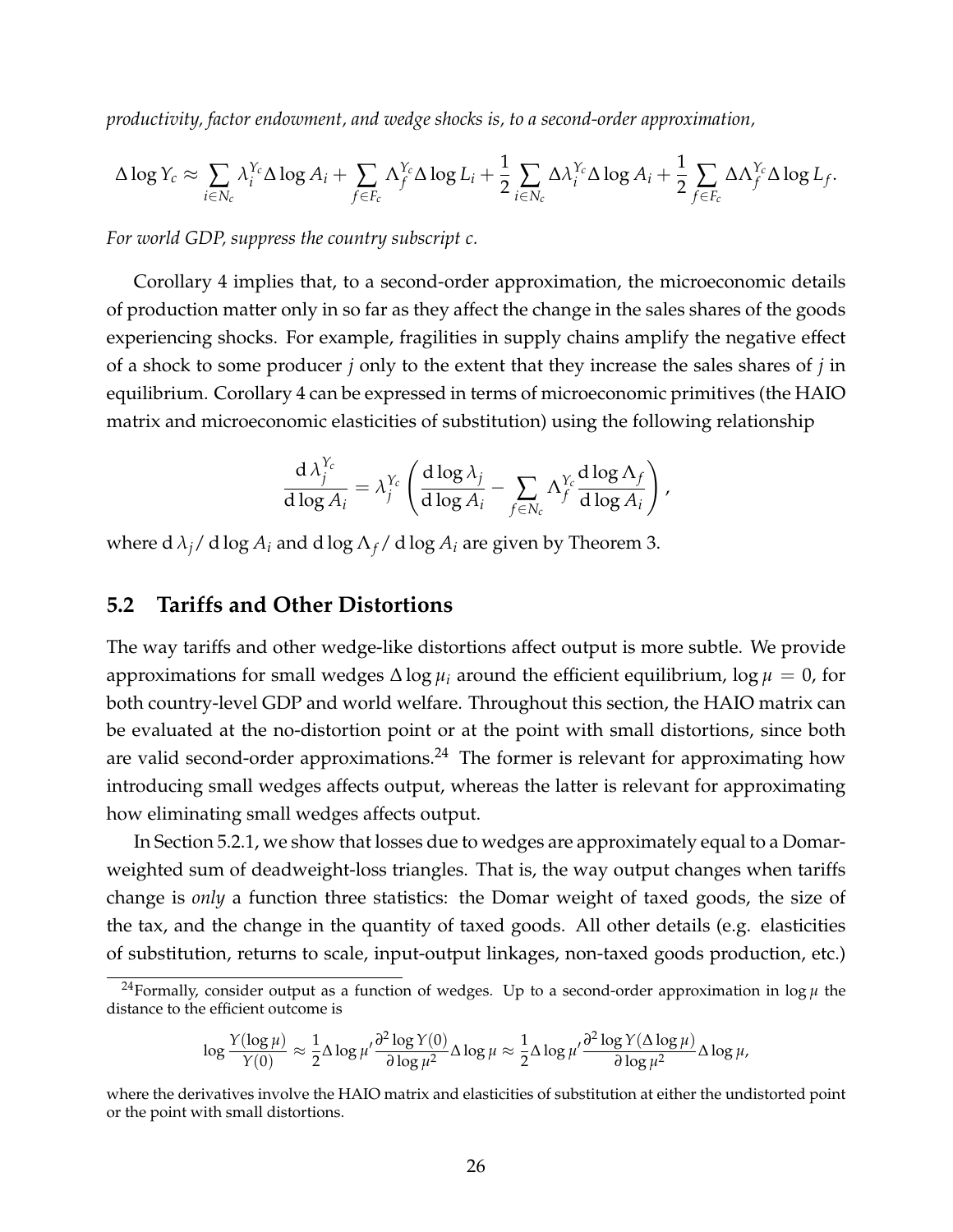matter only in so far as they play a role in determining the equilibrium value of these sufficient statistics. In Section [5.2.2,](#page-29-0) we express these deadweight-loss triangles in terms of microeconomic primitives.

#### <span id="page-27-0"></span>**5.2.1 Losses: Ex-Post Sufficient Statistics**

**Losses in Real GDP.** We start by characterizing changes in real GDP before considering world welfare.

<span id="page-27-3"></span>**Theorem 4** (Real GDP)**.** *Starting at an efficient equilibrium, up to the second order, in response to the introduction of small tariffs or other distortions, changes in the real GDP of country c are given by*

$$
\Delta \log Y_c \approx \frac{1}{2} \sum_{i \in N_c} \lambda_i^{Y_c} \Delta \log y_i \Delta \log \mu_i.
$$

*Changes in world real GDP (and real GNE) are given by suppressing the country subscript.*

Hence, for both the world and for each country, the reduction in real GDP from tariffs and other distortions is given by the sum of all the deadweight-loss triangles 1/2∆ log *yi*∆ log *µ<sup>i</sup>* weighted by their corresponding local Domar weights. $25,26$  $25,26$ 

Theorem [4](#page-27-3) shows that we only need to track changes in quantities that are subject to a wedge — if a good is untaxed, or taxed but not included in real GDP (like a tax on imported consumption), then changes in that quantity are not directly relevant for real GDP.

Starting at an efficient equilibrium, the introduction of tariffs or other distortions leads to changes  $\Delta \log y_i$  in the quantities of goods  $i \in N_c$  in country  $c$  and to changes in the wedges ∆ log *µ<sup>i</sup>* between prices and marginal costs. The price-cost margin *pi*∆ log *µ<sup>i</sup>* measures the wedge between the marginal contribution to country real GDP and the marginal cost to real GDP of increasing the quantity of good *i* by one unit. Hence,  $\lambda_i^{Y_c}$  $\int_i^{r_c} \Delta \log \mu_i$  is the marginal proportional increase in real GDP from a proportional increase in the output of good *i*. Integrating from the initial efficient point to the final distorted point, we find that  $(1/2)\lambda_i^{Y_c}$ *i* ∆ log *yi*∆ log *µ<sup>i</sup>* is the contribution of good *i* to the change in real GDP. Production networks can magnify losses from tariffs both because they can make the triangles

<span id="page-27-1"></span><sup>&</sup>lt;sup>25</sup>Theorem [4](#page-27-3) holds in general equilibrium, but it has a more familiar partial equilibrium counterpart [\(Feen](#page-44-21)[stra, 2015\)](#page-44-21). For a small open economy operating in a perfectly competitive world market, import tariffs *reduce the welfare by*  $\Delta W \approx (1/2) \sum_i \lambda_i \Delta \log y_i \Delta \log \mu_i$ , where  $\mu_i$  is the *i*th gross tariff (no tariff is  $\mu_i = 1$ ),  $y_i$  is the quantity of the *i*th import, and  $\lambda_i$  is the corresponding Domar weight (see Appendix G for details). Theorem [4](#page-27-3) shows that this type of intuition can be applied (to real GDP) in general equilibrium as well.

<span id="page-27-2"></span><sup>&</sup>lt;sup>26</sup>[Harberger](#page-44-22) [\(1964\)](#page-44-22) argues that an equation like the one in Theorem [4](#page-27-3) can be used to measure welfare as long as there are compensating transfers to keep the distribution of income across households fixed. Theorem [4](#page-27-3) shows that, in fact, a similar formula can be used for changes in real GDP, even in the absence of compensating transfers. Theorem [5](#page-28-0) shows that Harberger's formula must be altered for aggregate welfare in the absence of compensating transfers.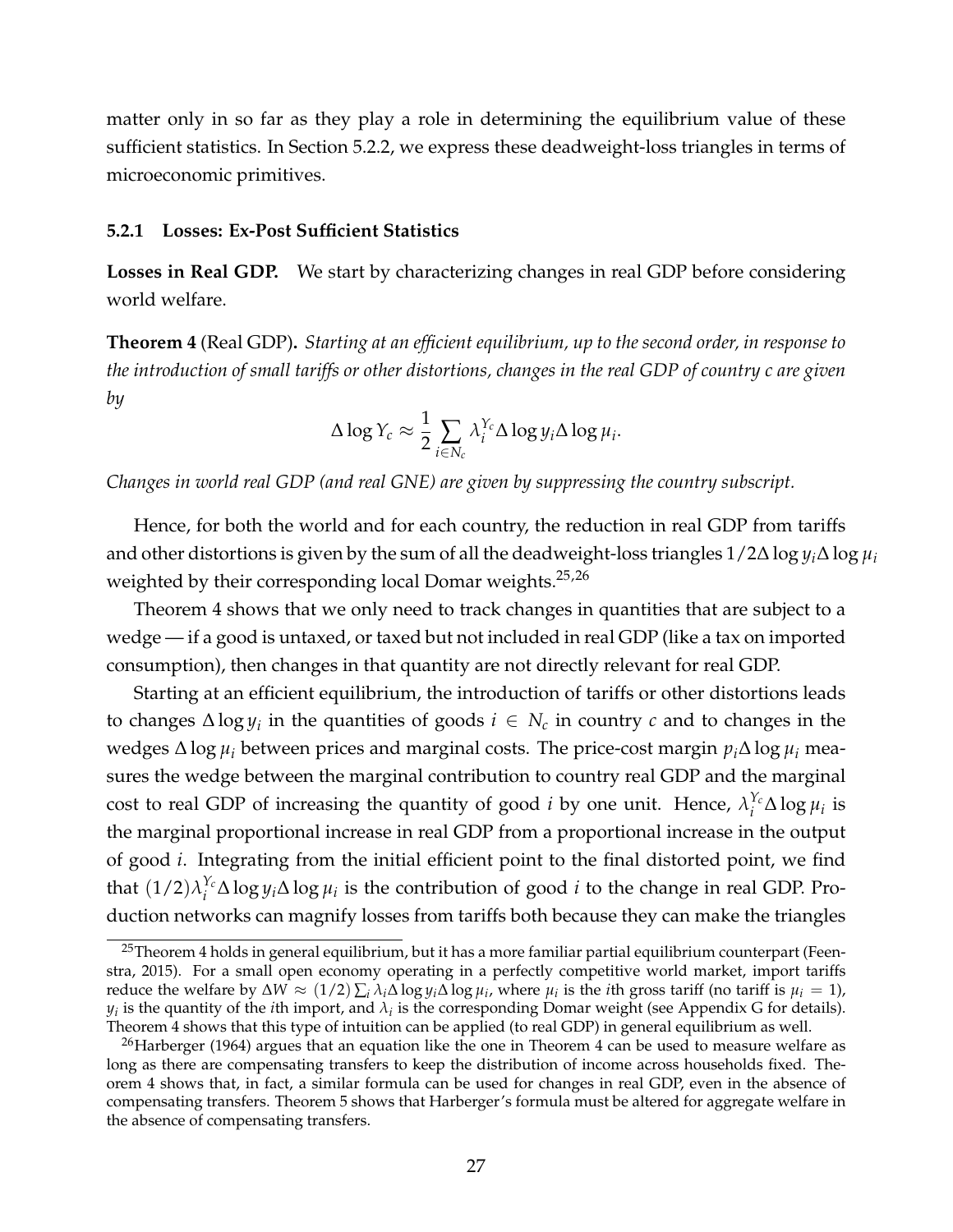$1/2\Delta \log y_i \Delta \log \mu_i$  larger, and because they raise  $\lambda_i^{Y_c}$ *i* , sales relative to GDP, used to weigh each triangle.

**Losses in Welfare.** Theorem [4](#page-27-3) shows how real GDP responds to changes in tariffs or other distortions. These results do not apply to welfare. At the country level, changes in tariffs and other distortions typically lead to first-order changes (due to reallocation effects). But even at the world level, where these effects wash out, changes in real expenditure no longer coincide with changes in welfare, since changes in world real expenditures d log *W* cannot be integrated to arrive at a well-defined social welfare function.<sup>[27](#page-28-1)</sup>

To measure world welfare, we introduce a homothetic social welfare function

$$
W^{BS}(W_1,\ldots,W_C)=\sum_c \overline{\chi}_c^W \log W_c,
$$

where  $\overline{\chi}^W_c$  is the initial income share of country  $c$  at the efficient equilibrium. These welfare weights are chosen so that there is no incentive to redistribute across agents at the initial equilibrium. Starting at an efficient allocation, to a first-order approximation, the response of world welfare to the introduction of wedges is zero because of the envelope theorem. Therefore, we consider the reduction in world welfare from the introduction of wedges to a second-order approximation.

We measure the change in welfare by asking what fraction of consumption would society be prepared to give up to avoid the imposition of the tariffs. Formally, we measure changes in welfare by ∆ log *δ*, where *δ* solves the equation

$$
W^{BS}(\delta \overline{W}_1,\ldots,\delta \overline{W}_C)=W^{BS}(W_1,\ldots,W_C),
$$

where  $\overline{W}_c$  and  $W_c$  are the values at the initial and final equilibrium.

<span id="page-28-0"></span>**Theorem 5** (Welfare)**.** *Starting at an efficient equilibrium in response to the introduction of small tariffs or other distortions, changes in world welfare are given up to the second order by*

$$
\Delta \log \delta \approx \Delta \log Y + Cov_{\Omega_{\chi^W}} \left( \Delta \log \chi_c^W, \Delta \log P_{W_c} \right).
$$

*Here,* Δ  $\log \chi_c^{\rm W}$  and Δ  $\log P_{\rm W_c}$  are the change in country c's expenditures and consumer price index *respectively.*

The change in world welfare is the sum of the change in world real expenditure (output) and a redistributive term. This redistributive term depends on the covariance of changes

<span id="page-28-1"></span><sup>&</sup>lt;sup>27</sup>This has to do with the fact that individual household preferences across all countries are non-aggregable.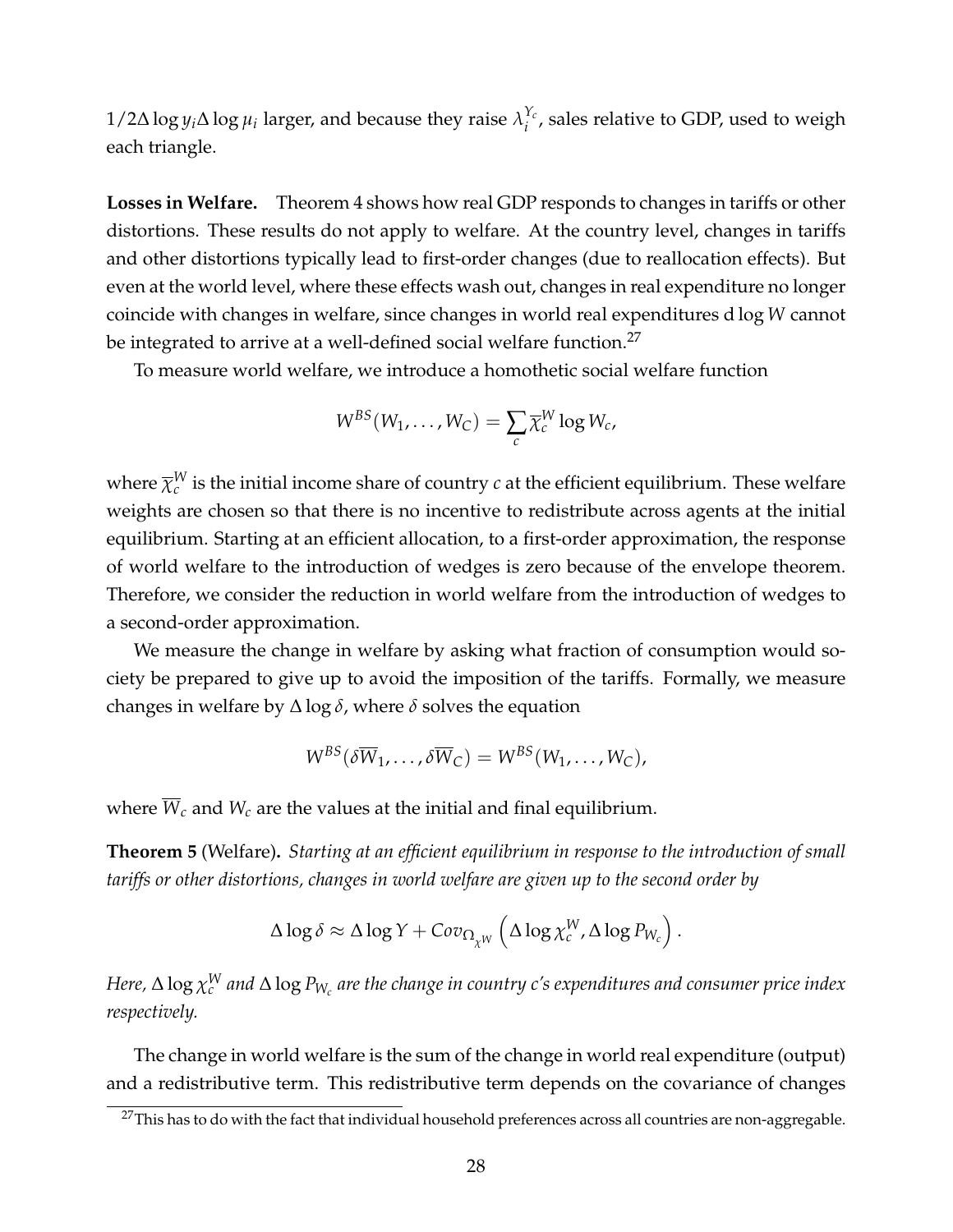in expenditures by each country and changes in the price of each country's consumption basket. The redistributive term in Theorem [5](#page-28-0) is positive whenever the covariance between the changes in household income shares and the changes in consumption price deflators is positive. It captures a familiar deviation from perfect risk sharing. It would be zero if households could engage in perfect risk sharing before the introduction of the tariffs or other distortions.

To express the redistributive term in terms of primitives, note that, at the efficient equilibrium, the change in consumer *c'*s income is  $\Delta\log\chi_c^W ~\approx~ \sum_{g\in F}\Phi_{cg}\Lambda_g\Delta\log\Lambda_g +$  $\sum_{i\in N}\Phi_{ci}\lambda_i\Delta\log\mu_i$ , and the change in the consumption price index of country  $c$  is  $\Delta\log P_{W_c}\approx$  $\sum_{i\in N}\lambda_i^{W_c}$  $\int_i^{W_c}\Delta\log\mu_i+\sum_{g\in F}\Lambda_g^{W_c}\Delta\log\Lambda_g.$  These are then determined by Theorem [3.](#page-19-4)

#### <span id="page-29-0"></span>**5.2.2 Losses: Ex-Ante Sufficient Statistics**

Theorem [4](#page-27-3) expresses the effects of tariffs and other distortions in terms of endogenous individual output changes. In this subsection, we provide formulas for these individual output changes, and hence for the effects of tariffs and other distortions, in terms of primitives: microeconomic elasticities of substitution and the HAIO matrix. To do this, we combine Theorem [4](#page-27-3) with Theorem [3](#page-19-4) and Corollary [3.](#page-22-1)[28](#page-29-1)

<span id="page-29-2"></span>**Theorem 6** (Real GDP)**.** *Starting at an equilibrium without distortions, in response to the introduction of small tariffs or other distortions, the change in real GDP of country c is*

$$
\Delta \log Y_c \approx -\frac{1}{2} \sum_{l \in N_c} \sum_{k \in N} \Delta \log \mu_k \Delta \log \mu_l \sum_{j \in N} \lambda_j^{Y_c} \theta_j \text{Cov}_{\Omega^{(j)}}(\Psi_{(k)}, \Psi_{(l)}) \n- \frac{1}{2} \sum_{l \in N_c} \sum_{g \in F} \Delta \log \Lambda_g \Delta \log \mu_l \sum_{j \in N} \lambda_j^{Y_c} \theta_j \text{Cov}_{\Omega^{(j)}}(\Psi_{(g)}, \Psi_{(l)}) \n+ \frac{1}{2} \sum_{l \in N_c} \sum_{c \in C} \chi_c^W \Delta \log \chi_c^W \Delta \log \mu_l (\lambda_l^{W_c} - \lambda_l) / \chi_c^Y,
$$

*Changes in world real GDP/GNE are similar if we suppress the c subscript.*

First, all the terms scale with the square of the tariffs or other distortions ∆ log *µ*. There is therefore a sense in which misallocation increases with the tariffs and other distortions. Second, all the terms scale with the elasticities of substitution *θ* of the different producers. There is therefore a sense in which elasticities of substitution magnify the costs of these tariffs and other distortions. Third, all the terms also scale with the sales shares *λ* of the different producers and with the square of the Leontief inverse matrix Ψ. There is therefore

<span id="page-29-1"></span><sup>&</sup>lt;sup>28</sup>Theorem [6](#page-29-2) generalizes Proposition 5 from [Baqaee and Farhi](#page-43-10) [\(2017b\)](#page-43-10) to open-economies.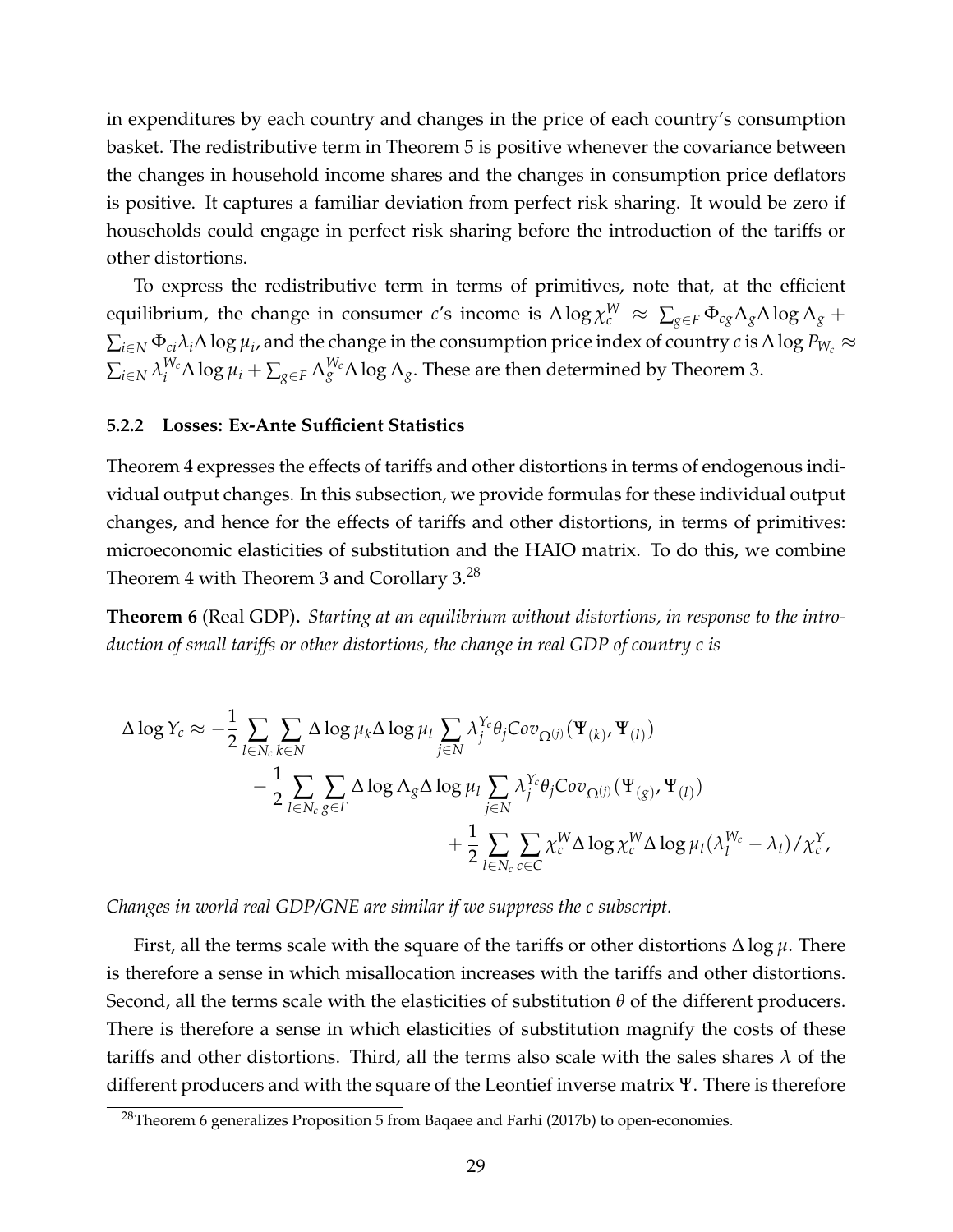also a sense in which accounting for intermediate inputs magnifies the costs of tariffs and other distortions. Fourth, all the terms mix the wedges, the elasticities of substitution, and properties of the network.

For a given producer  $l \in N$ , there are terms in  $\Delta \log \mu_l$  on the three lines. Taken together, these terms sum up to the Harberger triangle  $(1/2)\lambda_l\Delta\log\mu_l\Delta\log\mu_l$  corresponding to good *l* in terms of microeconomic primitives. The three lines break it down into three components, corresponding to three different effects responsible for the change in the quantity  $\Delta \log y_l$  of good *l*.

The term  $-\sum_{k\in N}\Delta\log\mu_k\sum_{j\in N}\lambda_j\theta_jCov_{\Omega^{(j)}}(\Psi_{(k)},\Psi_{(l)})$  on the first line corresponds to the change ∆ log *y<sup>l</sup>* in the quantity of good *l* coming from *substitutions* by all producers *j* in response to changes in all tariffs and other distortions ∆ log *µ<sup>k</sup>* , holding factor wages constant.

The term  $\sum_{g\in F}\Delta\log\Lambda_g\sum_{j\in N}\lambda_j\theta_jCov_{\Omega^{(j)}}(\Psi_{(g)},\Psi_{(l)})$  on the second line corresponds to the change ∆ log *y<sup>l</sup>* in the quantity of good *l* coming from *substitutions* by all producers *j* in response to the endogenous changes in factor wages  $\Delta \log w_g = \Delta \log \Lambda_g$  brought about by all the changes in tariffs and other distortions.

The term  $\sum_{c\in C}\chi_c^W\Delta\log\chi_c^W(\lambda_l^{W_c}-\lambda_l)$  on the third line corresponds to the change  $\Delta\log y_l$ in the quantity of good *l* coming from *redistribution* across agents with different spending patterns, in response to the endogenous changes in factor wages brought about by all the changes in tariffs and other distortions.

# <span id="page-30-0"></span>**6 Analytical Examples**

In this section, we consider stylized examples to hone intuition and illustrate questions our framework can be used to answer. In each example, we consider a trade shock, either an iceberg or tariff shock, and discuss how different assumptions affect the answer. We consider the role that input-output linkages, domestic complementarities, returns to scale, and nominal rigidities play in affecting the way welfare responds to trade shocks. We revisit some of these issues in the next section, Section [7,](#page-37-0) using a calibrated quantitative model with non-symmetric countries and show that the intuitions derived from the simple examples are useful in understanding the quantitative results.

**Example I: input-output networks.** This example shows how input-output connections can also amplify the losses from trade shocks. Consider the example depicted in Figure [2.](#page-31-0) The two countries are symmetric,  $\Omega$  is imports as a share of sales at the initial equilibrium, and  $\theta$  is the elasticity of substitution between intermediates and labor.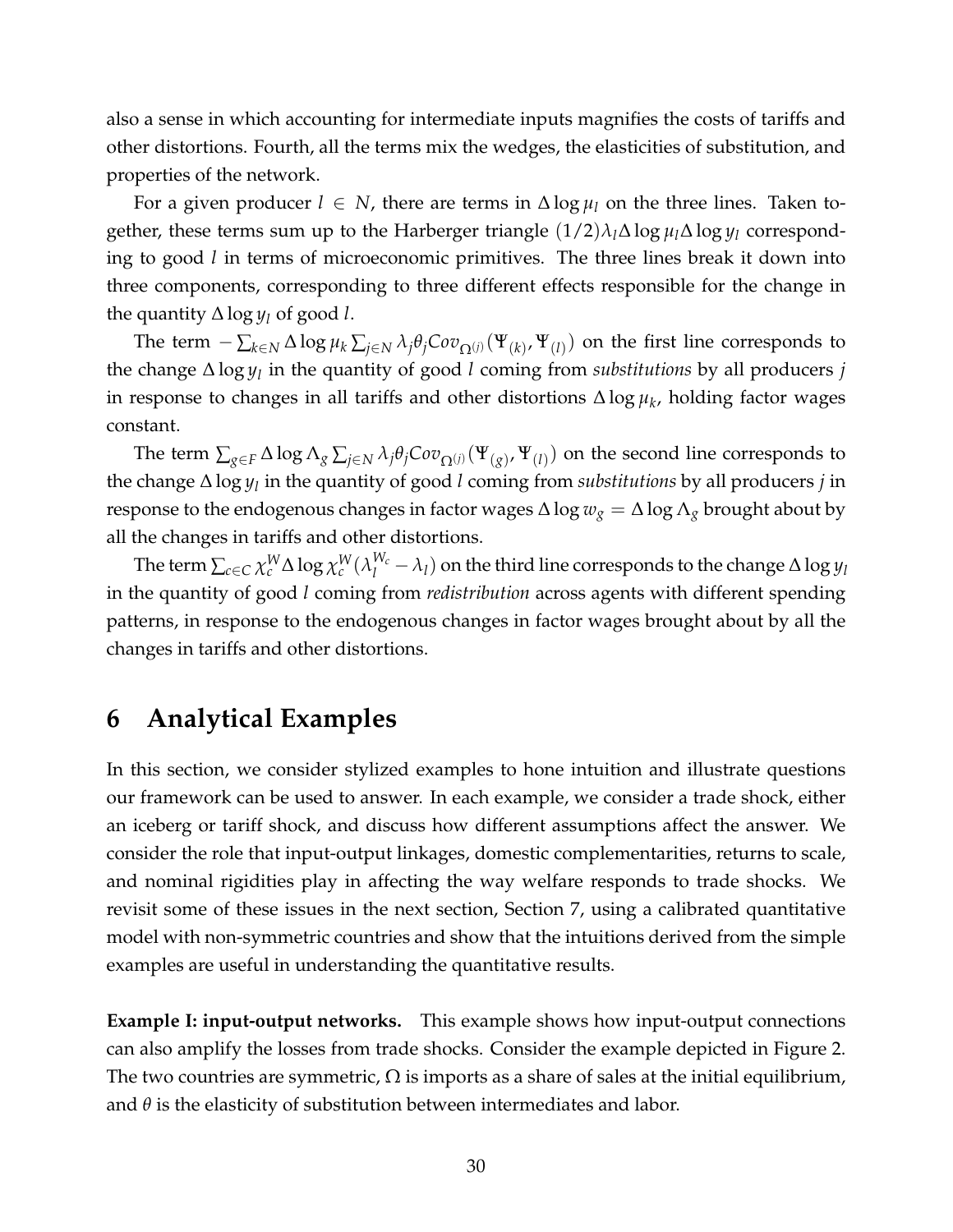<span id="page-31-0"></span>

Figure 2: Solid lines show flow of goods. Green, purple, and white nodes are factors, households, and goods. Boundaries of countries are represented by dashed boxes.

Suppose that we raise iceberg trade costs in both countries by ∆ log *τ*. By symmetry, changes in country real output, country welfare, world real output, and world welfare are all the same. Corollary [4](#page-25-2) implies that to a second-order approximation:

$$
\Delta \log W \approx -(\lambda_{12} + \lambda_{21}) \Delta \log \tau - \frac{1}{2} (\Delta \lambda_{12} + \Delta \lambda_{21}) (\Delta \log \tau)^2
$$

$$
\approx -\frac{\Omega}{(1 - \Omega)} \Delta \log \tau - \frac{1}{2} \frac{(1 - \theta)\Omega^2}{(1 - \Omega)} (\Delta \log \tau)^2,
$$

where  $\lambda_{ij}$  is the sales share of country *j* to country *i*. The second line uses Theorem [3](#page-19-4) to write the welfare change in terms of primitives, using the fact that, by symmetry,  $\lambda_{12} = \lambda_{21}$ . This expression shows that a higher intermediate input share raises both the first-order and the second-order effect. Losses are increasing in  $\Omega$  for two reasons. First, a higher  $\Omega$  means that goods effectively cross the border more times and this inflates the expenditure share on imports relative to GDP at the initial equilibrium  $\lambda_{12} = \lambda_{21} = \Omega/[2(1 - \Omega)]$ . Second, a higher  $\Omega$  also implies that a given iceberg cost is paid many times as the good recrosses the border, and this increases the relative price of imports more, given the iceberg shock, leading to a larger change in the expenditure share of traded goods.

Now consider a symmetric tariff, ∆ log *µ*, instead. Theorems [4](#page-27-3) and [6](#page-29-2) imply that up to a second order approximation, the reduction in real GDP and welfare are

$$
\Delta \log W = \Delta \log Y \approx -\frac{1}{2} (\lambda_{12} \Delta \log y_{12} \Delta \log \mu + \lambda_{21} \Delta \log y_{21} \Delta \log \mu) \approx \theta \frac{\Omega}{2(1-\Omega)^2} (\Delta \log \mu)^2,
$$

where  $y_{ij}$  is the quantity of imports from country *j* by country *i*,  $\lambda_{ij}$  is the corresponding sales share, and by symmetry  $y_{12} = y_{21}$ . The losses increase with the elasticity of substitution *θ* and with the intermediate input share Ω. Losses are increasing in *θ* since a given tariff causes a bigger change in quantities when price elasticities are higher. Formally, the change in quantity is  $-\Delta \log y_{12} = -\Delta \log y_{21} = [\theta/(1-\Omega)]\Delta \log \mu$ . Losses are increasing in  $\Omega$  for two reasons. First, a higher  $\Omega$  means raises the expenditure share on imports relative to GDP at the initial equilibrium. Second, a higher  $\Omega$  also implies that a given tariff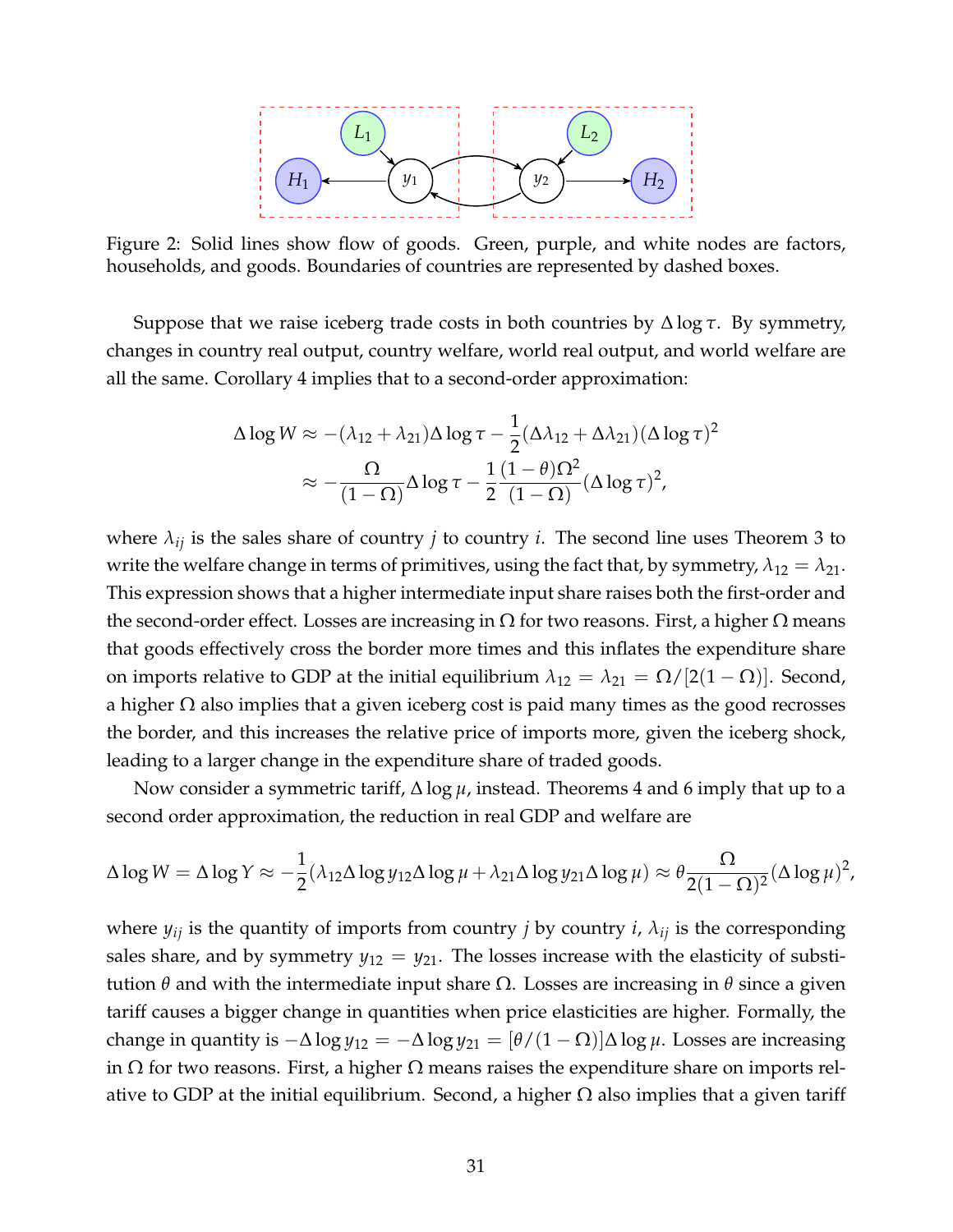must be paid many times as the good recrosses the border, and this increases the relative price of imports more, for a given tax, leading to a larger reduction in quantities. In other words, more input-output linkages enlarge each Harberger triangle and raise the Domar weights used to aggregate the triangles.

**Example II: complementarities and factor mobility.** [Arkolakis et al.](#page-43-13) [\(2012\)](#page-43-13) show that, in a broad range of one-sector economies, the welfare costs of trade shocks depend on import shares and trade elasticities. We use a simple example to show how these costs also depend on features of the domestic economy like complementarities and factor mobility across domestic industries. Indeed, complementarities and factor mobility can strongly interact with one another to make trade shocks more costly. For example, a disruption in the supply of natural gas from Russia to Germany could be more costly if natural gas is a strong complement with other goods and if Germany is incapable of expanding production in domestic energy generation.

Consider a symmetric two country model. Households consume non-traded "services" and traded "commodities". The elasticity of substitution between traded varieties of commodities is  $\theta$  and the elasticity of substitution between services and commodities is  $\sigma < \theta$ . The initial (pre-shock) household budget share of commodities is *β*, and the share of domestic commodities as a share of global commodities is  $Ω$ . We adopt the Ricardo-Viner assumption that every good is produced using a Cobb-Douglas composite of two factors: a generic labor that can move between commodities and services and a sector-specific labor that cannot. The expenditure share on generic and sector-specific factor is *α* and  $1 - α<sup>29</sup>$  $1 - α<sup>29</sup>$  $1 - α<sup>29</sup>$ 

<span id="page-32-2"></span>**Corollary 5.** *For this example, the change in welfare of country c due to a universal iceberg shock,* ∆ log *τ, is*

<span id="page-32-1"></span>
$$
\Delta \log W_c \approx -\beta (1 - \Omega) \Delta \log \tau
$$
  
 
$$
- \frac{1}{2}\beta (1 - \Omega) \left[ \frac{(1 - \sigma)(1 - \beta)(1 - \Omega)}{1 - (1 - \sigma)(1 - \alpha)} + (1 - \theta)\Omega \right] \Delta \log \tau^2, \quad (14)
$$

*to a second-order approximation.*

The first term in [\(14\)](#page-32-1) is the first-order effect and the second-term is the second-order effect. We obtain the second-order effect since world and country-level welfare coincide in this example. Before describing the intuition for this result, consider how this example economy can be mapped into the framework in Section [2.](#page-6-0) Each country has one consumer,

<span id="page-32-0"></span> $^{29}$ The sector-specific factor assumption, popularized by [Jones](#page-45-16) [\(1971,](#page-45-16) [1975\)](#page-45-17), is usually used to understand the distributional effects of trade (e.g. [Kovak, 2013\)](#page-45-18). Here, our focus is on the aggregate consequences of this assumption.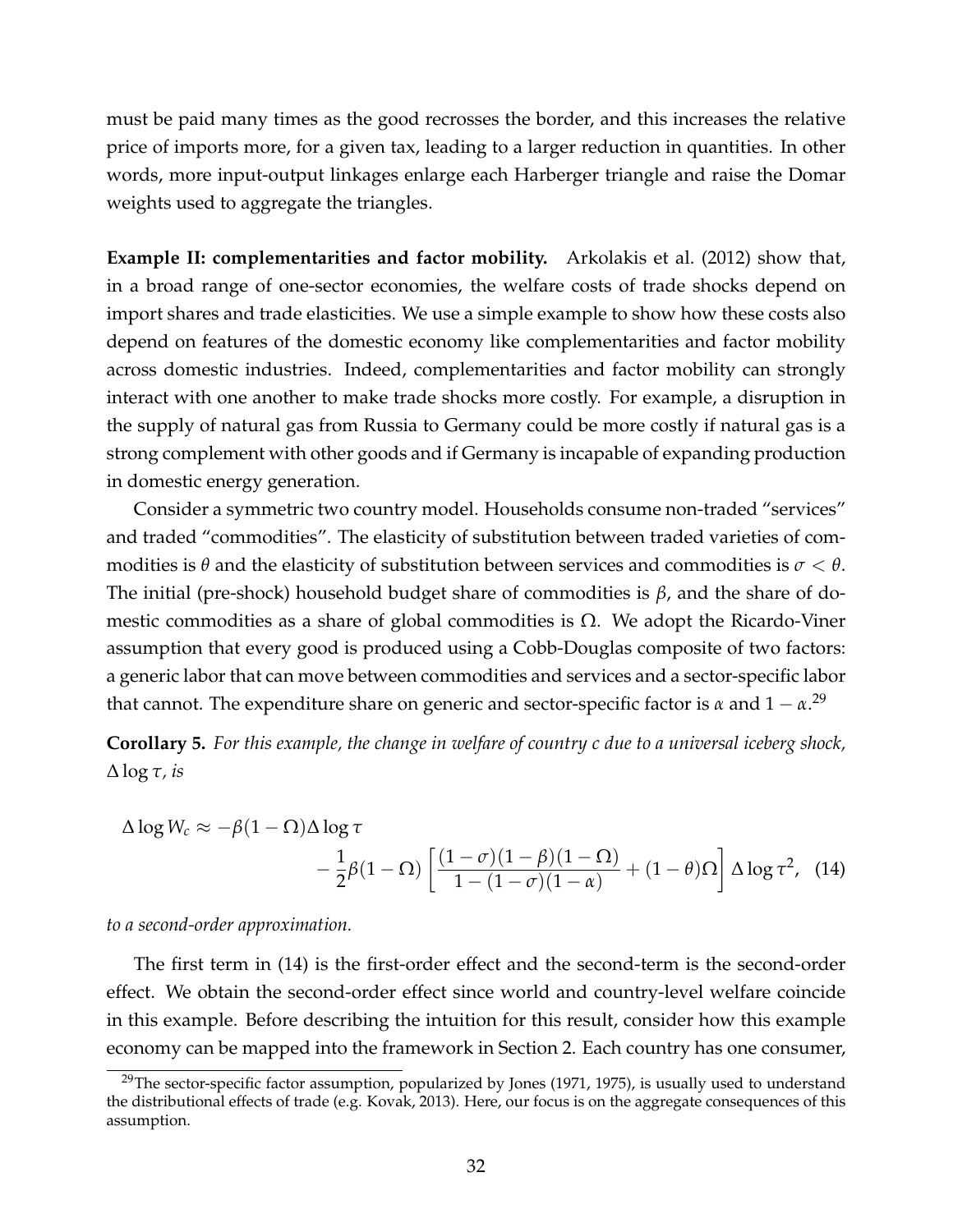three producers (service producers, commodity producers, and traded bundles), and three primary factors. Hence, the HAIO matrix has 14 rows and columns since there are two countries.

Corollary [5](#page-32-2) then follows from combining Theorems [2](#page-15-0) and [3.](#page-19-4) Theorem [2](#page-15-0) shows that to a first-order approximation, the change in welfare is

$$
d \log W_c = -\lambda_T^{W_c} d \log \tau + \sum_{f \in F} \left( \Lambda_f^c - \Lambda_f^{W_c} \right) d \log \Lambda_f,
$$

where  $\lambda_T^{W_c}$  $T^{\prime\prime_c}_T$  is the exposure to the traded good. The first term captures the "mechanical" effect of the iceberg shock, holding fixed the allocation of resources, and the remaining terms capture reallocation effects due to changes in relative factor rewards.

Since this example is symmetric and efficient, reallocation effects always sum to zero, so the change in welfare, to a first-order approximation, is just

$$
\Delta \log W_c \approx -\lambda_T^{W_c} \Delta \log \tau = -\beta (1 - \Omega) \Delta \log \tau.
$$

This is just the import share of consumption times the iceberg shock. Unsurprisingly, the higher the share, the more costly is the iceberg shock.

To derive the nonlinear part, we note it is given by the *change* in the trade share (since the trade share is the first-order effect). Theorem [3](#page-19-4) determines this change. To understand the intuition for the nonlinear part, consider three extreme cases. First, there is only one sector ( $\sigma = \theta$ ) and one factor ( $\alpha = 1$ ). This matches the simplest environment considered by [Arkolakis et al.](#page-43-13) [\(2012\)](#page-43-13). In this case, the cost of an iceberg shock, to a second order, is

<span id="page-33-0"></span>
$$
\Delta \log W_c \approx -\lambda_T^{W_c} \Delta \log \tau - \frac{1}{2} (1 - \lambda_T^{W_c}) \lambda_T^{W_c} (1 - \theta) \Delta \log \tau^2.
$$

Conditional on the import share  $\lambda_T^{W_c}$  $T^{\mathsf{v}_c}$ , the iceberg shock is more costly the lower is the trade elasticity *θ*, exactly as in [Arkolakis et al.](#page-43-13) [\(2012\)](#page-43-13).

Now suppose that there are two separate sectors ( $\sigma < \theta$ ) but factors are still fully mobile across commodities and services ( $\alpha = 1$ ). In this case, [\(14\)](#page-32-1) becomes

$$
\Delta \log W_c \approx \lambda_T^{W_c} \Delta \log \tau - \frac{1}{2} \beta (1 - \Omega) \left[ (1 - \sigma)(1 - \beta)(1 - \Omega) + (1 - \theta)\Omega \right] \Delta \log \tau^2.
$$
 (15)

We now also have to consider the elasticity of substitution between commodities and services  $\sigma$ . In particular, if  $\sigma$  < 1, then this amplifies the cost of the iceberg trade shock relative to the first-order approximation. In other words, complementarities in the domestic economy can amplify the negative consequences of the iceberg shock.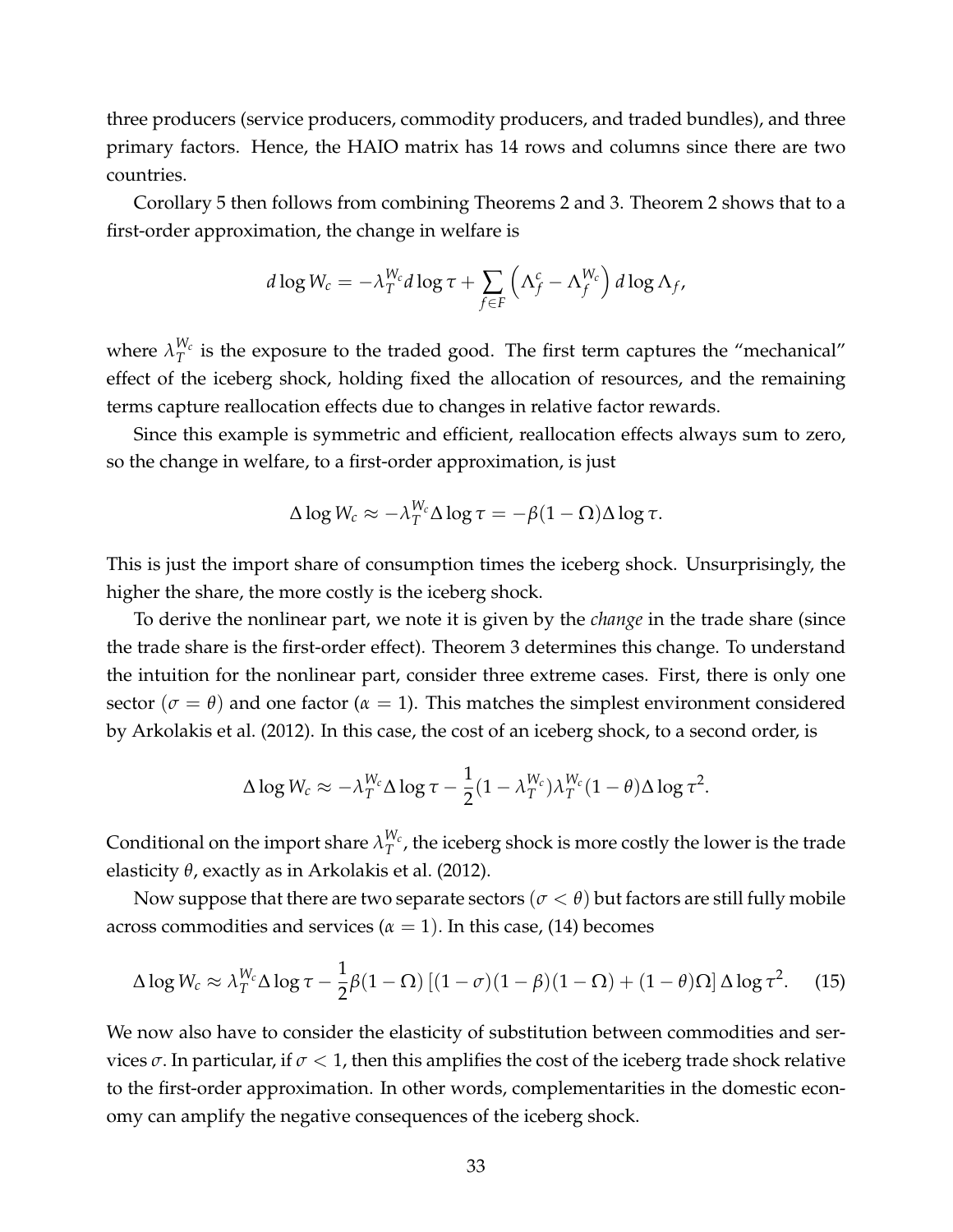<span id="page-34-0"></span>

Figure 3: The change in welfare implied by [\(14\)](#page-32-1) for the case with no non-traded goods  $(\sigma = \theta)$ , generic factor only ( $\alpha = 1$ ), and sector-specific factors only ( $\alpha = 0$ ). In all cases, the import share of consumption is kept constant at  $\lambda_T^{W_c} = 1/6$ , so the different specifications are all first-order equivalent. The elasticity of substitution across traded goods is  $\theta = 5$  and across sectors is  $\sigma = 0.1$ .

Finally, suppose that  $\alpha = 0$ , so that commodities and services factors are completely immobile. In this case, we get

$$
\Delta \log W_c \approx -\lambda_T^{W_c} \Delta \log \tau - \frac{1}{2}\beta (1-\Omega) \left[ (1/\sigma - 1)(1-\beta)(1-\Omega) + (1-\theta)\Omega \right] \Delta \log \tau^2.
$$

As before, complementarity in the domestic economy  $\sigma < 1$  amplifies the negative consequences of the iceberg shock. However, this effect is much more potent than [\(15\)](#page-33-0) when *σ* is close to zero. When  $\sigma < 1$ , if factors are mobile across sectors, reduced trade in commodities causes factors to move into producing commodities to maintain consumption. If factors are immobile across sectors, the reduction in welfare from reduced trade is much greater since the domestic economy cannot reorganize itself to maintain consumption of commodities. This amplification effect depends on both complementarity across sectors in the domestic economy ( $\sigma$  < 1) and factor specificity ( $\alpha$  < 1). If commodities and services are neither complements nor substitutes ( $\sigma = 1$ ), then whether or not factors are mobile across sectors is irrelevant, since even if factors could be moved from one sector to another, they would not. Similarly, the effects of the complementarity are much milder if factors can freely move across sectors to reinforce production of traded goods. Figure [3](#page-34-0) numerically illustrates these three cases. We supplement this intuitive example with a quantitative exercise in Section [7.](#page-37-0)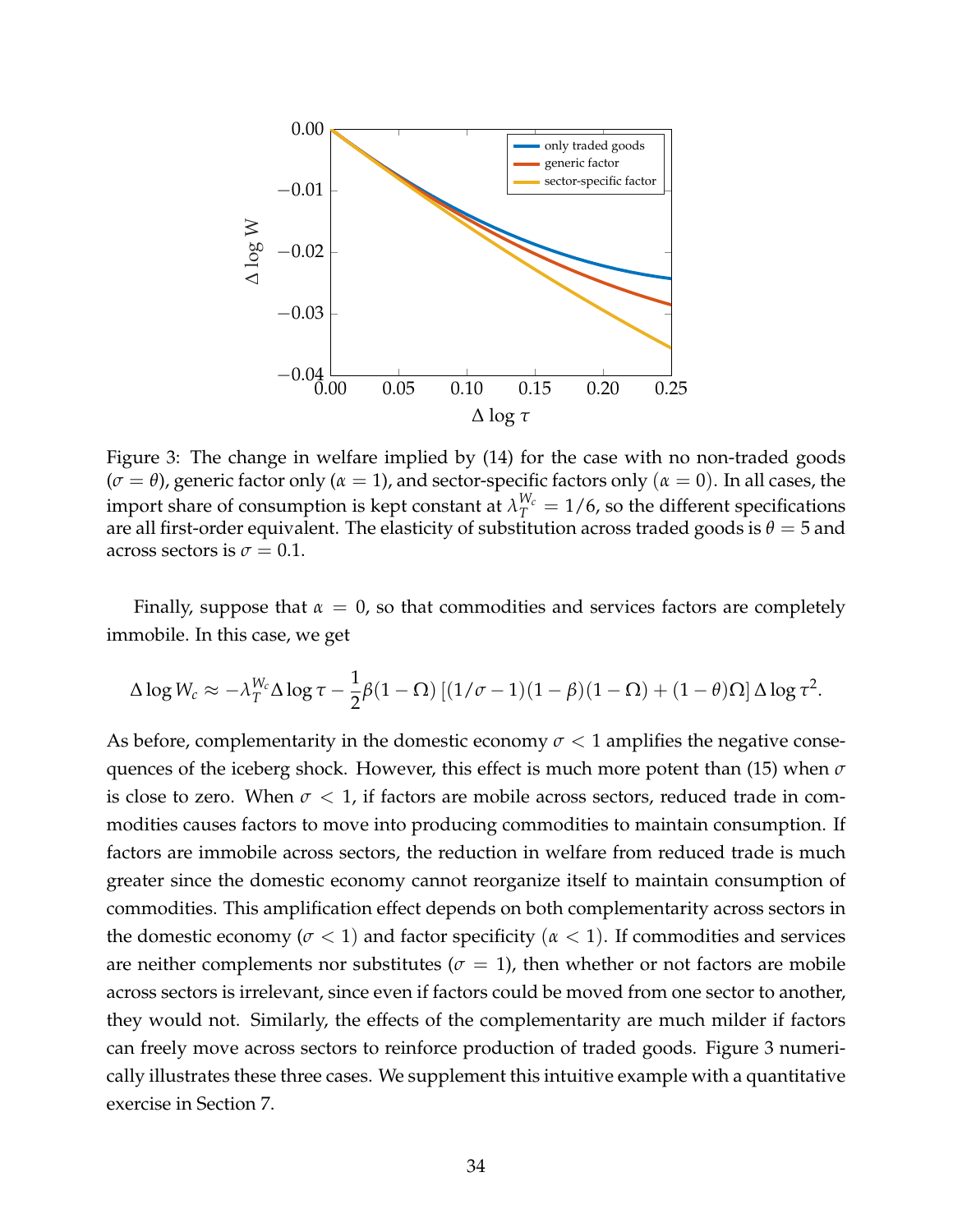**Example III: sticky wages.** To see how nominal rigidities can raise the costs of trade shocks, suppose countries are symmetric and that each country has an endowment of capital and labor. Assume all producers have the same capital-labor intensity. The wage paid to labor is rigid in domestic currency, but the rental rate of capital is flexible. Consider a universal increase in iceberg trade costs *d* log *τ*. Theorem [2](#page-15-0) implies that the change in welfare of each country *c* is

$$
d \log W_c = -\sum_{i \in N} \lambda_i^{W_c} d \log \tau + \sum_{f \in N} \Lambda_f^{W_c} d \log L_f + \sum_{f \in F} \left( \Lambda_f^c - \Lambda_f^{W_c} \right) d \log \Lambda_f
$$
  
= 
$$
-\sum_{i \in N} \lambda_i^{W_c} d \log \tau + \sum_{f \in F} \Lambda_f^{W_c} d \log L_f.
$$
 (16)

The second line follows since there are no factoral terms-of-trade movements, which is a consequence of symmetry. Intuitively, welfare falls for two reasons: (i) the mechanical effect of the iceberg shock on domestic consumers, and (ii) the endogenous reduction in employment due to sticky wages. Assume that every central bank is targets inflation. Using [\(12\)](#page-23-2) and [\(13\)](#page-24-0), the change in employment of labor in each country is

<span id="page-35-0"></span>
$$
d \log L_{\text{labor}} = -\frac{\sum_{k \in N} \lambda_k^{W_c} d \log \tau_k}{1 - \Lambda_{\text{labor}}^{Y_c}}.
$$

In words, employment falls more the bigger is the mechanical effect of the iceberg shock on consumer prices. Furthermore, the reduction in employment is greater when labor's share of income is higher. Intuitively, the central bank combats the inflationary impulse of the iceberg shock by reducing nominal spending, and this reduction in nominal spending reduces the rental price of capital and helps stabilize the price level (since nominal wages are rigid). The smaller is capital's share of income, the more the price of capital has to fall to stabilize inflation, and the larger is the necessary reduction in nominal spending. These reductions in nominal spending reduce employment one-for-one since nominal wages are fixed. Substituting this into [\(16\)](#page-35-0) implies that the welfare effect of the iceberg shock is

<span id="page-35-1"></span>
$$
d \log W_c = -\frac{\sum_{i \in N} \lambda_i^{W_c} d \log \tau_i}{1 - \Lambda_{\text{labor}}}.
$$
\n(17)

When the sticky factor's share of income is zero,  $\Lambda_{\text{labor}} = 0$ , welfare responds only to the direct effect of the iceberg shock. As we increase the sticky factor's share of income, the losses in welfare become larger because of the reduction in employment.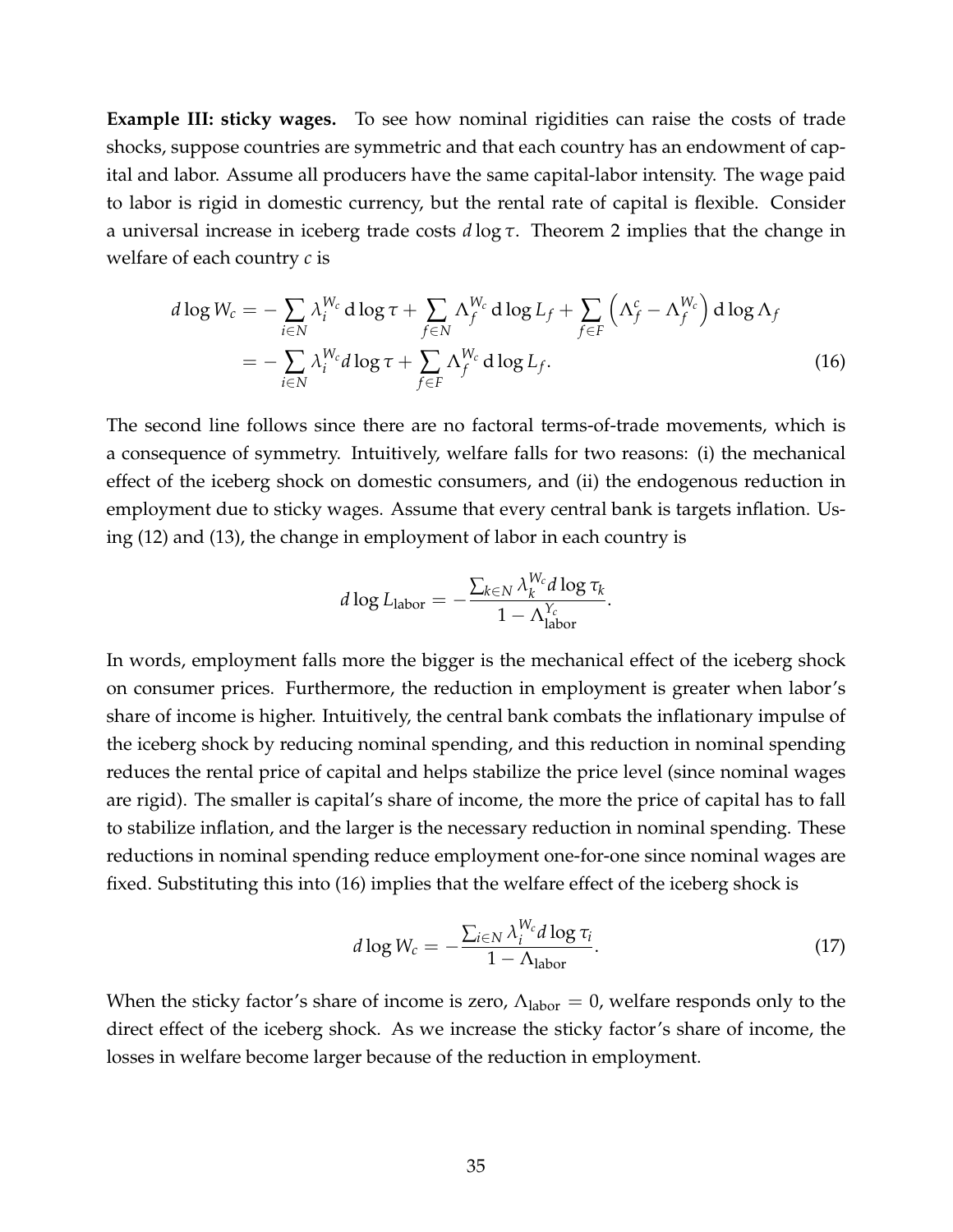**Example IV: protectionism with and without nominal rigidities.** So far, we have focused on symmetric examples where income redistribution, through factoral terms-oftrade, does not play a role. We end this section by considering a non-symmetric example of protectionism inspired by [Fajgelbaum et al.](#page-44-0) [\(2020\)](#page-44-0) who document complete pass-through of US tariffs on China into US consumer prices. This finding is at odds with a typical fullemployment neoclassical model since an American tariff, by reducing demand for Chinese labor, should depress Chinese wages and hence lower the before-duty prices of Chinese goods.<sup>[30](#page-36-0)</sup> Sticky-wages and a managed exchange rate rationalize the complete pass-through result of [Fajgelbaum et al.](#page-44-0) [\(2020\)](#page-44-0) and qualitatively changes the welfare consequences of the tariff.

For this example, consider a two country economy each with a single factor (labor) in free trade. Suppose that the domestic country (US) imposes a vector of good-specific taxes *d* log *µ* and collects revenues that are rebated to the domestic household lump-sum. With some abuse of notation, for any variable *x*, denote the home variable by *x* and the foreign counterpart by *x*∗. We start by discussing the flexible wage economy before turning our attention to the sticky wage economy.

*Flexible wages:* As usual, according to Theorem [2,](#page-15-0) the change in domestic welfare is

<span id="page-36-1"></span>
$$
d\log W_c = \sum_i \left(\lambda_i^{Y_c} - \lambda_i^{W_c}\right) d\log \mu_i + \left(1 - \Lambda_L^{W_c}\right) \left(d\log \Lambda_L - d\log \Lambda_{L_*}\right),\tag{18}
$$

where  $\lambda_i^Y$  $i<sub>i</sub>$  is the sales of *i* relative to domestic GDP . The first term in [\(18\)](#page-36-1) captures the mechanical increases in income and prices caused by the tariffs and the second term captures the change in the factoral terms of trade for factors *L* and *L*∗ induced by the tariffs. This can be further be simplified to

<span id="page-36-3"></span>
$$
d\log W_c = \sum_i \left(\lambda_i^{Y_c} - \lambda_i^{W_C}\right) d\log \mu_i + \frac{1 - \Lambda_L^{W_c}}{1 - \Lambda_L} \left(d\log \Lambda_L + \sum_i \lambda_i d\log \mu_i\right). \tag{19}
$$

Home welfare can increase because of the first summand: tariffs could generate tariff income in excess of the increase in consumer prices, holding fixed primary factor rewards; or the second summand: tariffs can raise the home wage relative to the foreign wage.  $31$ Incomplete pass-through of the tariff into US prices is expected if the tariff succeeds in

<span id="page-36-0"></span> $30$ The [Fajgelbaum et al.](#page-44-0) [\(2020\)](#page-44-0) result is robust to the inclusion of different combinations of fixed-effects. Specifically, they find complete pass-through of the tax into US prices even in the absence of country-origin  $\times$  time fixed effects. In other words, they do not find evidence that Chinese wages fell in response to the tariff. See Table A.13 of their paper. [Amiti et al.](#page-43-14) [\(2019\)](#page-43-14) also study this episode, though their empirical specifications always include country-origin  $\times$  time fixed effects.

<span id="page-36-2"></span><sup>31</sup>Appendix M.2 expresses *d* log Λ in [\(19\)](#page-36-3) in terms of microeconomic primitives. We do not display this for brevity.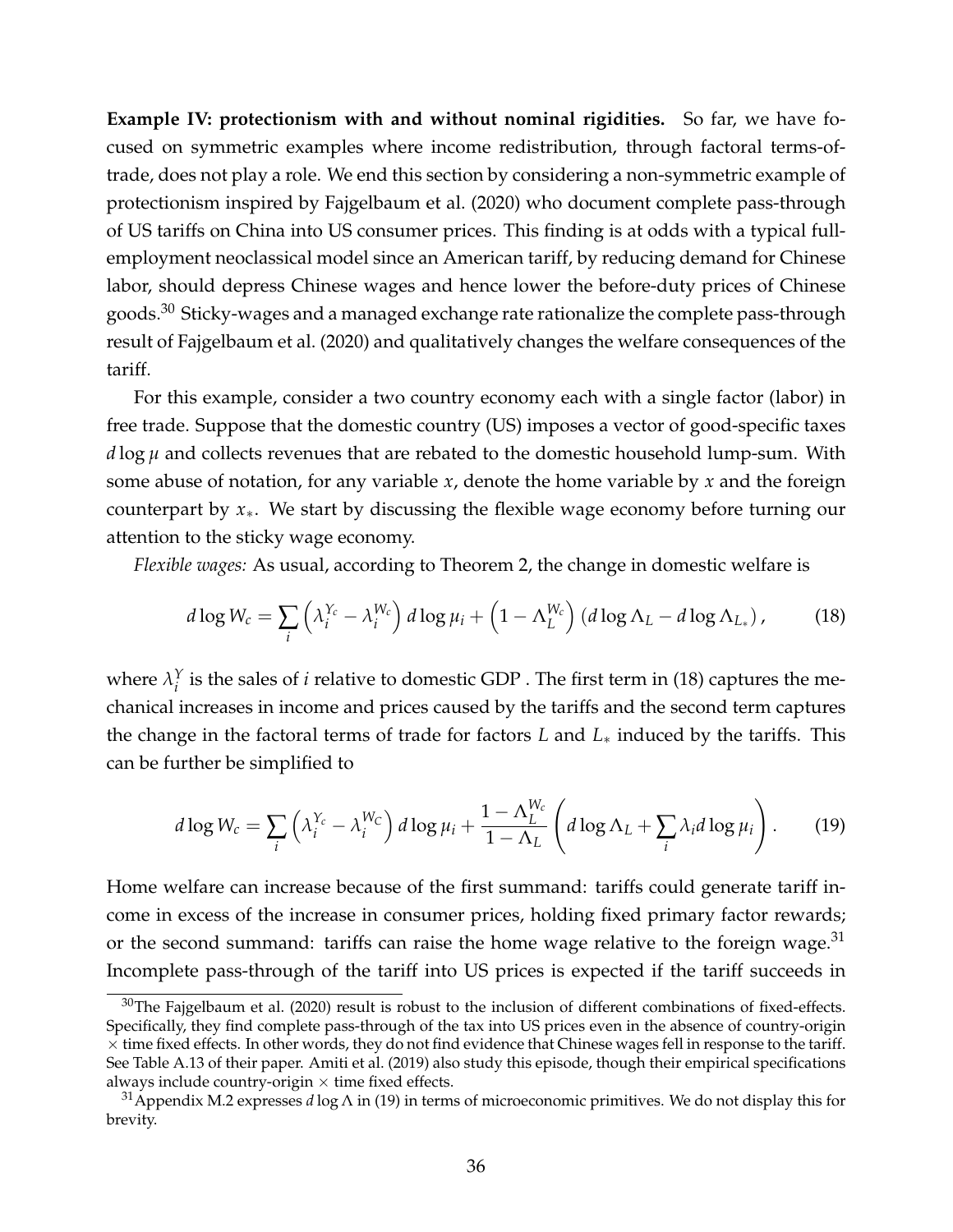manipulating the factoral terms of trade in favor of the home country.

*Downward rigid wages:* Now consider the same economy as above but suppose that wages are downwardly rigid in both countries in terms of their nominal currency. Furthermore, suppose that the foreign country pegs their nominal exchange rate to the home country while the home country implements an inflation target of zero. Downward wage rigidity implies that  $d \log w_f = \max\{0, d \log \Lambda_f + d \log GDP\}$  and  $d \log L_f = \min\{0, d \log \Lambda_f + d \log \Lambda_f\}$ *d* log *GDP*} for both the foreign and domestic factor.<sup>[32](#page-37-1)</sup> In this case, the change in domestic welfare is given by

<span id="page-37-2"></span>
$$
d \log W_c = \sum_i \left( \lambda_i^{Y_c} - \lambda_i^{W_c} \right) d \log \mu_i. \tag{20}
$$

The positive term captures the income domestic consumers earn from the tax whereas the negative term captures the fact that the taxes raise consumer prices by consumers' exposure to these prices. Unlike [\(19\)](#page-36-3), changes in relative factor rewards no longer appear. Hence, the gains to the home country are smaller than [\(18\)](#page-36-1) under the reasonable case where the tariff improves the factoral terms of trade. Sticky wages, and the consequent absence of beneficial changes in the factoral terms of trade, also help explain why tariffs on foreign consumption goods are passed through to domestic consumer prices one-for-one. The expression in [\(20\)](#page-37-2) is positive when the items being taxed are mostly being re-exported, in which case  $\lambda_i^Y > \lambda_i^W$  $i^{\prime\prime}$ . In the other extreme, when the taxed quantities are exclusively used for domestic consumption, the change in welfare from the imposition of the tariff are, to a first-order, equal to zero. In this case, the increase in revenues exactly offsets the increase in prices faced by domestic consumers.

# <span id="page-37-0"></span>**7 Quantitative Results**

In this section, we provide some quantitative illustrations of our results. In Section [7.1,](#page-38-0) we use the ex-post results in Section [3](#page-12-0) to decompose the sources of welfare growth in different countries and contrast our decomposition to the more typical terms-of-trade decomposition. In Section [7.2,](#page-39-0) using the results in Section [4,](#page-18-0) we revisit the examples in Section [6](#page-30-0) using a quantitative model. In both Sections [7.1](#page-38-0) and [7.2,](#page-39-0) we rely on the World Input-Output Database (WIOD) (see [Timmer et al., 2015\)](#page-45-19), which has 40 countries as well as a "rest-ofthe-world" composite country. Each country has four factors of production: high-skilled, medium-skilled, low-skilled labor, and capital; and 30 industries. Since tariffs are quite low during our sample, for simplicity, we abstract from initial tariffs.<sup>[33](#page-37-3)</sup> Appendix D contains

<span id="page-37-1"></span><sup>&</sup>lt;sup>32</sup>This is an extreme case of endogenous factor supply described in [\(11\)](#page-23-0), where  $d \log L_f = \min\{0, d \log w_f\}$ and  $d \log w_f = d \log \Lambda_f + d \log GDP - d \log L_f$ .

<span id="page-37-3"></span> $33$ Results are similar with initial tariffs, since these tariffs are small, and are available upon request.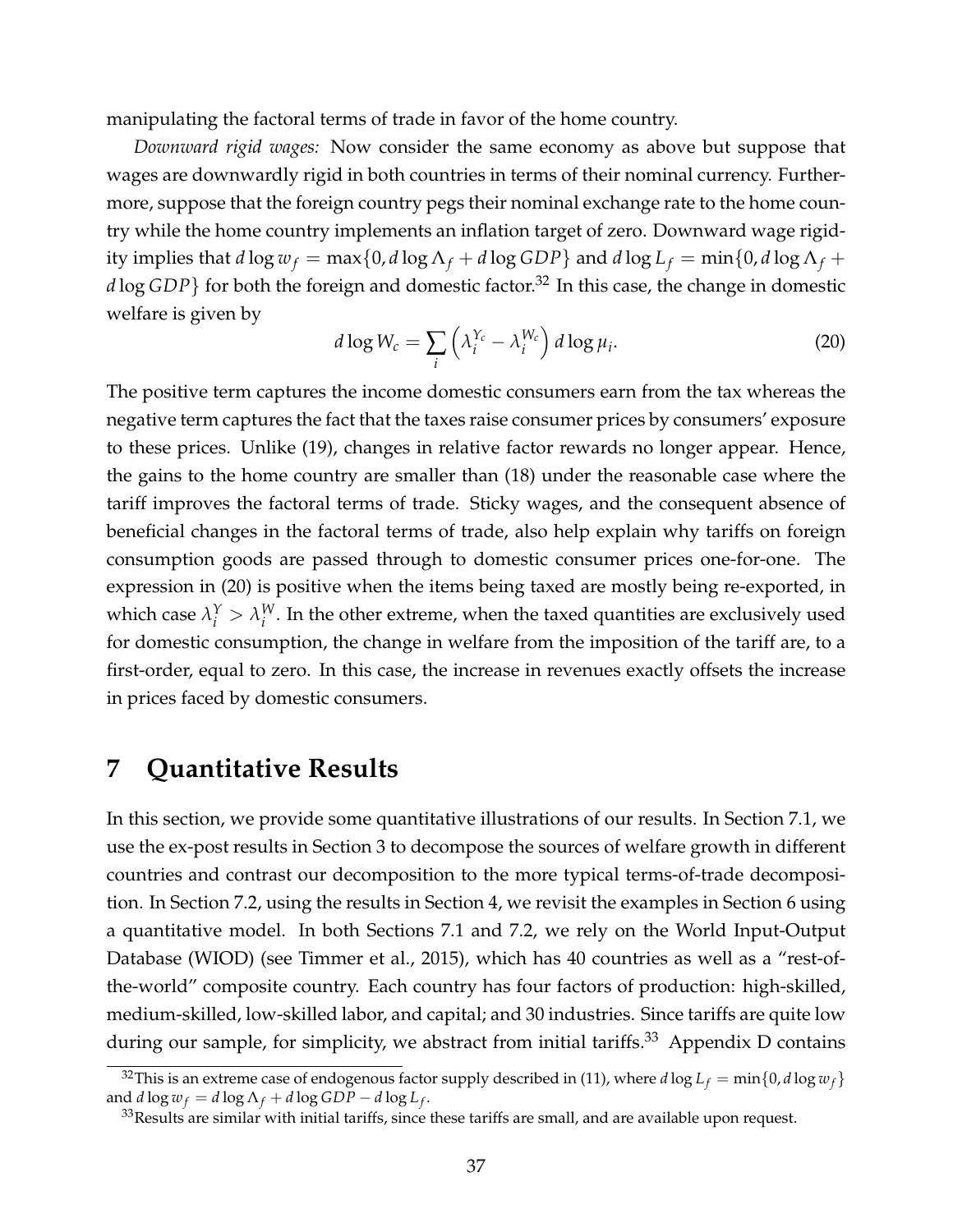additional details about how the model is mapped to the data.

### <span id="page-38-0"></span>**7.1 Ex-Post Growth Accounting**

In this section, we compare decompositions of real GNE according to Theorem [2](#page-15-0) against the more typical terms-of-trade decomposition in [\(7\)](#page-17-1). In the absence of wedges and net factor payments, these two decompositions are

$$
d \log W_c = \underbrace{\sum_{f \in F} \Lambda_f^{W_c} d \log L_f}_{\Delta \text{ technology}} + \underbrace{\sum_{i \in N} \lambda_i^{W_c} d \log A_i}_{\Delta \text{factoral Terms of Trade}} + \underbrace{\frac{d T_c}{G N E_c}}_{\Delta \text{Francival Terms of Trade}}
$$

and

$$
d \log W_c = \kappa_c \underbrace{\left(\sum_{f \in F_c} \Lambda_f^{Y_c} d \log L_f + \sum_{i \in N_c} \lambda_i^{Y_c} d \log A_i\right)}_{\text{AReal GDP}} + \kappa_c d \log P_{Y_c} - d \log P_{W_c} + \underbrace{\frac{d T_c}{GNE_c}}_{\text{ATerms of Trade}} ,
$$

where  $\kappa_c = GDP_c/GNE_c$  and we have substituted in Corollary [1](#page-13-4) for real GDP (see Appendix D for more on data construction).

Figure [4](#page-39-1) shows both decompositions using data for the United States and Italy (assuming away net factor payments and capturing trade imbalances using transfers). These countries are chosen because they illustrate the ways in which the two decompositions can be similar or different.[34](#page-38-1) The left panel displays the standard terms-of-trade decomposition and the right one the factoral terms-of-trade decomposition.

For some countries, like the United States, the factoral and goods terms-of-trade decompositions tell a similar story. In Figure [4a,](#page-39-1) the yellow lines in both panels are similar, implying that changes in the terms-of-trade and relative factor rewards are similar. Since the sum of the red, yellow, and purple lines must add up to the change in real GNE in both pictures, and since the net transfers are the same, the similarity of the yellow lines in the two figures implies that growth in real GDP in the left panel must be similar to the pure technology term in the right panel. In other words, technology for goods the United States produces (real GDP) grew in line with technology for goods the US consumes ("Technology" in the right panel), with only a relatively minor role for reallocation.

However, for other countries, like Italy, the two pictures are quite different. According to the left panel of Figure [4b,](#page-39-1) Italian real GDP grew far more slowly than Italian real GNE. The left panel attributes this gap mostly to an improvement in the terms-of-trade,

<span id="page-38-1"></span> $34$ Appendix L contains the breakdown for all countries.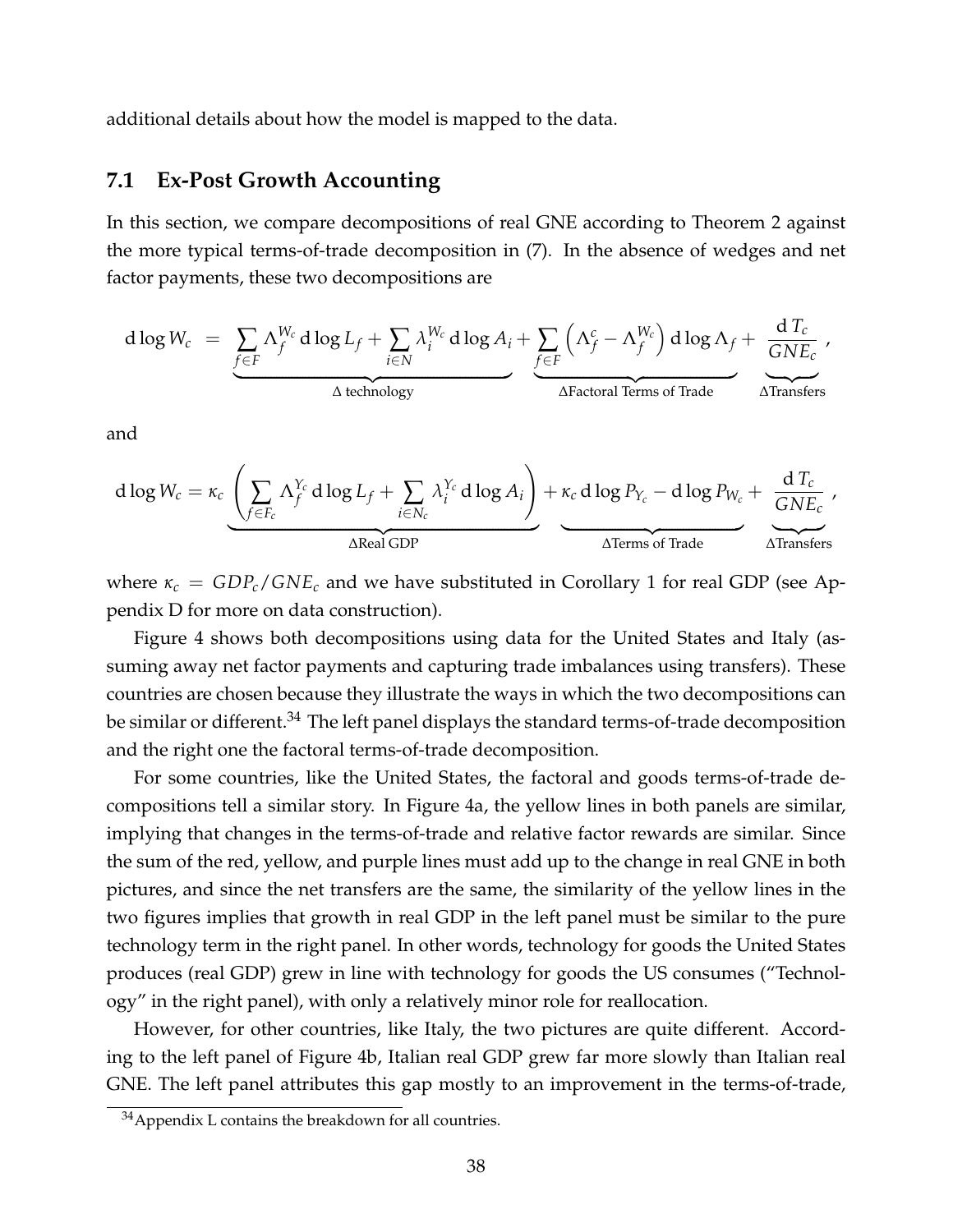meaning that the price of foreign goods Italians consume fell more than the price of goods Italy exports. The left panel provides a different narrative: Italy's domestic technologies grew more slowly than technology for those goods that Italians consume.<sup>[35](#page-39-2)</sup> This difference is explained by a deterioration in the factoral terms-of-trade (reallocation excluding transfers). Intuitively, the right panel tells us that foreign factor rewards outpaced Italy's factor rewards, and this implies that Italy is consuming a smaller share of a bigger global pie.

<span id="page-39-1"></span>

Figure 4: The left panel and right panels shows a cumulative decomposition of real GNE using the terms-of-trade and factoral terms-of-trade decompositions.

## <span id="page-39-0"></span>**7.2 Ex-Ante Counterfactuals**

In this section, we use a calibrated production network model to show the importance of the HAIO matrix and elasticities of substitution. We use the quantitative model to compu-

<span id="page-39-2"></span><sup>&</sup>lt;sup>35</sup>For these exercises, technology includes changes in factor endowments.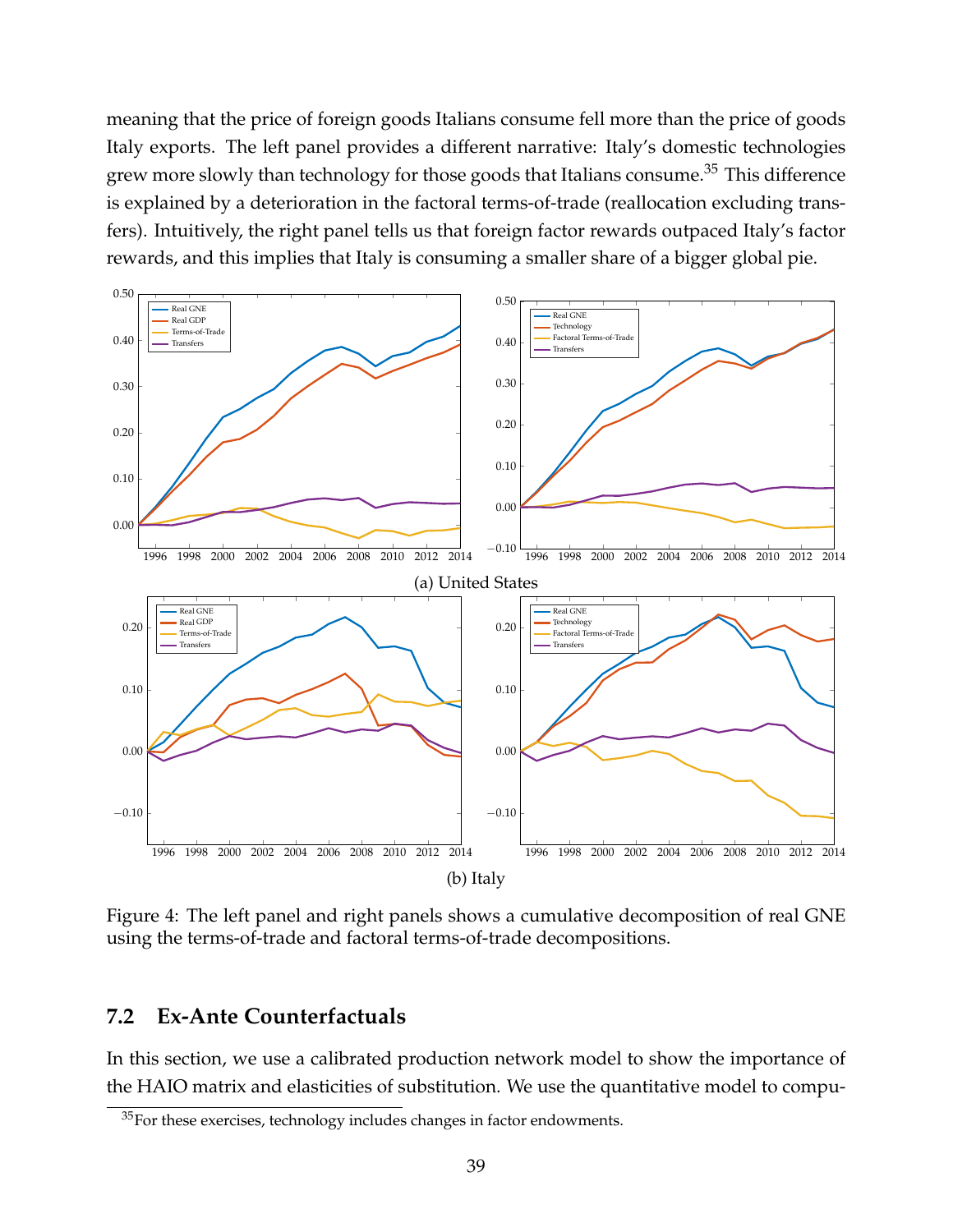tationally revisit the issues studied using pen-and-paper examples in Section [6.](#page-30-0)

Unlike the growth-accounting exercise in Figure [4,](#page-39-1) for counterfactual questions, we have to take a stance on elasticities of substitution. We assume production and consumption have a nested-CES structure. Each industry produces output by combining its valueadded (consisting of the four domestic factors) with intermediate goods (from other industries). The elasticity of substitution across intermediates is  $\theta_1$ , between factors and intermediate inputs is  $\theta_2$ , across different primary factors is  $\theta_3$ , and the elasticity of substitution of household consumption across industries is  $\theta_0$ . When a producer or the household in country *c* purchases inputs from industry *j*, it consumes a CES aggregate of goods from this industry sourced from various countries with elasticity of substitution  $\varepsilon_j + 1$ .

We use estimates from [Caliendo and Parro](#page-44-3) [\(2015\)](#page-44-3) to calibrate  $\varepsilon_i + 1$ , the elasticity of substitution between traded and domestic varieties of each industry. We set the elasticity of substitution across industries  $\theta_2 = 0.2$ , the one between value-added and intermediates  $\theta_1 = 0.5$ , and the one in consumption  $\theta_0 = 0.9$ . These elasticities are broadly consistent with the estimates of [Atalay](#page-43-8) [\(2017\)](#page-43-8), [Boehm et al.](#page-44-23) [\(2015\)](#page-44-23), and [Oberfield and Raval](#page-45-20) [\(2014\)](#page-45-20), who estimate elasticities of substitution across sectors below one. Finally, we set the elasticity of substitution among primary factors  $\theta_3 = 1$ . We consider how results will change if all these elasticities are set equal to one. We calibrate initial expenditure shares to match the WIOD in 2008.

Using the calibrated model, we compute the change in welfare for each country in response to a reversal of globalization. Specifically, we raise all iceberg costs by 60%. In the benchmark model, this reduces the sales share of traded goods from an initial value of 30% of GDP to the 1960s value of 8% of world GDP. The reductions in welfare by country are shown in Figure [5](#page-41-0) under different assumptions. We discuss each panel in turn.

*Remark*. To solve the model, we repeatedly iterate on Theorems [2](#page-15-0) and [3](#page-19-4) and numerically integrate the result (see Appendix B). We provide code, detailed in Appendix H, that loglinearizes arbitrary general equilibrium models of the type studied in this paper, and computes global comparative statics. Differential exact-hat algebra is faster and more numerically stable than traditional methods, especially for very large and nonlinear models. Appendix C details computational performance of differential exact-hat algebra and accuracy of first-order approximations.

Panel [5a](#page-41-0) plots, for each country, the reduction in welfare under the benchmark calibration (*x*-axis) against a calibration that ignores input-output linkages (*y*-axis). The no input-output calibration follows [Arkolakis et al.](#page-43-13) [\(2012\)](#page-43-13) and assumes the sales of every producer to each destination is the same as in the data. This calibration preserves trade as a share of sales, rather than GDP. Every dot is below the 45-degree line meaning that IO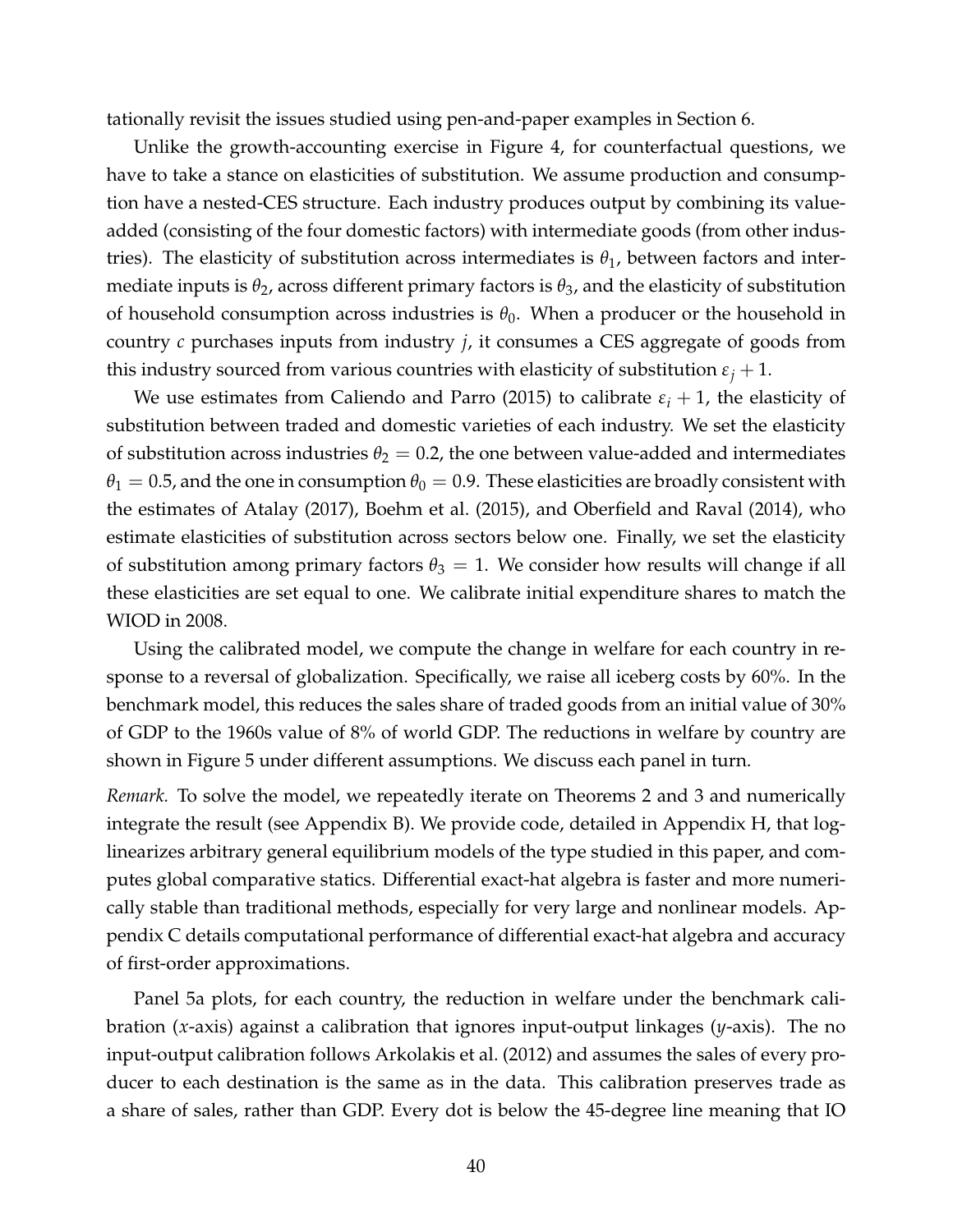<span id="page-41-0"></span>

Figure 5: Log reduction in welfare by country in response to a 60% increase in iceberg trade costs. The *x*-axis is the reduction implied by the benchmark model and the *y*-axis is the reduction under alternative assumptions. Countries with the largest deviation from the 45-degree line are labelled. If a country is above the 45-degree line, then the response of welfare is stronger relative to benchmark. Luxembourg has been removed for readability since it is an outlier.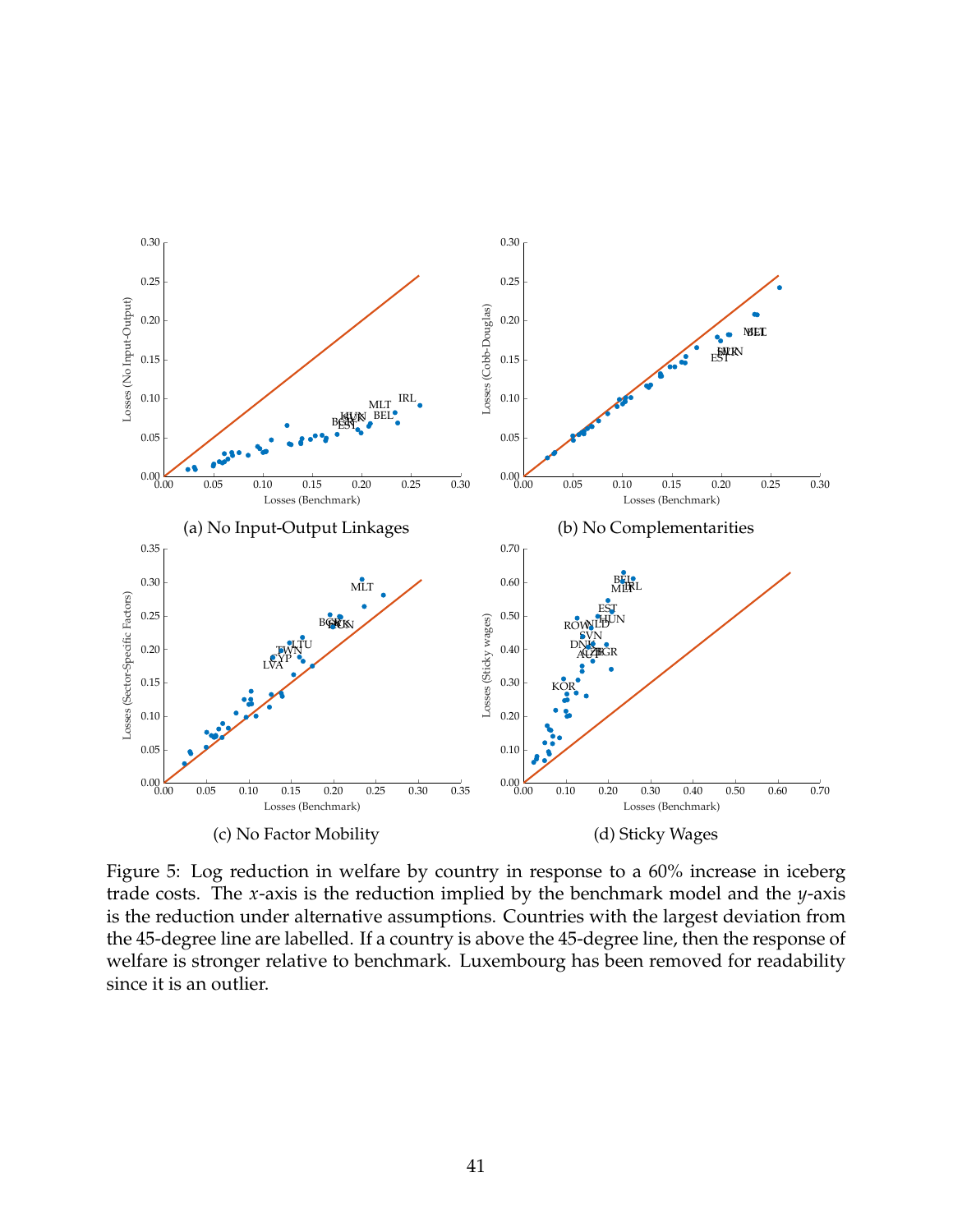linkages raise the importance of trade shocks. This is a consequence of the intermediate input multiplier mentioned in Example I in Section [6.](#page-30-0) The elasticity of world welfare to iceberg shocks is just trade as a share of GDP, and this is lower in a calibration that ignores input-output linkages by a factor of approximately two. (Trade over GDP is equal to the product of sales over GDP and trade over sales, and sales over GDP is around two).

Panel [5b](#page-41-0) compares the benchmark model with complementarities to a model where sectoral production and consumption functions are Cobb-Douglas (trade elasticities are unchanged). Most countries are below the 45-degree line. This is consistent with the second example in Section [6](#page-30-0) and Figure [3](#page-34-0) which show that domestic complementarities raise the costs of trade shocks. The differences are more pronounced for more open economies because the trade shock to these countries are larger, and domestic complementarities only become relevant for large trade shocks (as in Figure [3\)](#page-34-0). Nevertheless, the effects are relatively mild since the shock under consideration is far from autarky (complementarities in the domestic economy would play a much more important role for larger shocks that take the economy closer to autarky).

Panel [5c](#page-41-0) shows how limiting factor mobility across sectors affects losses. This can be considered a short-run scenario where factors cannot move across sectors. Most points are above the 45-degree line, meaning that this makes the trade disruption more costly. For intuition, consult the second example in Section [6](#page-30-0) and Figure [3,](#page-34-0) which shows that limited factor mobility raises the costs of iceberg shocks if there are domestic complementarities. The effect is largest for more open economies, and for countries with unbalanced domestic economies (e.g. Malta, Eastern European countries, and Taiwan) who rely on their large neighbors for much of their imports in specific sectors. These countries are more affected by a breakdown in trade since they cannot maintain domestic production in import-intensive goods by reallocating domestic factors of production towards those goods. As with complementarities, since they are nonlinearities, these effects only become pronounced when the shock to the domestic economy is large. This requires that the domestic economy be sufficiently open, sufficiently imbalanced, and that the iceberg shock be sufficiently large.

Finally, Panel [5d](#page-41-0) shows how sticky wages affect outcomes. In this simulation, we assume, for illustration, that all exchange rates are floating and that policy in each country ensures a zero-percent inflation target. All countries are above the 45-degree line showing that nominal rigidities amplify the costs of the shock. Intuitively, the trade shock raises the price of the consumption good, and inflation targeting requires that nominal expenditures shrink to limit the increase in inflation. This reduction in nominal demand, caused by monetary policy, induces unemployment in each country which dramatically increases the welfare losses from the iceberg shocks. Unlike complementarities and factor immobility,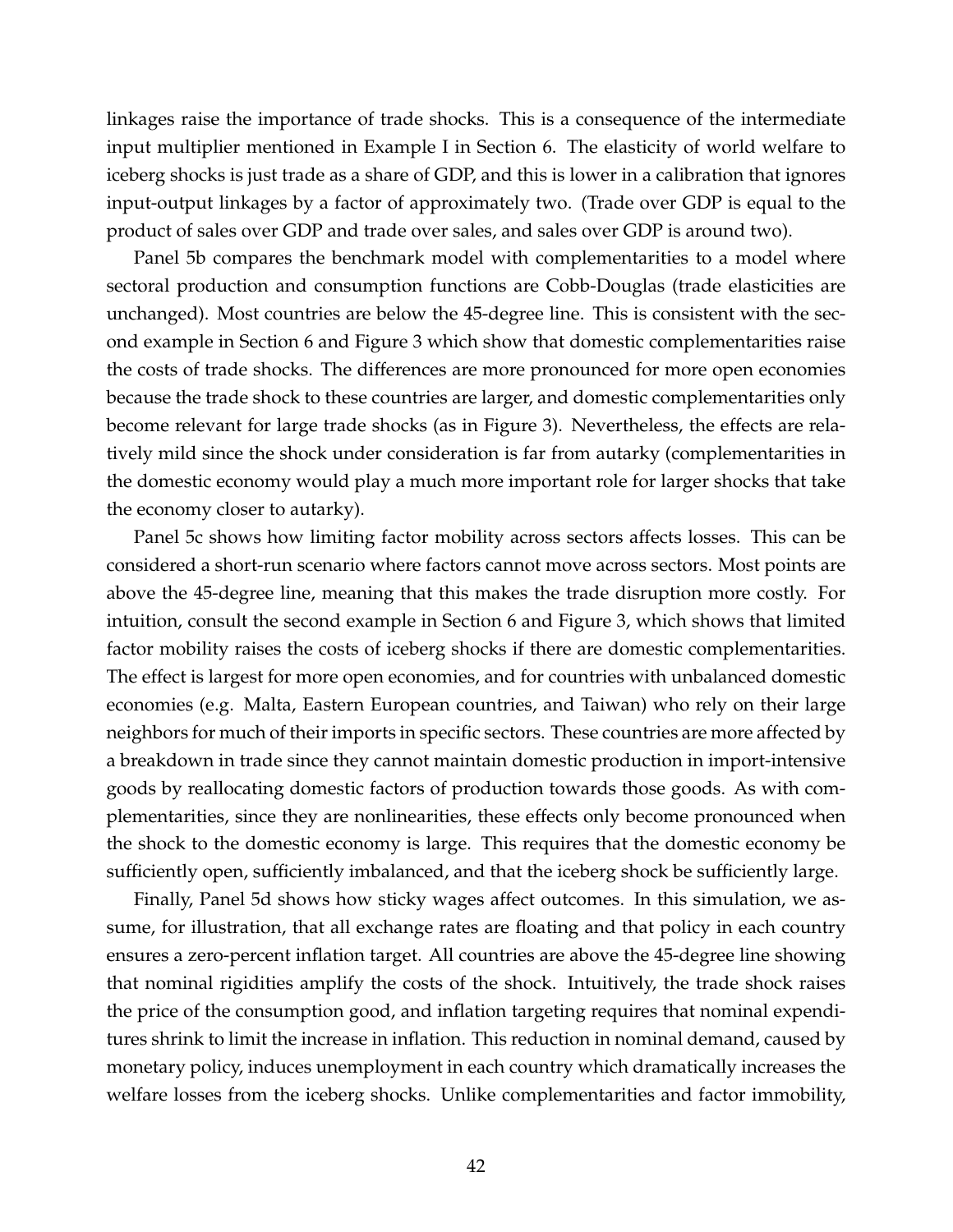this is a first-order effect that appears even for relatively small shocks. Quantitatively, the effect of the shock is roughly doubled, in line with the example in equation [\(17\)](#page-35-1).

# <span id="page-43-1"></span>**8 Conclusion**

This paper establishes a unified framework and flexible toolbox for studying output and welfare in open and potentially distorted economies. We provide ex-post sufficient statistics for measurement and ex-ante sufficient statistics for counterfactuals that can be used to answer many disparate questions in macroeconomics and trade. We use these results to study how input-output linkages, domestic complementarities, limited factor mobility, and nominal rigidities can act to amplify welfare losses from trade disruptions.

# **References**

- <span id="page-43-7"></span>Acemoglu, D., V. M. Carvalho, A. Ozdaglar, and A. Tahbaz-Salehi (2012). The network origins of aggregate fluctuations. *Econometrica 80*(5), 1977–2016.
- <span id="page-43-5"></span>Adao, R., A. Costinot, and D. Donaldson (2017). Nonparametric counterfactual predictions in neoclassical models of international trade. *American Economic Review 107*(3), 633–89.
- <span id="page-43-6"></span>Allen, T., C. Arkolakis, and Y. Takahashi (2014). Universal gravity. *NBER Working Paper* (w20787).
- <span id="page-43-14"></span>Amiti, M., S. J. Redding, and D. E. Weinstein (2019). The impact of the 2018 trade war on us prices and welfare.
- <span id="page-43-13"></span>Arkolakis, C., A. Costinot, and A. Rodriguez-Clare (2012). New trade models, same old gains? *American Economic Review 102*(1), 94–130.
- <span id="page-43-8"></span>Atalay, E. (2017). How important are sectoral shocks? *American Economic Journal: Macroeconomics (Forthcoming)*.
- <span id="page-43-0"></span>Bachmann, R., D. Baqaee, C. Bayer, M. Kuhn, A. Löschel, B. Moll, A. Peichl, K. Pittel, M. Schularick, et al. (2022). What if? the economic effects for germany of a stop of energy imports from russia. Technical report, ifo Institute-Leibniz Institute for Economic Research at the University of Munich.
- <span id="page-43-4"></span>Bai, Y., K. Jin, and D. Lu (2018). Misallocation under trade liberalization. *Unpublished Working Paper, University of Rochester*.
- <span id="page-43-12"></span>Baqaee, D. and E. Farhi (2020). Entry vs. rents. Technical report, National Bureau of Economic Research.
- <span id="page-43-11"></span>Baqaee, D. R. (2018). Cascading failures in production networks. *Econometrica (Forthcoming)*.
- <span id="page-43-9"></span>Baqaee, D. R. and E. Farhi (2017a). The macroeconomic impact of microeconomic shocks: Beyond Hulten's Theorem.
- <span id="page-43-10"></span>Baqaee, D. R. and E. Farhi (2017b). Productivity and Misallocation in General Equilibrium. NBER Working Papers 24007, National Bureau of Economic Research, Inc.
- <span id="page-43-2"></span>Bernard, A. B., E. Dhyne, G. Magerman, K. Manova, and A. Moxnes (2019). The origins of firm heterogeneity: A production network approach. Technical report, National Bureau of Economic Research.
- <span id="page-43-3"></span>Berthou, A., J. J. Chung, K. Manova, and C. S. D. Bragard (2018). Productivity,(mis) allocation and trade. Technical report, Mimeo.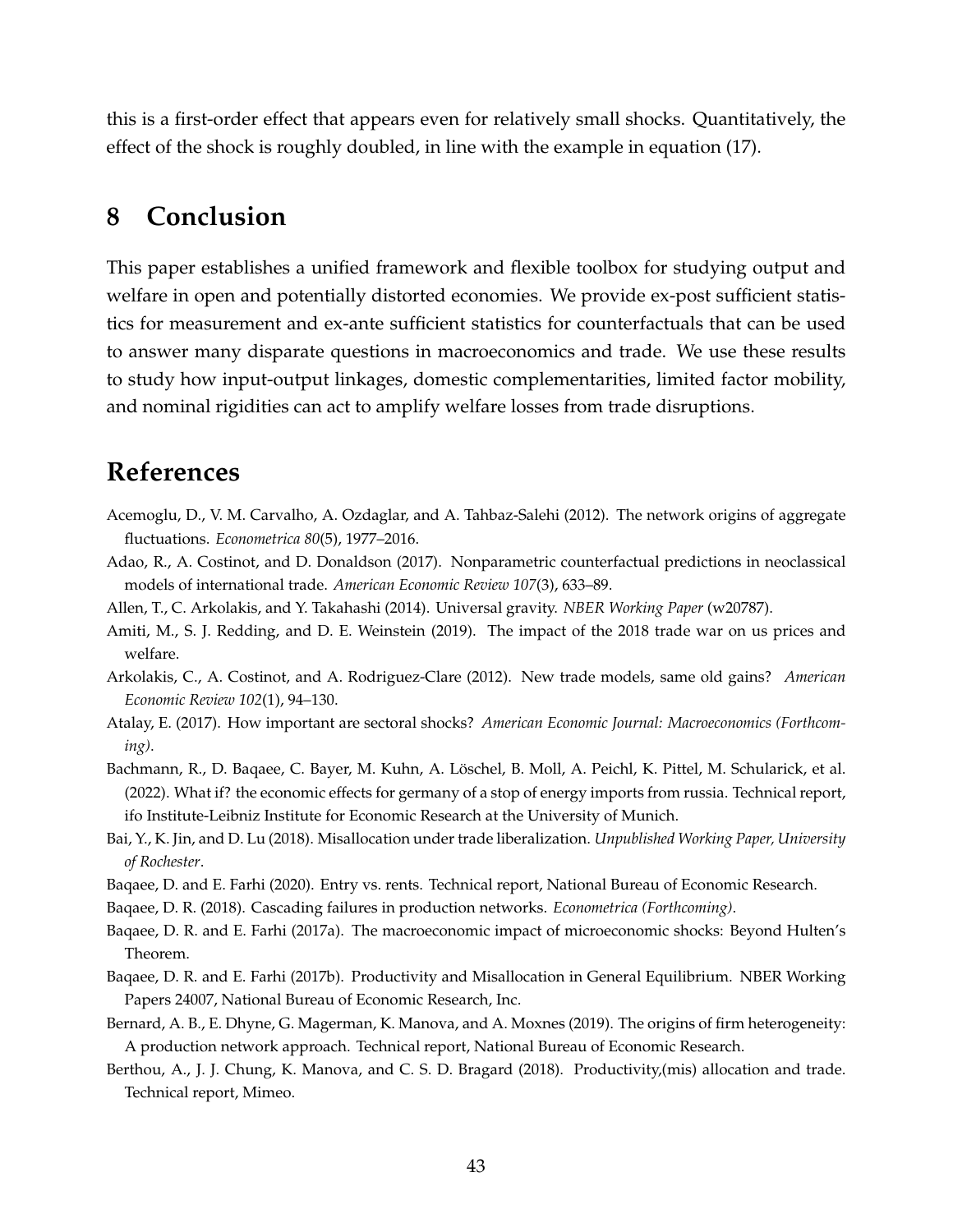- <span id="page-44-23"></span>Boehm, C., A. Flaaen, and N. Pandalai-Nayar (2015). Input linkages and the transmission of shocks: Firmlevel evidence from the 2011 tōhoku earthquake.
- <span id="page-44-15"></span>Burstein, A. and J. Cravino (2015). Measured aggregate gains from international trade. *American Economic Journal: Macroeconomics 7*(2), 181–218.
- <span id="page-44-3"></span>Caliendo, L. and F. Parro (2015). Estimates of the trade and welfare effects of nafta. *The Review of Economic Studies 82*(1), 1–44.
- <span id="page-44-4"></span>Caliendo, L., F. Parro, and A. Tsyvinski (2017, April). Distortions and the structure of the world economy. Working Paper 23332, National Bureau of Economic Research.
- <span id="page-44-11"></span>Carvalho, V. M., M. Nirei, Y. Saito, and A. Tahbaz-Salehi (2016). Supply chain disruptions: Evidence from the great east japan earthquake. Technical report.
- <span id="page-44-13"></span><span id="page-44-12"></span>Carvalho, V. M. and A. Tahbaz-Salehi (2018). Production networks: A primer.
- <span id="page-44-18"></span>Chaney, T. (2014). The network structure of international trade. *American Economic Review 104*(11), 3600–3634.
- <span id="page-44-2"></span>Chipman, J. S. (2008). *The theory of international trade*, Volume 1. Edward Elgar Publishing.
- Costinot, A. and A. Rodriguez-Clare (2014). Trade theory with numbers: quantifying the consequences of globalization. *Handbook of International Economics 4*, 197.
- <span id="page-44-19"></span><span id="page-44-6"></span>Davis, D. R. and D. E. Weinstein (2008). *The Factor Content of Trade*, Chapter 5, pp. 119–145. Wiley-Blackwell.
- Debreu, G. (1970). Economies with a finite set of equilibria. *Econometrica: Journal of the Econometric Society*, 387–392.
- <span id="page-44-1"></span>Dekle, R., J. Eaton, and S. Kortum (2008). Global rebalancing with gravity: measuring the burden of adjustment. *IMF Staff Papers 55*(3), 511–540.
- <span id="page-44-16"></span>Diewert, W. E. and C. J. Morrison (1985). Adjusting output and productivity indexes for changes in the terms of trade.
- <span id="page-44-8"></span>Dix-Carneiro, R. (2014). Trade liberalization and labor market dynamics. *Econometrica 82*(3), 825–885.
- <span id="page-44-17"></span>Dixit, A. and V. Norman (1980). *Theory of international trade: A dual, general equilibrium approach*. Cambridge University Press.
- Dixon, P., B. Parmenter, J. Sutton, and D. Vincent (1982). *ORANI, a multisectoral model of the Australian economy*, Volume 142. North Holland.
- <span id="page-44-10"></span>Dixon, P. B., R. B. Koopman, and M. T. Rimmer (2013). The monash style of computable general equilibrium modeling: a framework for practical policy analysis. In *Handbook of computable general equilibrium modeling*, Volume 1, pp. 23–103. Elsevier.
- <span id="page-44-0"></span>Fajgelbaum, P. D., P. K. Goldberg, P. J. Kennedy, and A. K. Khandelwal (2020). The return to protectionism. *The Quarterly Journal of Economics 135*(1), 1–55.
- <span id="page-44-5"></span>Fally, T. and J. Sayre (2018). Commodity trade matters. Technical report, National Bureau of Economic Research.
- <span id="page-44-21"></span>Feenstra, R. C. (2015). *Advanced international trade: theory and evidence*. Princeton university press.
- <span id="page-44-7"></span>Feenstra, R. C. and A. Sasahara (2017). The 'china shock', exports and us employment: A global input-output analysis. Technical report, National Bureau of Economic Research.
- <span id="page-44-9"></span>Galle, S., A. Rodriguez-Clare, and M. Yi (2017). Slicing the pie: Quantifying the aggregate and distributional effects of trade. Technical report, National Bureau of Economic Research.
- <span id="page-44-20"></span>Gopinath, G. and B. Neiman (2014). Trade adjustment and productivity in large crises. *American Economic Review 104*(3), 793–831.
- <span id="page-44-22"></span>Harberger, A. C. (1964). The measurement of waste. *The American Economic Review 54*(3), 58–76.
- <span id="page-44-14"></span>Hulten, C. R. (1973). Divisia index numbers. *Econometrica: Journal of the Econometric Society*, 1017–1025.
- Hulten, C. R. (1978). Growth accounting with intermediate inputs. *The Review of Economic Studies*, 511–518.